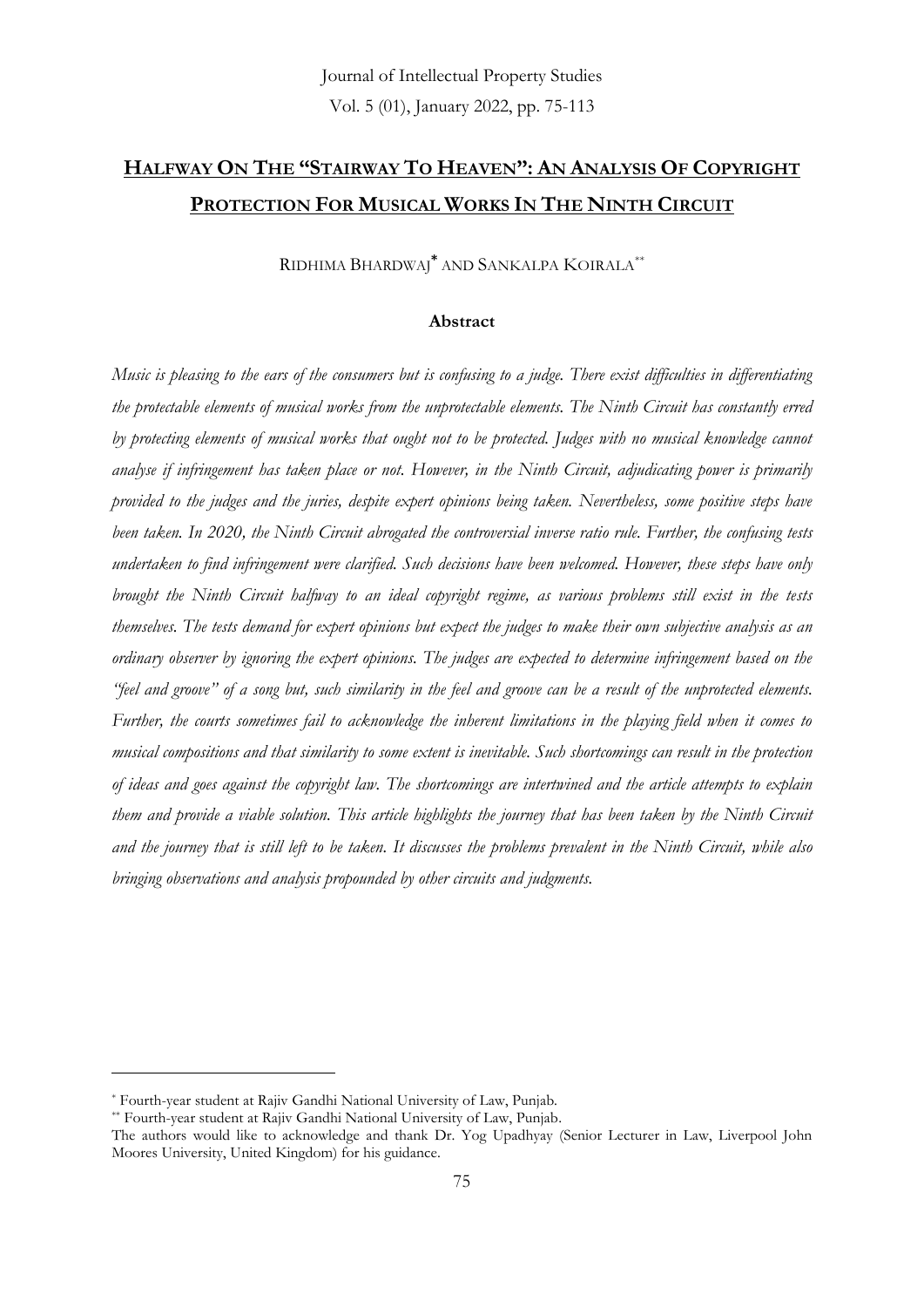#### **I. INTRODUCTION**

The very first copyright law of the United States of America ("US") did not protect musical works until its revision in 1831.<sup>1</sup> Currently, in the US, the purpose of copyright law has been described in economic terms.<sup>2</sup> While economic gain is not the only consideration of copyright protection,<sup>3</sup> we can observe that music has today become a commodity bought and sold in the marketplace.<sup>4</sup> Courts, while dealing with infringement cases, have also seen *"whether the secondary use usurps the market of the original work".*<sup>5</sup> In the case of *Oyewole*, the court decided in favour of the defendants, as one of the factors that it observed was that, it was unlikely that the target audience of the defendant and the plaintiff were the same, which therefore did not affect the potential market value of the song.<sup>6</sup> Therefore, copyright protects a composer's market interest. *'The plaintiff's legally protected interest is not, as such, his reputation as a musician but his interest in the potential financial returns from his compositions, which is derived from the lay public's approbation of his efforts."* <sup>7</sup> Later, it was further clarified that it is not just monetary gain of the author that is seen but also if the user of the work profits from the use of the copyrighted work without payment of the customary price to the author.<sup>8</sup> This further puts a light on the economic value that the copyright regime seeks to protect.

Different circuits in the US have different approaches to determine copyright infringement in the case of musical compositions.<sup>9</sup> There exists a lot of confusion and shortcomings in the judicial system when it comes to the determination of infringement, especially in the case of musical works. For example, it can be observed that the inverse ratio rule (See, **II (B)**), as earlier adopted by the Ninth Circuit, disproportionately protected popular musical works. However, it is largely observed that the rule has been plaintiff-centric as the rule has helped in establishing

<sup>&</sup>lt;sup>1</sup> Maria Scheid, *When does music enter the public domain in the United States?*, Ohio State University (July 27, 2020), https://library.osu.edu/site/publicdomain/2020/07/27/when-does-music-enter-the-public-domain-in-the-unitedstates/.

<sup>2</sup> *See* Jean-Luc Piotraut, *An Authors' Rights-Based Copyright Law: The Fairness and Morality of French and American Law Compared,* 24 CARDOZO ARTS & ENT. L.J. 549, 554 (2006).

<sup>3</sup> *See* Mazer v. Stein, 347 U.S. 201, 219 (1954).

<sup>4</sup> STEVEN MILES, CONSUMERISM AS A WAY OF LIFE 107 (1998).

<sup>5</sup> Blanch v. Koons, 467 F.3d 244, 258 (2d Cir. 2006).

<sup>6</sup> Oyewole v. Ora, 291 F. Supp. 3d 422, 436 (S.D.N.Y. 2018).

<sup>7</sup> Arnstein v. Porter, 154 F.2d 464, 473 (2d Cir. 1946).

<sup>8</sup> Harper & Row, Publishers, Inc. v. Nation Enters., 471 U.S. 539, 562 (1985).

<sup>9</sup> Eric Rogers, *Substantially Unfair: An Empirical Examination of Copyright Substantial Similarity Analysis among the Federal Circuits,* 2013 MICH. ST. L. REV. 893, 911 (2013) [hereinafter "Rogers"].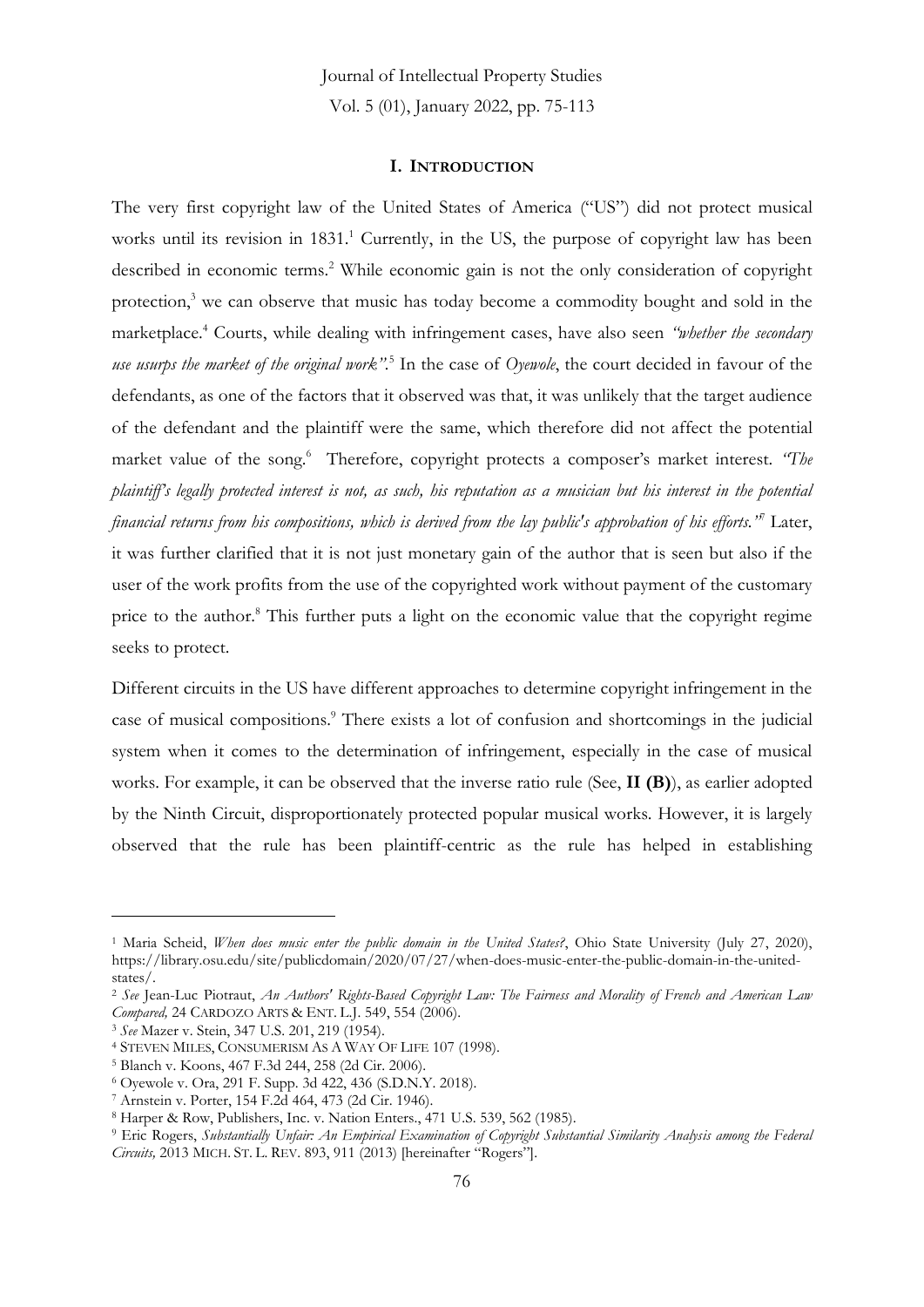infringement even against popular musical works, where its artist(s) were the defendants.<sup>10</sup> It can also be observed that even in cases of dissimilarities between the musical works, courts in the Ninth Circuit have found infringement.<sup>11</sup> Further, given the monetary stake at hand, along with the shortcomings that exist, cases of infringement are filed invariably against popular songs, $12$ thus depriving the artists of the monetary value of their works.

Western music and the litigation on it suffer from a lack of familiarity with music theory, unhelpful contribution by music experts, failure to acknowledge inherent constraints in the western tonality and, difficulty in differentiating between the plaintiff's work from the music in the public domain.<sup>13</sup> While some confusions have been clarified by the Ninth Circuit, the copyright regime, when it comes to the protection of musical works, is still halfway from an ideal copyright regime.

#### **A. Tests Undertaken by the Ninth Circuit: A Brief History**

Methods used by the courts to analyse and decide cases of copyright infringement are different among different circuits.<sup>14</sup> The Second Circuit, as provided in *Arnstein v. Porter*, follows a threestep requirement of; (a) proof of access, (b) substantial similarity, and (c) improper appropriation. It is essentially a two-part test where the plaintiff has to prove "copying" and "illicit copying".<sup>15</sup> However, the Ninth Circuit has taken a slightly different stance, since, to prove infringement, it requires; (a) valid copyright, (b) proof of access along with similarity, and (c) substantial similarity.<sup>16</sup> One must prove that he has valid copyright on the work and that the other copied the protected elements of the copyright.<sup>17</sup> The question as to whether the copying

<sup>10</sup> *See* Williams v. Gaye, 895 F.3d 1106, 1138 (9th Cir. 2018).

<sup>11</sup> *See* Alex Abad-Santos, *A jury said Katy Perry's "Dark Horse" copied another song. The \$2.8 million verdict is alarming,* Vox (Aug. 2, 2019, 2:02 PM), https://www.vox.com/culture/2019/7/30/20747100/katy-perry-dark-horse-joyful-noisecopyright-2-8-million.

<sup>12</sup> *See* Arnstein v. Edward B. Marks Music Corp., 82 F.2d 275, 277 (2d Cir. 1936); *see also* Fred Fisher, Inc. v. Dillingham, 298 F. 145, 147-148 (S.D.N.Y. 1924); *see also* Hein v. Harris, 175 F. 875, 876 (C.C.S.D.N.Y. 1910); *see also* Williams v. Gaye, 895 F.3d 1106 (9th Cir. 2018).

<sup>13</sup> Margit Livingston & Joseph Urbinato, *Copyright Infringement of Music: Determining Whether What Sounds Alike Is Alike*, 15 VAND. J. ENT. & TECH. L. 227, 275 (2013) [hereinafter "Livingston"].

<sup>14</sup> Rogers, *supra* note 9.

<sup>15</sup> *See* Arnstein v. Porter, 154 F.2d 464, 468 (2d Cir. 1946).

<sup>16</sup> *See* Darian Hogan, *Stairway To Inverse Ratio Rule Abrogation*, The Biederman Blog (Mar. 16, 2020), https://www.biedermanblog.com/stairway-to-inverse-ratio-rule-abrogation/.

<sup>17</sup> Apple Computer, Inc. v. Microsoft Corp., 35 F.3d 1435, 1442 (9th Cir. 1994).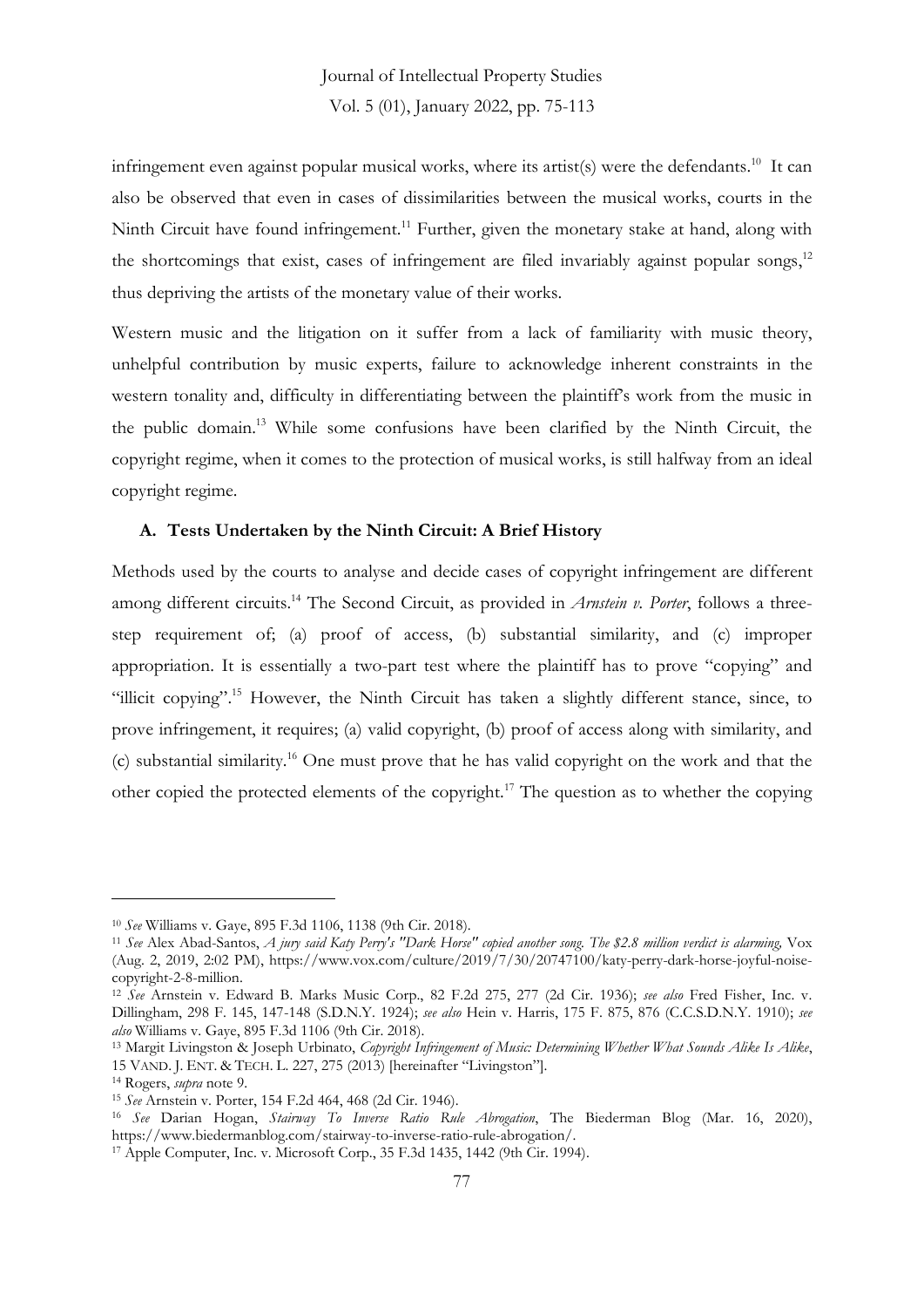amounts to improper appropriation is not explicitly considered by the Ninth Circuit, but is implicit in the courts' consideration of the similarities among the works.<sup>18</sup>

The extrinsic-intrinsic (two-prong-test) approach was pioneered in the Ninth Circuit<sup>19</sup>and later adopted by the Fourth and the Eighth Circuits.<sup>20</sup> Until 1977, the Ninth Circuit essentially followed the ordinary observer test developed by the Second Circuit.<sup>21</sup> In 1977, the case of *Sid & Marty Krofft Television Productions, Inc. v. McDonald's Corp*, in the Ninth Circuit, developed the concept of the extrinsic and intrinsic test.<sup>22</sup> It was decided that, in the first part, i.e. the extrinsic test, only the work's ideas are compared. *Krofft's* reasoning was questionable. Similarities in ideas are often found but are not a ground for infringement. *Krofft* largely eliminated the possibility of the case being won by a defendant on summary judgment grounds.<sup>23</sup> (See, **VI (B)**) *Krofft* created more problems than it solved, as it misread *Arnstein*'s two-part test as an idea-expression dichotomy.<sup>24</sup> Finally, in *Shaw v. Lindheim*,<sup>25</sup> the Ninth Circuit corrected itself<sup>26</sup> and held that the extrinsic test should be used to determine similarity of expressions. The extrinsic test and the intrinsic test are now more sensibly termed as "objective test" and "subjective test", respectively.<sup>27</sup> While in *Shaw* the use of the extrinsic test was limited to literary works, the case of *Brown Bag Software v. Symantec Corp*. <sup>28</sup> made it clear that the expansive reading of the extrinsic test was not limited to literary works.

#### **B. Tests Undertaken by the Ninth Circuit in the Present**

Initially, other circuits adopted the tests propounded in these two circuits (i.e., the Ninth and the Second Circuit), some with their own modifications.<sup>29</sup> It has been observed that the two circuits'

<sup>18</sup> Aaron M. Broaddus, *Eliminating the Confusion: A Restatement of the Test for Copyright Infringement,* 5 DEPAUL-LCA J. ART & ENT. L. 43, 46 n.18 (1994-1995) [hereinafter "Broaddus"].

<sup>19</sup> *See* Sid & Marty Krofft Television Productions., Inc. v. McDonald's Corp., 562 F.2d 1157, 1164 (9th. Cir. 1977).

<sup>20</sup> *See* Towler v. Sayles, 76 F.3d 579, 583–84 (4th Cir. 1996); *see also* Hartman v. Hallmark Cards, Inc., 833 F.2d 117, 120 (8th Cir. 1987).

<sup>21</sup> Rogers, *supra* note 9, at 907.

<sup>22</sup> *See* Sid & Marty Krofft Television Productions, Inc. v. McDonald's Corp., 562 F.2d 1157, 1164 (9th Cir. 1977).

<sup>23</sup> Broaddus, *supra* note 18, at 53.

<sup>24</sup> Montgomery Frankel, *From Krofft to Shaw, and Beyond - The Shifting Test for Copyright Infringement in the Ninth Circuit*, 40 COPYRIGHT L. SYMP. 429, 434 (1990-1991) [hereinafter "Frankel"].

<sup>25</sup> *See* Shaw v. Lindheim, 908 F.2d 531, 535 (9th Cir. 1990).

<sup>26</sup> Christopher Jon Springman & Samantha F. Hednik, *The Filtration Problem in Copyright's "Substantial Similarity" Infringement Test*, 23 LEWIS & CLARK L. REV. 571, 579 (2019) [hereinafter "Springman"].

<sup>&</sup>lt;sup>27</sup> See Antonick v. Elec. Arts, Inc., 841 F.3d 1062, 1066 (9th Cir. 2016).

<sup>28</sup> *See* Brown Bag Software v. Symantec Corp, 960 F.2d 1465, 1476 (9th Cir. 1992).

<sup>29</sup> Livingston, *supra* note 13, at 262.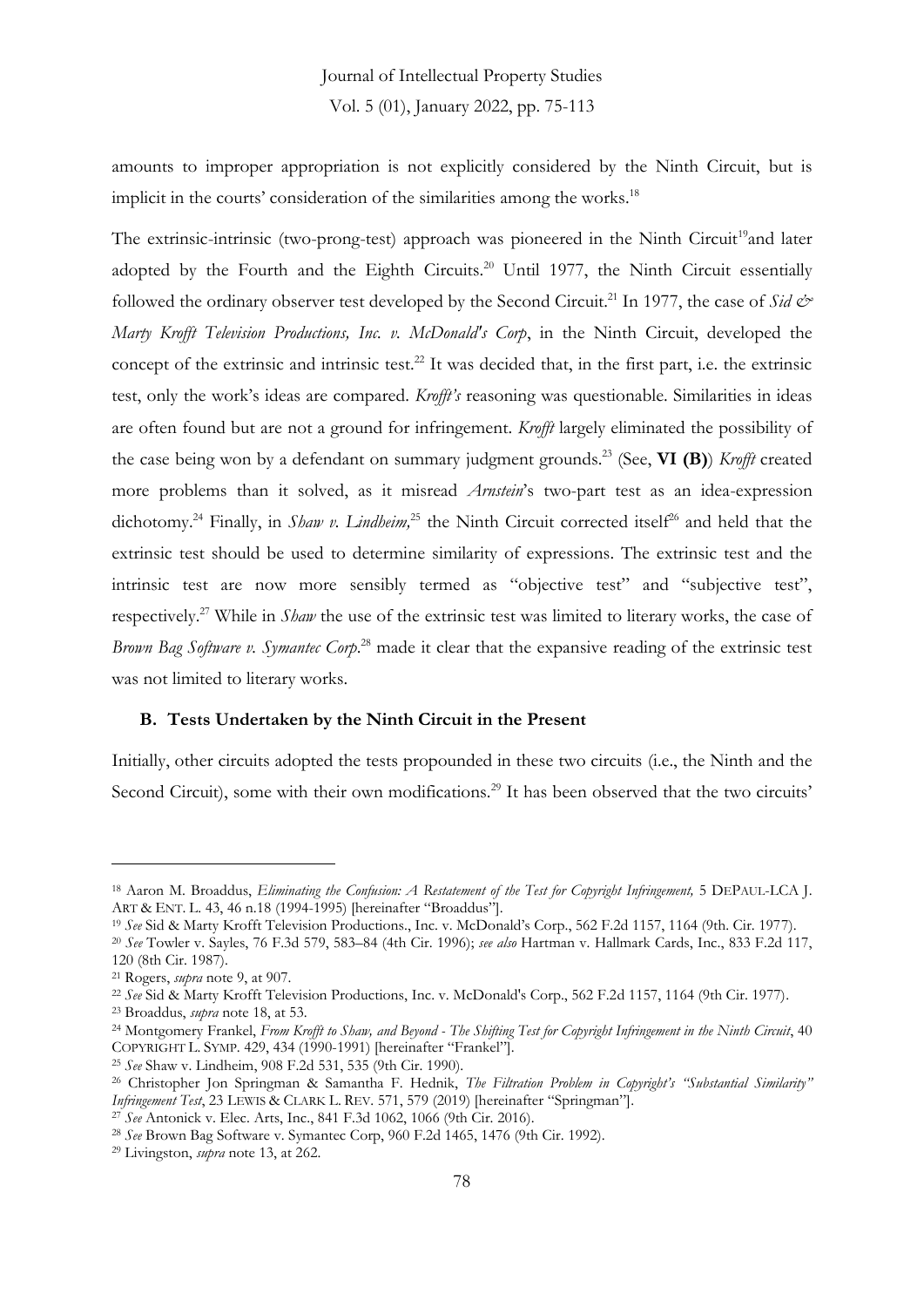analyses have converged together in the present.<sup>30</sup> However, some differences do exist. Currently, the steps to establish infringement in the Ninth Circuit have been provided in the flowchart below:



Figure-1: Tests Undertaken in the Ninth Circuit to Determine Infringement of Musical Copyright

While the Ninth Circuit has moved closer to the Second Circuit in its approach towards infringement cases, especially with respect to the extrinsic test, there still exist loopholes in the approach taken by the Ninth Circuit.<sup>31</sup>

<sup>30</sup> *See* Jenny Small, *The Illusion of Copyright Infringement Protection*, 12 CHI-KENT J. INTELL. PROP. 217, 221-222 (2013).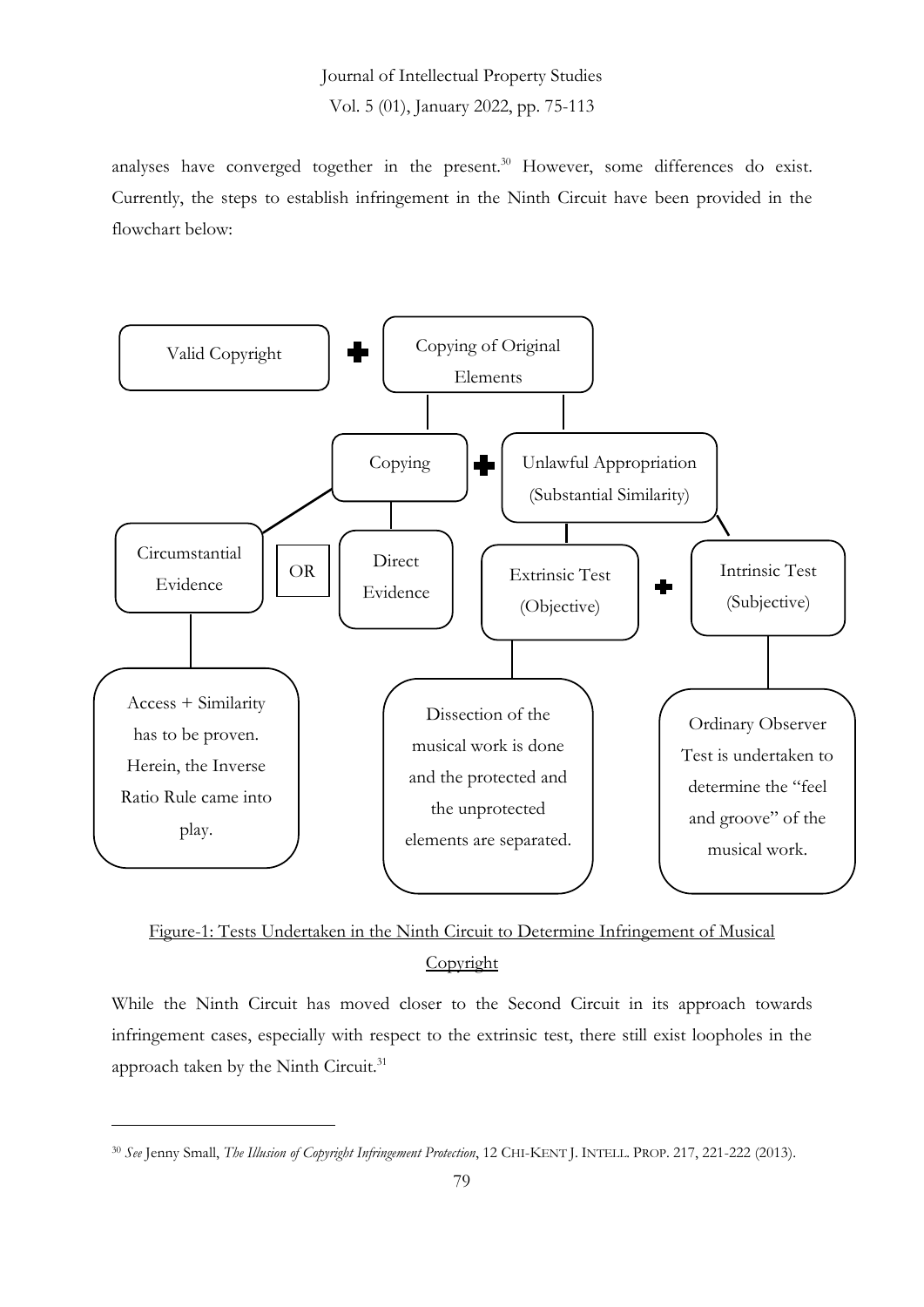There is a large discussion on the usage of the words like "copying", "similarity" and "substantial similarity",<sup>32</sup> which must be clarified before studying infringement analysis by the Ninth Circuit. The terms have a distinct meaning but have been used incorrectly in various judgments. Further, the procedure for determining substantial similarity is clouded.<sup>33</sup> This adds to the already existing problems in analysing infringement in musical compositions.<sup>34</sup>

The Ninth Circuit considers a two-part extrinsic-intrinsic test in determining substantial similarity.<sup>35</sup> The Second Circuit has clarified that "probative similarity" is a threshold matter in showing "copying", while "substantial similarity" is a comprehensive test to determine "actionable copying".<sup>36</sup> While the Ninth Circuit has also recently accepted such differentiation, $37$ it is important to note that, historically the term "substantial similarity" has been used in literature and numerous cases,<sup>38</sup> while dealing with "copying", which is incorrect. Therefore, for the purpose of clarity, while dealing with "copying" or the "inverse ratio rule", (even for the purpose of this article) one must remember that it deals with "probative similarity", even though other terms might have been used. Courts in the US have used the terms "probative similarity", "striking similarity" and "substantial similarity", which are not on a sliding scale. The terms "probative similarity" and "striking similarity", are analytical tools to determine factual copying while the term "substantial similarity" is used to determine if the factual copying is legally actionable i.e., if the protected elements of a song have been infringed. Therefore, while dealing with "copying", factual copying is established and while dealing with "substantial similarity", actionable copying is established. (See further, the case of *Skidmore v. Led Zeppelin* at **III**, which has clarified the confusion.)

#### **II. DIRECT AND CIRCUMSTANTIAL EVIDENCE**

<sup>31</sup> *Id.* at 261.

<sup>32</sup> *See* Broaddus, *supra* note 18, at 46-52.

<sup>33</sup> Joshua M. Dalton & Sara Cable, *The Copyright Defendant's Guide to Disproving Substantial Similarity on Summary Judgment*, 3 LANDSLIDE 26, 26 (2011) [hereinafter "Dalton"].

<sup>34</sup> *See* Jamie Lund, *An Empirical Examination of the Lay Listener Test in Music Composition Copyright Infringement*, 11 VA. SPORTS & ENT. L.J. 137, 175 (2011) [hereinafter "Lund"].

<sup>35</sup> Smith v. Jackson, 84 F.3d 1213, 1218 (9th Cir. 1996).

<sup>36</sup> Sergiu Gherman, *Harmony and Its Functionality: A Gloss on the Substantial Similarity Test in Music Copyrights*, 19 FORDHAM INTELL. PROP. MEDIA & ENT. L.J. 483, 488 (2009) [hereinafter "Gherman"].

<sup>37</sup> *See* Skidmore v. Led Zeppelin, 952 F.3d 1051, 1064 (9th Cir. 2020).

<sup>38</sup> *See* Three Boys Music Corp. v. Bolton, 212 F.3d 477, 486 (9th Cir. 2000).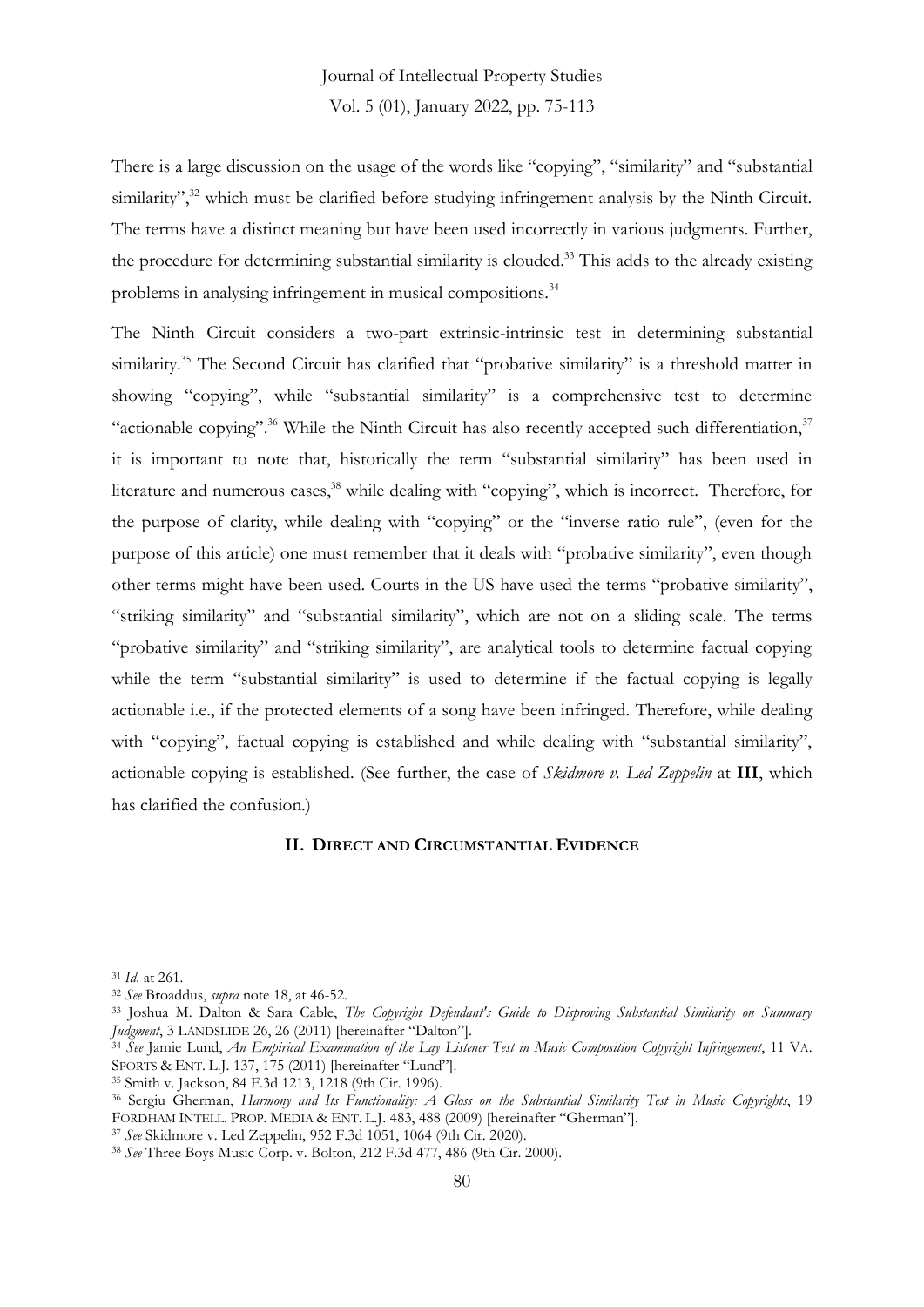Earlier, Courts recognised the importance of the two elements i.e., access,<sup>39</sup> and similarity.<sup>40</sup> It also recognised that direct evidence of copying is rarely available. <sup>41</sup> Since actual copying is rarely, if ever, witnessed, $42$  circumstantial evidence is sought to prove copying, which entails plaintiffs showing that the defendant had access to their works. <sup>43</sup> Then, plaintiffs establish that there is probative similarity<sup>44</sup> (as observed by the Fifth Circuit) which means, defendant's work contains similarity with the plaintiff's work, which can only be a result of copying and not a result of the use of public domain materials or coincidence.<sup>45</sup> In the Ninth Circuit as well, the plaintiffs are required to prove similarity between the works probative of copying, in addition to proving access, in absence of direct evidence.<sup>46</sup> However, the Circuit used to require a lower standard of proof of similarity if high access is shown (inverse ratio rule) while determining similarity.<sup>47</sup> The rule was rightly abrogated by the Ninth Circuit in 2020. (See, **III**)

#### **A. Access**

Courts have used the "chain of events theory", the "wide-dissemination theory" and the theory of "striking similarity" to establish access.<sup>48</sup> These theories have been acknowledged by the Ninth Circuit as well.<sup>49</sup> Under the chain of events theory, the plaintiff is required to prove that the musical copy had passed through one or more hands and had reached the defendant.<sup>50</sup> Courts have even found the possibility of access of the plaintiff's work based on the fact that the plaintiff, the defendant, and the producer *"[ran] in the same musical circles".*<sup>51</sup> In the modern world,

<sup>39</sup> *See* Arnstein v. Edward B. Marks Music Corp., 82 F.2d 275, 275-76 (2d Cir. 1936); *see also* Wilkie v. Santly Bros., 13 F. Supp. 136, 136 (S.D.N.Y. 1935).

<sup>40</sup> *See* Fred Fisher v. Dillingham*,* 298 F. 145, 147 (S.D.N.Y 1924); *see also* Haas v. Leo Fiest*,* 234 F. 105, 107 (S.D.N.Y 1916); *see also* Boosey v. Empire Music, 224 F. 646, 647 (S.D.N.Y 1915); Hein v. Harris, 175 F. 875, 877 (C.C.N.Y. 1910).

<sup>41</sup> JCW Invs., Inc. v. Novelty, Inc., 482 F.3d 910, 915 (7th Cir. 2007); Smith v. Jackson, 84 F.3d 1213, 1218 (9th Cir. 1996); Lipton v. Nature Co., 71 F.3d 464, 471 (2d Cir. 1995).

<sup>42</sup> Roth Greeting Cards v. United Card Co., 429 F.2d 1106, 1110 (9th Cir. 1970).

<sup>43</sup> Sarah Burstein, *Not (Necessarily) Narrower: Rethinking the Relative Scope of Copyright Protection for Designs*, 3 IP THEORY 114, 119 (2013) [hereinafter "Burstein"].

<sup>44</sup> *See* Armour v. Knowles, 512 F.3d 147, 152 (5th Cir. 2007).

<sup>45</sup> *See* Alan Latman, *Probative Similarity as Proof of Copying: Toward Dispelling Some Myths in Copyright Infringement,* 90 COLUM. L. REV. 1187, 1204 (1990).

<sup>46</sup> *See* Rentmeester v. Nike, Inc*.*, 883 F.3d 1111, 1117 (9th Cir. 2018).

<sup>47</sup> Sid & Marty Krofft Television Productions., Inc. v. McDonald's Corp., 562 F.2d 1157, 1172 (9th. Cir. 1977).

<sup>48</sup> *See* Selle v. Gibb, 741 F.2d 896, 901 (7th Cir. 1984); *see also* Peters v. West, 776 F. Supp. 2d 742, 748 (N.D. Ill. 2011); *see also* Alyssa Chavers, *Williams v. Gaye: Further Blurring the Lines between Inspiration and Infringement*, 50 GOLDEN

GATE U. L. REV. 3, 14 (2020) [hereinafter "Chavers"].

<sup>49</sup> *See* Three Boys Music Corp. v. Bolton, 212 F.3d 477, 482-485 (9th Cir. 2000).

<sup>50</sup> *See id.* at 482; *see also* Gaste v. Kaiserman, 863 F.2d. 1061, 1067 (2d Cir. 1988).

<sup>51</sup> Straughter v. Raymond, CV 08-2170 CAS (CWx), 19 (C.D. Cal. Aug. 19, 2011).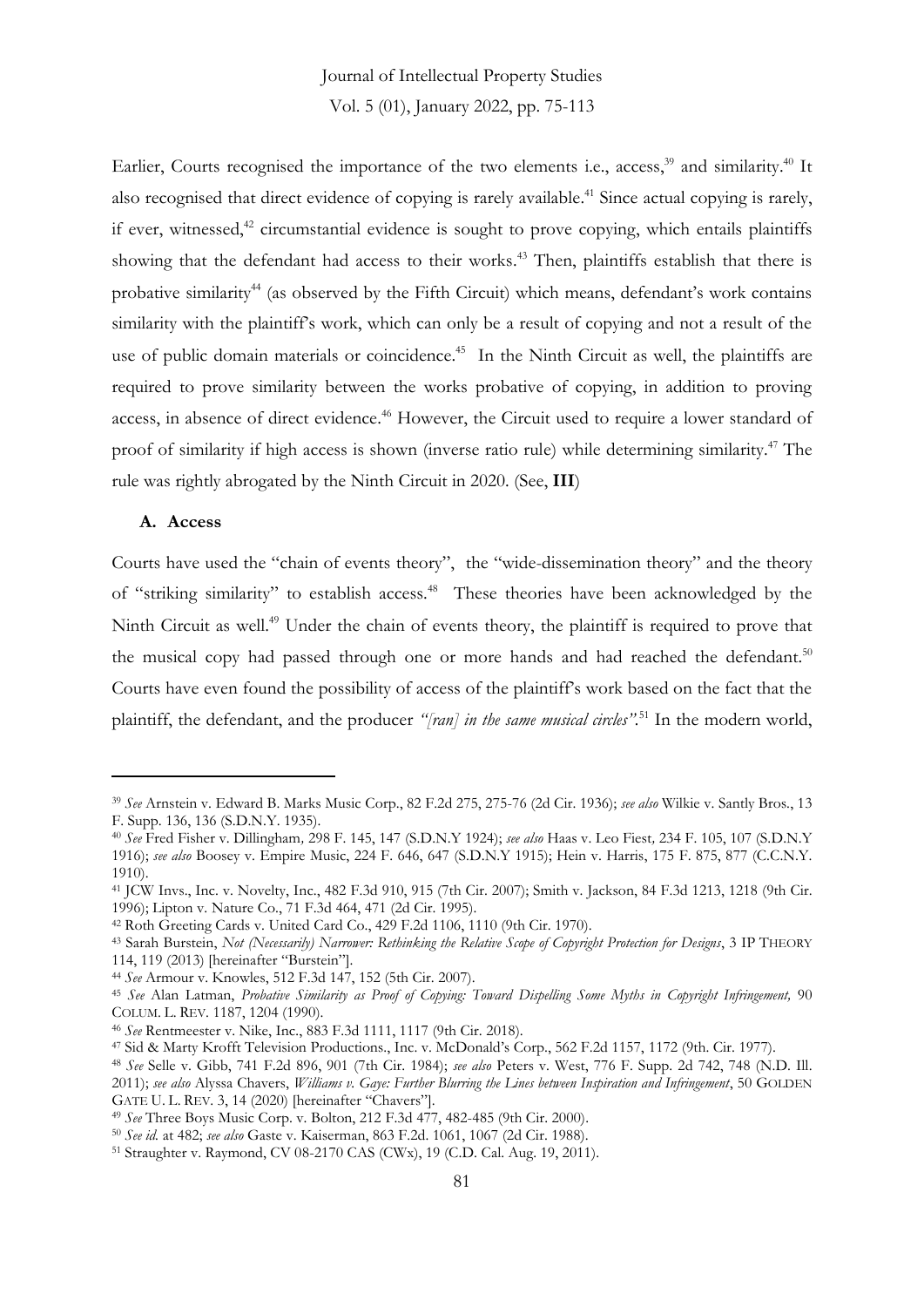such a judgment can have a negative impact, as a single producer can be involved in the production of multiple musical works.

Additionally, access has been construed where there was wide dissemination of work,<sup>52</sup> and objective factors like record sales and radio performances have also been looked upon to prove access.<sup>53</sup> Similarly, the number of plays on MySpace and YouTube have also been considered.<sup>54</sup> However, with the emergence of music streaming apps and websites, it has been questioned if it is reasonable to assume access to such a large quantity of videos that are present in such platforms, even if their views are taken into consideration.<sup>55</sup> Logically, the answer should be negative.

Where a work is widely disseminated (for example, where the original work's DVD had earned \$7,000,000 in the first two years since its release), its access by the defendant has been presumed.<sup>56</sup> In the case of *Rice v. Fox Broadcasting*, it was decided that since only 17,000 copies had been sold from 1986 to 1999, it could not be considered as widely disseminated.<sup>57</sup> In the internet world, it can be observed that if the musical work has an online presence and ease of access, access must be presumed. In this regard, it has been suggested that the defendants can rebut by showing improbability of access.<sup>58</sup> However, such a shift in the burden on the defendant further helps the plaintiff and can give rise to frivolous cases. Failure to evolve infringement standards with evolving technology poses a great risk.<sup>59</sup> Further, such finding of access based on wide dissemination is often accompanied by the issue of sub-conscious copying,<sup>60</sup> which adds to the problem. (See **VI (C)**)

It can be seen that popularity and wide distribution of work are elements that can result in an infringement being established easily.<sup>61</sup> The alleged infringer is also presumed to have access if the songs are so similar that the alleged copied work replaces the need for the original in the

<sup>52</sup> *See* L.A. Printex Indus. Inc. v. Aeropostale, Inc. 676 F.3d 841, 846-47 (9th Cir. 2012).

<sup>53</sup> Three Boys Music Corp. v. Bolton, 212 F.3d 477, 482 (9th Cir. 2000).

<sup>54</sup> Gray v. Perry, No. 2:15-cv-05642-CAS(JCx), 2019 WL 2992007, 13-15 (C.D. Cal. 2019).

<sup>55</sup> *See* Jeanne C. Fromer, *The New Copyright Opportunist*, 67 J. COPYRIGHT SOC'Y U.S.A. 1, 12 (2020)

<sup>56</sup> Capcom Co. v. MKR Group, Inc., No. C 08-0904 RS, 2 (N.D. Cal. 2008).

<sup>57</sup> Rice v. Fox Broadcasting, 330 F.3d 1170, 1178 (9th Cir. 2003).

<sup>58</sup> Livingston, *supra* note 13, at 291.

<sup>59</sup> *Metro-Goldwyn-Meyer Studios, Inc. v. Grokster, LTD. - Brief of Professors Peter S. Menell, David Nimmer, Robert P. Merges, and Justin Hughes, as Amici Curiae in Support of Petitioners,* 20 BERKELEY TECH. L.J. 511, 514 (2005).

<sup>&</sup>lt;sup>60</sup> Three Boys Music Corp. v. Bolton, 212 F.3d 477, 482 (9th Cir. 2000).

<sup>61</sup> *See* ABKCO Music, Inc. v. Harrisongs Music, Ltd., 722 F.2d 988, 998 (2d Cir. 1983); *see also* L.A. Printex Indus. Inc. v. Aeropostale, Inc. 676 F.3d 841, 846-47 (9th Cir. 2012).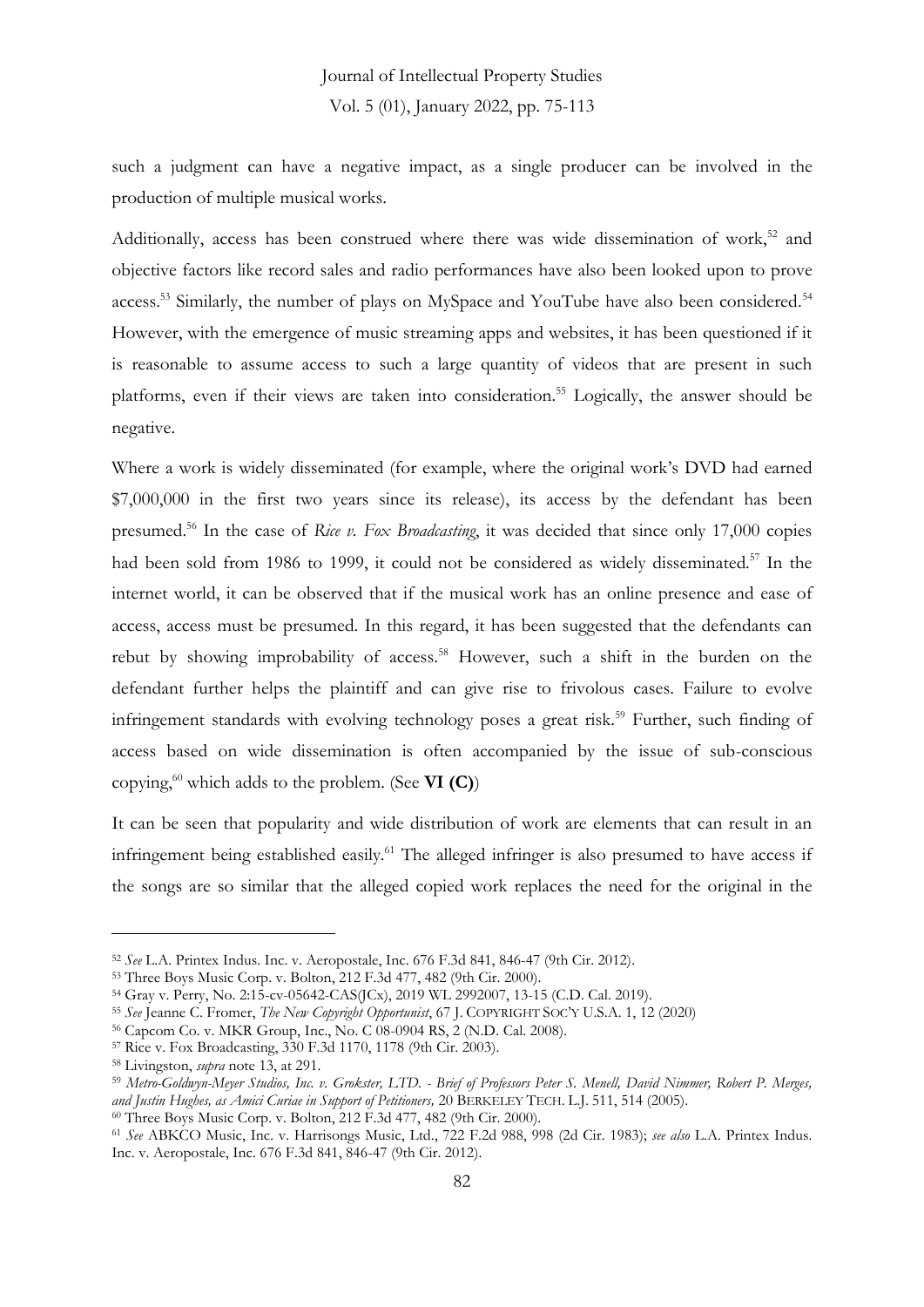marketplace.<sup>62</sup> However, as observed in the Second and the Fifth Circuit, mere speculation or conjecture would not amount to access.<sup>63</sup> Access must be proved with significant, affirmative and probative evidence.<sup>64</sup> However, in the Ninth Circuit, the requirement is that there must be a reasonable opportunity of viewing the plaintiff's work by the defendant, not just a bare possibility.<sup>65</sup> It has been observed that, while previously, access was mostly a defence available to the defendant, the access requirement has become a plaintiff's tool in the modern world.<sup>66</sup> Therefore, there is a need to create a balance in the test to find access, by considering the aspects that direct evidence is rarely available as well as that dissemination is easily possible in the modern world.

#### **B. Inverse Ratio Rule**

The inverse ratio rule is a common law doctrine that was used by many courts in infringement analysis.<sup>67</sup> The rule is that, for strong proof of access, weak proof of similarity is enough to prove copying.<sup>68</sup> Nimmer asserts that *"since a very high degree of similarity is required in order to dispense with proof of access, it must logically follow that where proof of access is offered, the required degree of similarity may be somewhat less than would be necessary in the absence of such proof."*<sup>69</sup> However, the Ninth Circuit finally did away with the rule in 2020, in the case of *Skidmore v. Led Zeppelin*<sup>70</sup> (See, **III**). This highly controversial rule severely impacted the copyright regime, especially with respect to musical works in today's world. The Ninth Circuit has historically used the inverse ratio rule in infringement cases.<sup>71</sup> Currently, it is only in the Sixth Circuit that the rule remains as a valid law.<sup>72</sup>

*1. Access does not imply Similarity* 

<sup>62</sup> *See* Campbell v. Acuff-Rose Music, Inc., 510 U.S. 569, 587-88 (1994).

<sup>63</sup> Armour v. Knowles, 512 F.3d 147, 153 (5th Cir. 2007); Intersong-USA v. CBS, 757 F. Supp. 274, 281 (S.D.N.Y. 1991).

<sup>64</sup> Intersong-USA v. CBS, 757 F. Supp. 274, 281 (S.D.N.Y. 1991).

<sup>65</sup> Three Boys Music Corp. v. Bolton, 212 F.3d 477, 482 (9th Cir. 2000).

<sup>66</sup> Karen Bevill, *Copyright Infringement and Access: Has the Access Requirement Lost Its Probative Value*, 52 RUTGERS L. REV. 311, 331 (1999).

<sup>67</sup> Steven Shonack, *Postmodern Piracy: How Copyright Law Constrains Contemporary Art,* 14 Loy LA Ent. L.J. 281, 313 n.256 (1994) [hereinafter "Shonack"].

<sup>68</sup> *See* Three Boys Music Corp. v. Bolton, 212 F.3d 477, 486 (9th Cir. 2000).

<sup>69</sup> Sid & Marty Krofft Television Productions., Inc. v. McDonald's Corp., 562 F.2d 1157, 1172 (9th. Cir. 1977).

<sup>70</sup> Skidmore v. Led Zeppelin, 952 F.3d 1051 (9th Cir. 2020).

<sup>71</sup> *See* Three Boys Music Corp. v. Bolton, 212 F.3d 477, 485 (9th Cir. 2000); *see also* Shaw v. Lindheim, 919 F.2d 1353, 1361-62 (9th Cir. 1990); *see also* Sid & Marty Krofft Television Productions., Inc. v. McDonald's Corp., 562 F.2d 1157, 1172 (9th. Cir. 1977).

<sup>72</sup> *See* David A. Steinberg & James Berkley, *Appeals Court Rules In Favor Of Zeppelin*, 10 NAT'L L. REV. 71 (2020).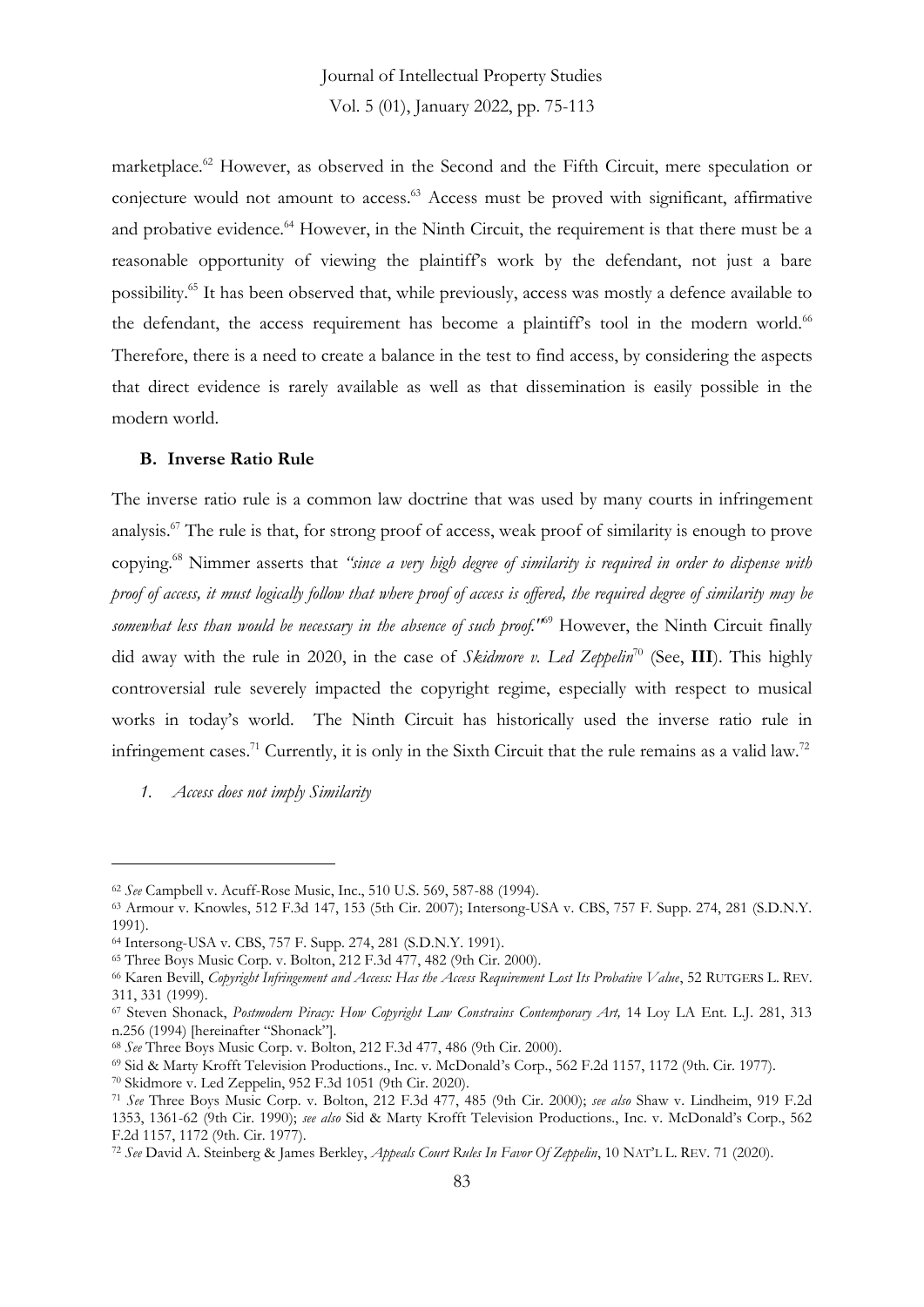A wide distribution of the work often allows inferring of access.<sup>73</sup> To prove access, the plaintiff only has to prove that the defendant had an opportunity to view the work. The plaintiff is not required to prove that the defendant actually viewed his or her work. Again, access may be inferred in cases of striking similarity among the two works.<sup>74</sup> Therefore, the requirement to prove access has been made easy, especially due to wide dissemination of work through the internet, thus correctly contradicting what Nimmer had stated. Further, access to musical work is not the same as access to other artistic expressions as many of the fundamental concepts of music are accessible to anyone. Based on this argument, it was suggested that the inverse ratio rule needs revision.<sup>75</sup>

While the concept of inverse ratio has been supported in principle (and also by some courts), $\frac{7}{6}$  in practice, it has been unsound. According to Justice Clark in the case of *Music Corp. v. Lee*, 77 *"the logical outcome of the claimed principle is obviously that proof of actual access will render a showing of similarities entirely unnecessary."* Furthermore, he stated the rule to be *"a superficially attractive apophthegm which upon examination confuses more than it clarifies".* The Second Circuit further referred to the rule as an *"ingeniously fabricated principle of law"*. 78

If there is no similarity, no amount of evidence of access will prove copying.<sup>79</sup> If due to a high level of access, a lower level of similarity suffices to establish infringement, it can lead to improper infringements based on similarity of ideas or unoriginal expressions. <sup>80</sup> Regardless of the quantum of proof of access, the requirement to show similarity is a matter of threshold.<sup>81</sup> The requirement to show similarities does not vary as proof of access increases or decreases. No amount to access amounts to copying where the works are devoid of similarity.<sup>82</sup> However, the inverse ratio rule accepted a lower degree of similarity if there was evidence of a high amount of

<sup>73</sup> Selle v. Gibb, 741 F.2d 896, 901 (7th Cir. 1984).

<sup>74</sup> Broaddus, *supra* note 18, at 47.

<sup>75</sup> Nicholas Booth, *Backing down: Blurred Lines in the Standards for Analysis of Substantial Similarity in Copyright Infringement for Musical Works,* 24 J. INTELL. PROP. L. 99, 127 (2016).

<sup>76</sup> *See* Sid & Marty Krofft Television Productions, Inc. v. McDonald's Corp., 562 F.2d 1157,1172 (9th Cir. 1977); *see also* Teinberg v. Columbia Pictures Indus., Inc. 663 F. Supp. 706, 714 (S.D.N.Y. 1987).

<sup>77</sup> Music Corp. v. Lee, 296 F.2d 186, 187 (2d Cir. 1961).

<sup>78</sup> *Id*.at 187.

<sup>79</sup> Jones v. Supreme Music Corp., 101 F. Supp. 989, 990 (S.D.N.Y. 1951).

<sup>80</sup> David Aronoff, *Exploding the Inverse Ratio Rule*, 55 J. COPYRIGHT SOC'Y USA 125, 126 (2008) [hereinafter "Aronoff"].

<sup>81</sup> Gherman, *supra* note 36.

<sup>82</sup> Arnstein v. Porter, 154 F.2d 464, 468 (2d Cir. 1946).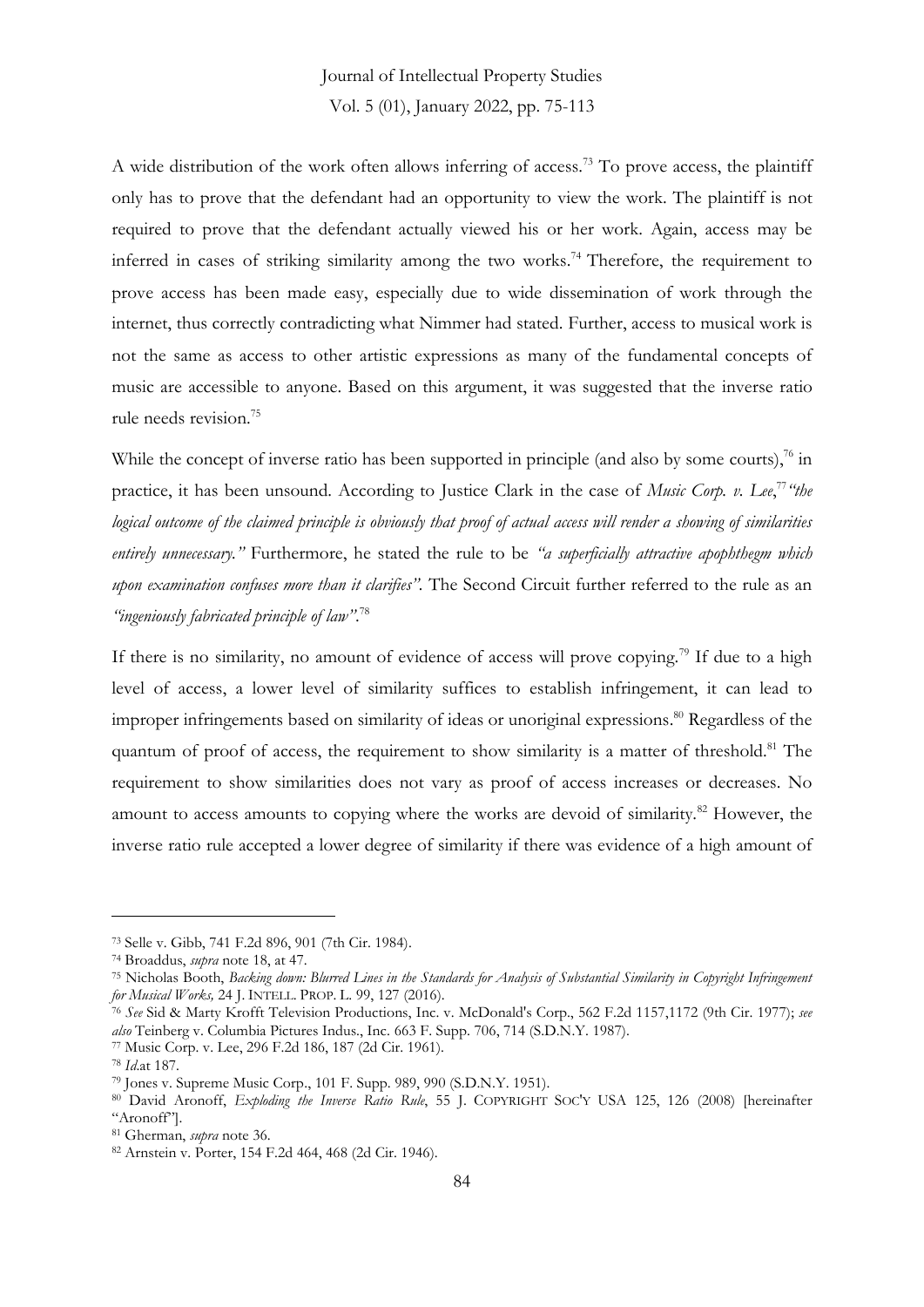access.<sup>83</sup> Therefore, the inverse ratio rule, which suggests a decrease in requirement to prove similarity is flawed.<sup>84</sup>

#### *2. Plaintiff Centric Rule*

The inverse ratio rule significantly impaired a defendant's case and has been said to be logically infirm.<sup>85</sup> This rule made it easier for the plaintiff-owner, whose copyright is well-known and successful, to prove copying on the part of the defendant.<sup>86</sup> In the case of *Three Boys Music Corp v*. *Bolton*, <sup>87</sup> the court found similarity between the works despite the claims that the defendant's song contained a mere similar combination of unprotected elements.<sup>88</sup> The court further stated that *"we have never held, however, that the inverse ratio rule says a weak showing of access requires a stronger showing of substantial similarity*."<sup>89</sup> Therefore, according to the case, if there is a weak showing of access, it is not required for the plaintiff to prove a stronger similarity. However, in the case of the presence of high proof of access, low proof of similarity suffices to prove copying. This further puts a light on the plaintiff-centric nature of the rule.

In *Metcalf v. Bochco*, it was observed that the defendant had seen the work more than once, and thus, the case largely favoured the plaintiff, although not expressly dealing with the rule.<sup>90</sup> In an increasingly small world, the inverse ratio rule becomes largely misleading, often inapplicable and, in some cases, useless.<sup>91</sup> The rule led to infringement being established even in a minimal degree of similarity. The rule must not be applied to reduce the burden of proof on the plaintiff. Rather the plaintiff must provide independent proof to establish similarity.<sup>92</sup>

The case of *Williams v. Gaye*<sup>93</sup> (See, **VI (G) (2)**) caused an uproar as it disproportionately favoured Gaye, whose work was said to have been infringed. However, in this case, in the first opinion published by the court on March 21, 2018, it was stated that the court was *"bound to apply* 

<sup>83</sup> Rice v. Fox Broadcasting, 330 F.3d 1170, 1178 (9th Cir. 2003).

<sup>84</sup> *See* Broaddus, *supra* note 18, at 48-49.

<sup>85</sup> Dalton, *supra* note 33, at 31.

<sup>86</sup> *See* Burstein, *supra* note 43, at 122.

<sup>87</sup> *See* Three Boys Music Corp. v. Bolton, 212 F.3d 477, 486 (9th Cir. 2000).

<sup>88</sup> *Id.*

<sup>89</sup> *Id.*

<sup>90</sup> *See* Metcalf v. Bochco, 294 F.3d 1069, 1075 (9th Cir. 2002).

<sup>91</sup> *See* Karlyn Ruth Meyer, *Doctrine of the Dead: How Capcom v. MKR Exposes the Decreasing Fit between Modern Copyright Infringement Analysis and Modern Video Games*, 9 CHI-KENT J. INTELL. PROP. 132, 141 (2010).

<sup>92</sup> Jamie Busching, *Shaw v. Lindheim: The Ninth Circuit's Attempt to Equalize the Odds in Copyright Infringement*, 11 LOY. ENT. L.J. 67, 85 (1991).

<sup>93</sup> Williams v. Gaye, 885 F.3d 1150 (9th Cir. 2018).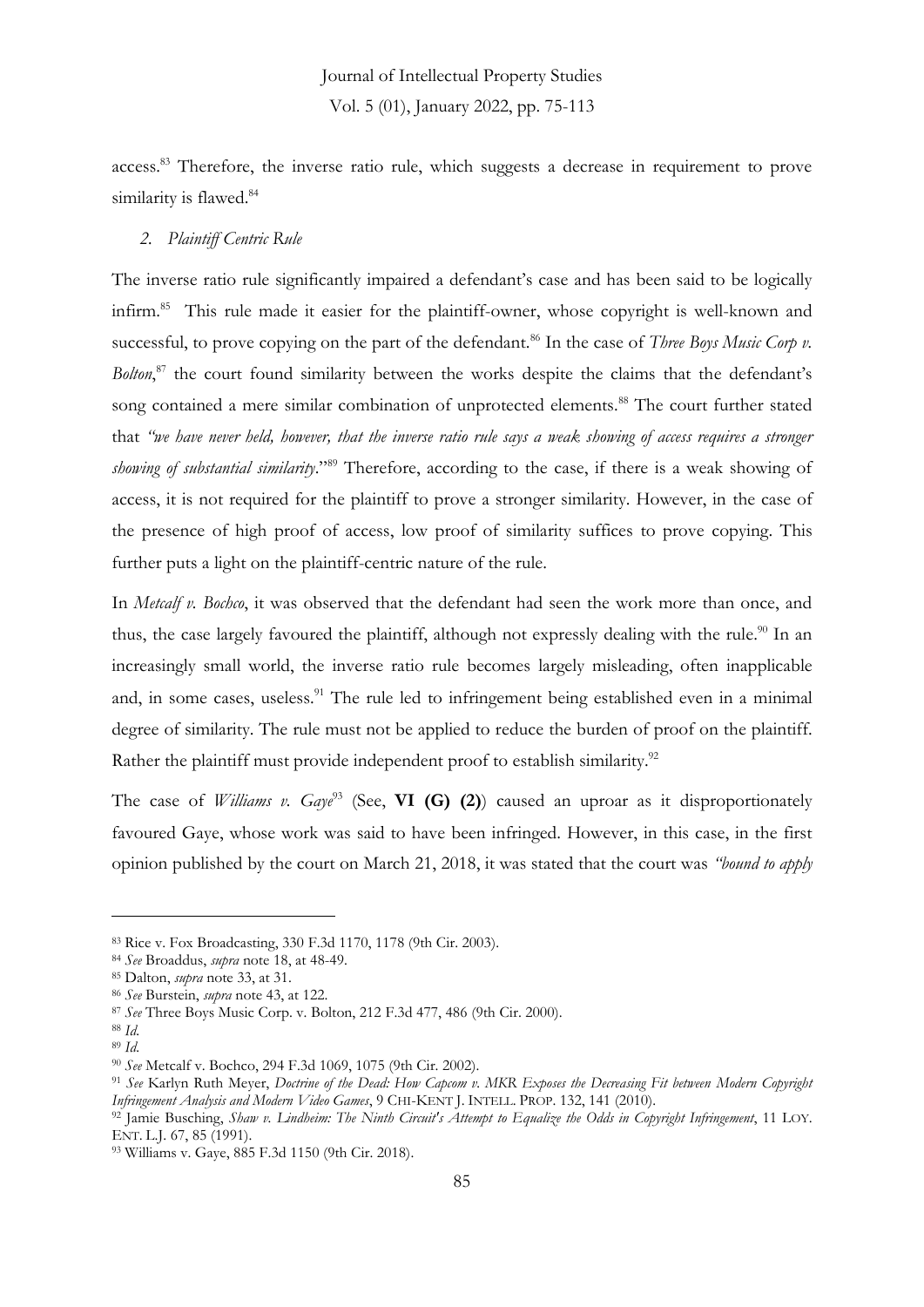*[the inverse ratio rule]"* but, in a modified opinion published on July 11, 2018, all the discussions on the inverse ratio rules were gone.<sup>94</sup> Therefore, while the Ninth Circuit in this case (i.e. before the case of *Skidmore v. Led Zeppelin*) did not highlight any weakness, it certainly implied that an infringement case can be settled without the application of the rule. <sup>95</sup> While the court did favour Gaye, its silence on its second opinion is of significance.

#### *3. Additional Shortcomings of the Rule*

The majority have taken a contrary position to the inverse ratio rule.<sup>96</sup> The rule is deleterious and lacks any analytical benefit.<sup>97</sup> Further, it has been pertinently asked, with respect to the nomenclature of the rule that, *"if the rule is genuinely a ratio, what quantum of additional strong access excuses what measure of weak similarity? Does 15% greater access excuse 15% less similarity?"*<sup>98</sup>

The rule entails an inherent bias against commercial use.<sup>99</sup> While the economic objective of copyright law does secure payment to the author, another reason for the existence of copyright law is to motivate creativity.<sup>100</sup> The inverse ratio rule instead discourages creativity. Because of the vague nature of the rule, $101$  it incurred a significant risk when litigating similarity and access issues.<sup>102</sup> The problem starts with proving access itself. While access should be denied if the proof is too far-fetched,<sup>103</sup> courts have had trouble establishing a minimum threshold to establish access.<sup>104</sup> Proving the defendant's access to the plaintiff's work is a requirement,<sup>105</sup> but the inverse ratio rule that is applied along with this requirement has been unreasonable. Therefore, its abrogation has been a welcomed step.

<sup>94</sup> Chavers, *supra* note 48, at 8-10.

<sup>95</sup> *See id.* at 20.

<sup>96</sup> James S. Altman, *Copyright Protection of Computer Software*, 5 COMPUTER/L.J. 413, 420 n.42 (1985).

<sup>97</sup> Aronoff, *supra* note 80, at 143.

<sup>98</sup> *Id.* at 140.

<sup>99</sup> Shonack, *supra* note 67, at 313.

<sup>100</sup> Fogerty v. Fantasy, Inc., 510 U.S. 517, 526-527(1994).

<sup>101</sup> Robert S. Gawthrop III, *An Inquiry into Criminal Copyright Infringement,* 20 COPYRIGHT L. SYMP. 154, 162 (1970).

<sup>102</sup> Stephen P. Anway, *Mediation in Copyright Disputes: From Compromise Created Incentives to Incentive Created Compromises*,

<sup>18</sup> OHIO ST. J. DISP. RESOL. 439, 449 n.57 (2003) [hereinafter "Anway"].

<sup>103</sup> *See* Selle v. Gibb, 741 F.2d 896, 905 (7th Cir. 1984).

<sup>104</sup> Michael Landau & Donald E Biederman, *The Case for a Specialized Copyright Court: Eliminating the Jurisdictional Advantage*, 21 HASTINGS COMM. & ENT. L.J. 717, 726-727 (1998) [hereinafter "Landau and Biederman"]. <sup>105</sup> *See* Rice v. Fox Broadcasting, 330 F.3d 1170, 1178 (9th Cir. 2003).

<sup>86</sup>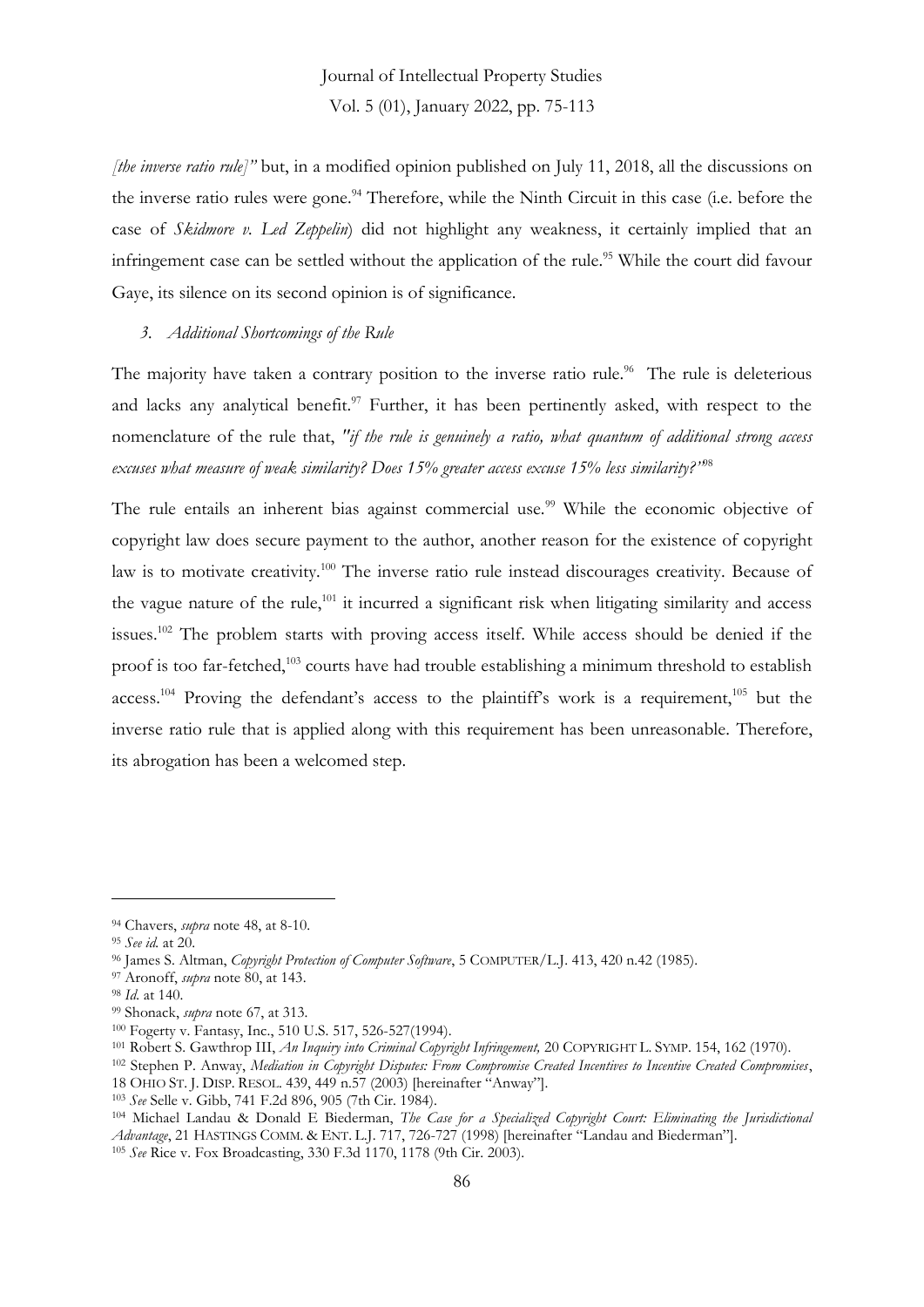#### **III. CLARIFICATIONS PROVIDED BY SKIDMORE V. LED ZEPPELIN**

In 2014, Micheal Skidmore, as a trustee for the estate of Randy Craig Wolfe, filed an action against Led Zeppelin's famous song "Stairway to Heaven" alleging that the opening notes<sup>106</sup> were copied from Sprit's song named "Taurus".<sup>107</sup> In this case, the requirements for infringement were finally clarified by the Ninth Circuit and the circuit joined the majority of other circuits by abrogating the controversial inverse ratio rule.<sup>108</sup>

Wolfe was a guitarist, a singer, and a songwriter to the band Spirit and wrote the song "Taurus" in 1967. In this case, there was evidence that the band Led Zeppelin had performed on the same day, in the same festival in which Spirit had also played, in at least three separate instances. Further, the band Led Zeppelin had also performed a cover version of one of the Spirit's songs titled "Fresh Garbage".<sup>109</sup> However, there was no evidence that any members of Led Zeppelin had ever heard "Taurus" prior to the release of their hit song "Stairway to Heaven". The case was brought forty-three years after the release of the song "Stairway to Heaven" and nearly two decades after the passing away of Wolfe.<sup>110</sup>

The trial court ruled that the Copyright Act of 1909 was applicable rather than the 1976 Act since the songs were released prior to the 1976 Act. Since the Act of 1909 protects musical compositions in the form of sheet music and such protection is not provided to sound recordings, only the sheet music was used to enquire on substantial similarity. Further, the trial court did not provide the jury with inverse ratio rule instructions. The jury returned a verdict in favour of Led Zeppelin as it was found that there was no substantial similarity despite Led Zeppelin having access to the song "Taurus".<sup>111</sup> Skidmore appealed and challenged the trial court's decision to deny providing the jury with inverse ratio rule instruction. Eventually, the court again reinstated the trial court's ruling.<sup>112</sup>

<sup>107</sup> Skidmore v. Led Zeppelin, 952 F.3d 1051, 1057 (9th Cir. 2020).

<sup>106</sup> Sean O'Connor, *Why Stairway to Heaven Doesn't Infringe Taurus Copyright: Analysis & Demo of "Scène à faire" Motif Common to Both*, SpicyIP (June 19, 2016), https://spicyip.com/2016/06/why-stairway-to-heaven-doesnt-infringetaurus-copyright-analysis-demo-of-scenes-a-faire-motif-common-to-both.html.

<sup>108</sup> Alexander R. Wolfe, *Skidmore v. Led Zeppelin: Changing Music Infringement Analysis in the Ninth Circuit*, 23 U. DENV. SPORTS & ENT. L.J. 1, 1 (2020).

<sup>109</sup> Skidmore v. Led Zeppelin, 952 F.3d 1051, 1057 (9th Cir. 2020).

<sup>110</sup> Joseph A. Greene, *Skidmore v. Led Zeppelin: Extraordinary Circumstances and Perpetual Statute of Limitations in Copyright Infringement*, 69 ME. L. REV. 307, 311-316 (2017).

<sup>111</sup> *See* Skidmore v. Led Zeppelin, 952 F.3d 1051, 1059 (9th Cir. 2020).

<sup>112</sup> *Id*. at 1060.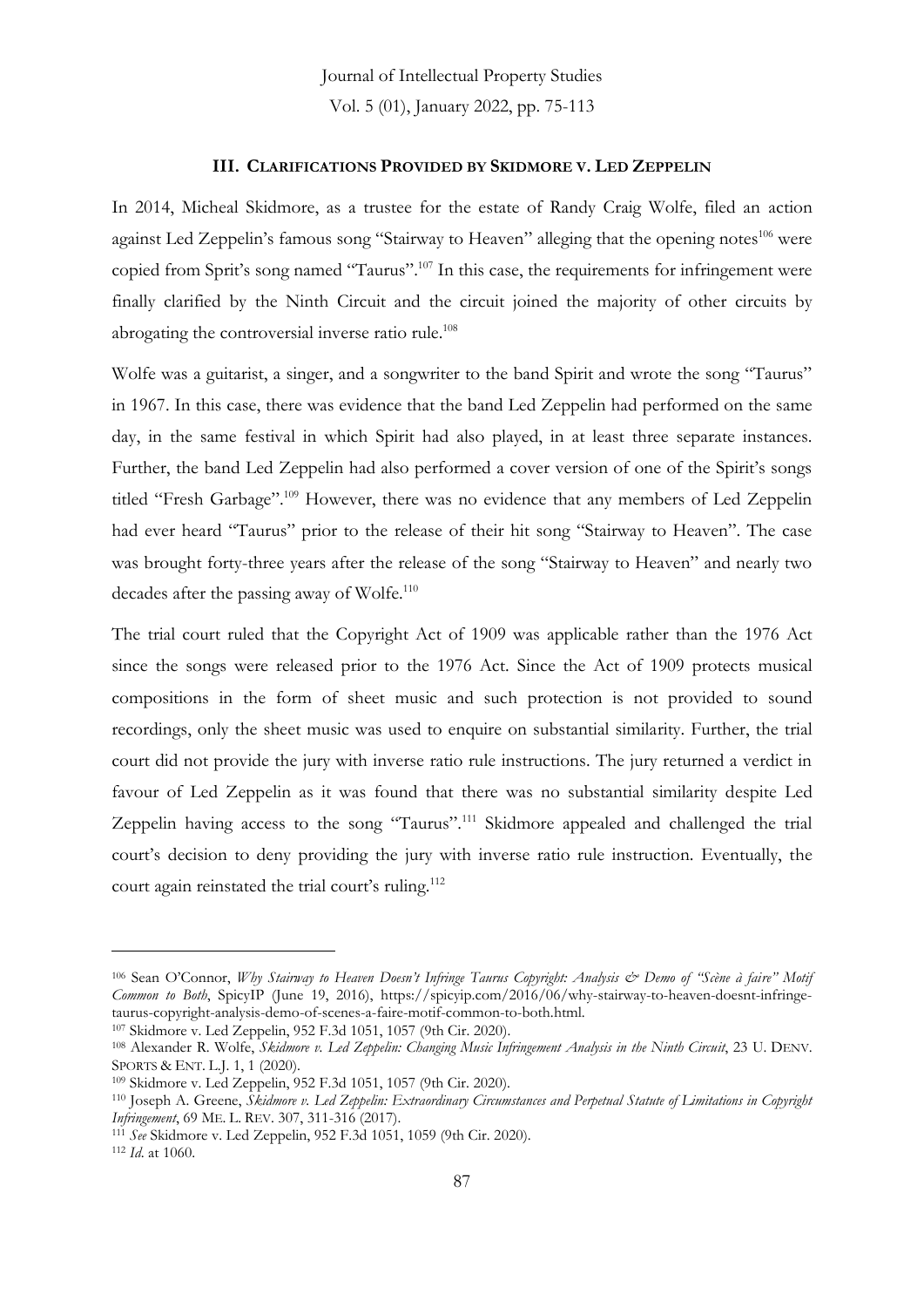In the appeal, the court analysed the test for copyright infringement. A plaintiff must prove ownership of copyright and that the defendant has copied protected aspects of the copyrighted work.<sup>113</sup> So as to prove copying of protected aspects, a plaintiff must prove both "actual copying" and "unlawful appropriation". The court further clarified that these tests are independent despite incorrectly and collectively, being referred to as "substantial similarity test".<sup>114</sup> The court provided that actual copying can be proven by circumstantial evidence of access and by establishing that the works share similarities probative of copying.

The second requirement of unlawful appropriation can be proven by showing that the protected elements of the work share "substantial similarity".<sup>115</sup> Now, the extrinsic-intrinsic test is undertaken to prove substantial similarity. The extrinsic test looks at what is protectable and what is not in the copyrighted work. Further, the test compares similarities of "specific expressive elements in the two works."<sup>116</sup> The intrinsic test looks at similarities between the works from the view of an "ordinary reasonable observer". Finally, if all these requirements are fulfilled, it amounts to infringement. (See, **Figure-1**)

The court noted the inverse ratio rule, which requires a *"lower standard of proof of substantial similarity when a high degree of access is shown".*<sup>117</sup> The trial court had denied Skidmore's proposal for an application of the controversial rule. Upon appeal, it was decided that the rule is a judge-made law and is *"not part of the copyright statute, defies logic, and creates uncertainty for the courts and the parties."* The court cited the confusion created by previous cases as to which part of the test — copying or unlawful appropriation — the rule was applied upon.<sup>118</sup> Further, the rule was subjective and did not provide what amount of access and similarity is needed to invoke the rule.<sup>119</sup> It decided that the rule disproportionately favoured popular works which have been widely disseminated through the internet and the media. The court stated that *"the constellation of problems and inconsistencies in the application of the inverse ratio rule prompts us to abrogate the rule."*<sup>120</sup>

- <sup>115</sup> *Id*.
- <sup>116</sup> *Id*. <sup>117</sup> *Id*. at 1066.

<sup>113</sup> *Id*. at 1064.

<sup>114</sup> *Id.*

<sup>118</sup> *Id*.

<sup>119</sup> *Id*. at 1067.

<sup>120</sup> *Id*. at 1069.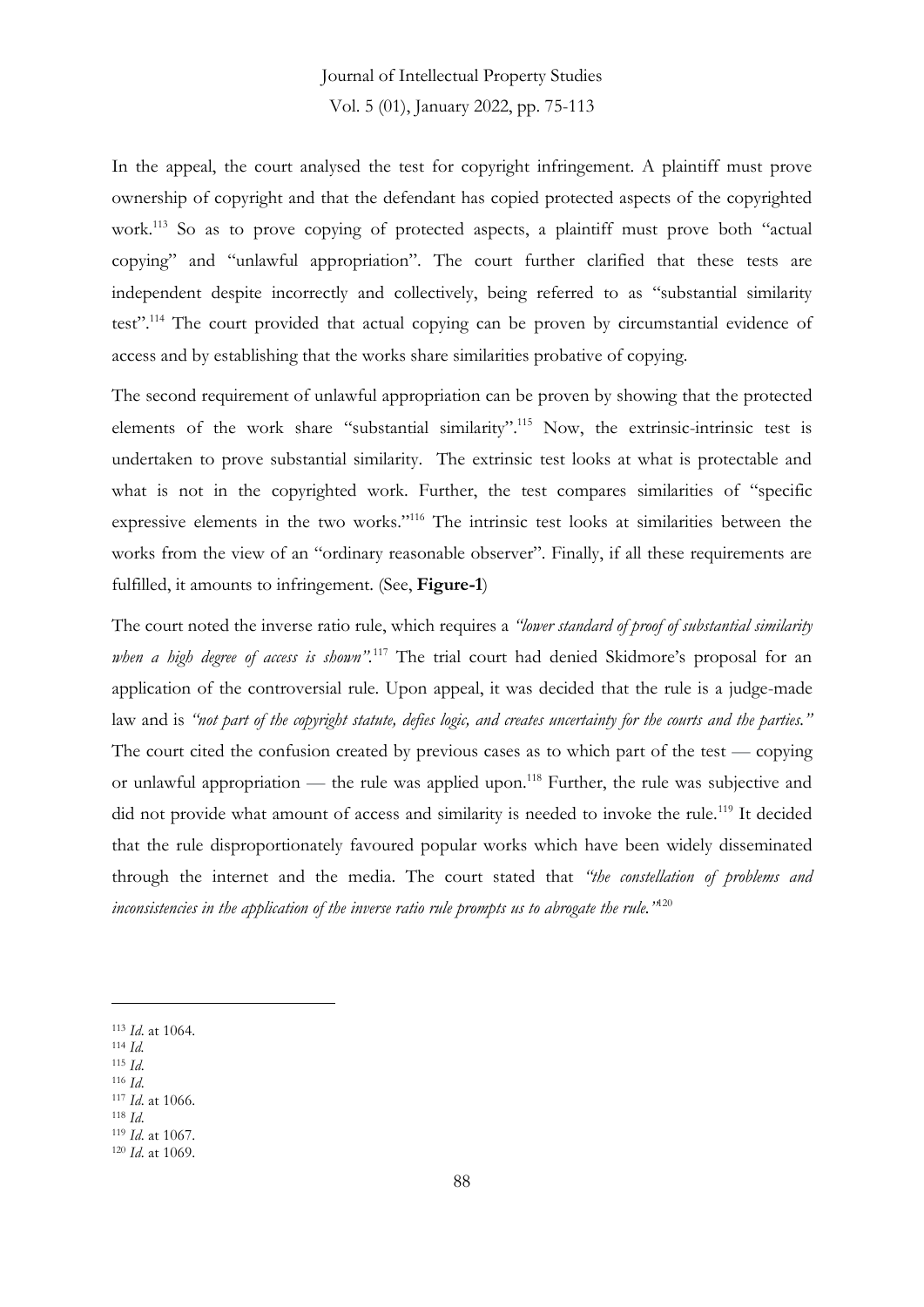Upon appeal, three jury instructions were in issue; (a) failure to give an inverse ratio rule instruction, (b) insufficiency of the court's originality instructions and, (c) failure to give selection and arrangement instruction.<sup>121</sup> (Jury instructions have been further discussed below, see **VI (A)**) Jury instruction no. 16 highlighted the essence of the "common musical elements". The instruction was found to have correctly listed the unprotectable elements.<sup>122</sup> Jury instruction no. 20 correctly highlighted that original expressions can be a result of borrowing from previous works or from the public domain since it is well accepted that the "original" parts of the work need not be new or novel.<sup>123</sup> However, it was also found that while the jury instructions provided were correct statements, they were misleading when it came to instructions for differentiation of protectable and unprotectable elements of the works (See **VI (C-F)**), as it omitted the principle that combinations of unprotected elements can be protected.<sup>124</sup> Judge Ikuta and Judge Bae, concurring in part and dissenting in part, stated that such originality instruction, coupled with failure to instruct the jury on selection and arrangement, amounted to a miscarriage of justice.<sup>125</sup> This highlights the importance of jury instructions in differentiating protectable and unprotectable elements of musical works.

The judgment abrogated the controversial inverse ratio rule and provided clarifications to remove confusion with regard to the tests undertaken. However, the journey is only halfway done. Inherent problems lie in the tests undertaken by Ninth Circuit itself which should be corrected.

#### **IV. EXTRINSIC TEST (OBJECTIVE TEST)**

The "extrinsic test" relies on expert analysis to determine substantial similarity, unlike the "intrinsic test" where substantial similarity is determined based on the reactions of a "reasonable audience" for whom the works would normally be directed.<sup>126</sup> It is seen that only the extrinsic

<sup>121</sup> *Id*. at 1065.

<sup>122</sup> *Id*. at 1070.

<sup>123</sup> *Id*. at 1071.

<sup>124</sup> Elizabeth Sawyer, *Dazed and Confused: Copyright Limitation*, 29 DEPAUL J. ART, TECH. & INTELL. PROP. L. 93, 107 (2019); *Id*. at 1085.

<sup>125</sup> *Intellectual Property - Copyright in Musical Compositions - Ninth Circuit Confines the Scope of Copyright in Compositions under the 1909 Act to the Deposit Copy. - Skidmore v. Led Zeppelin, 952 F.3d 1051 (9th Cir. 2020)*, 134 Harv. L. Rev. 1543, 1547 (2021).

<sup>126</sup> *See* Sid & Marty Krofft Television Productions, Inc. v. McDonald's Corp., 562 F.2d 1157, 1164-1166 (9th Cir. 1977).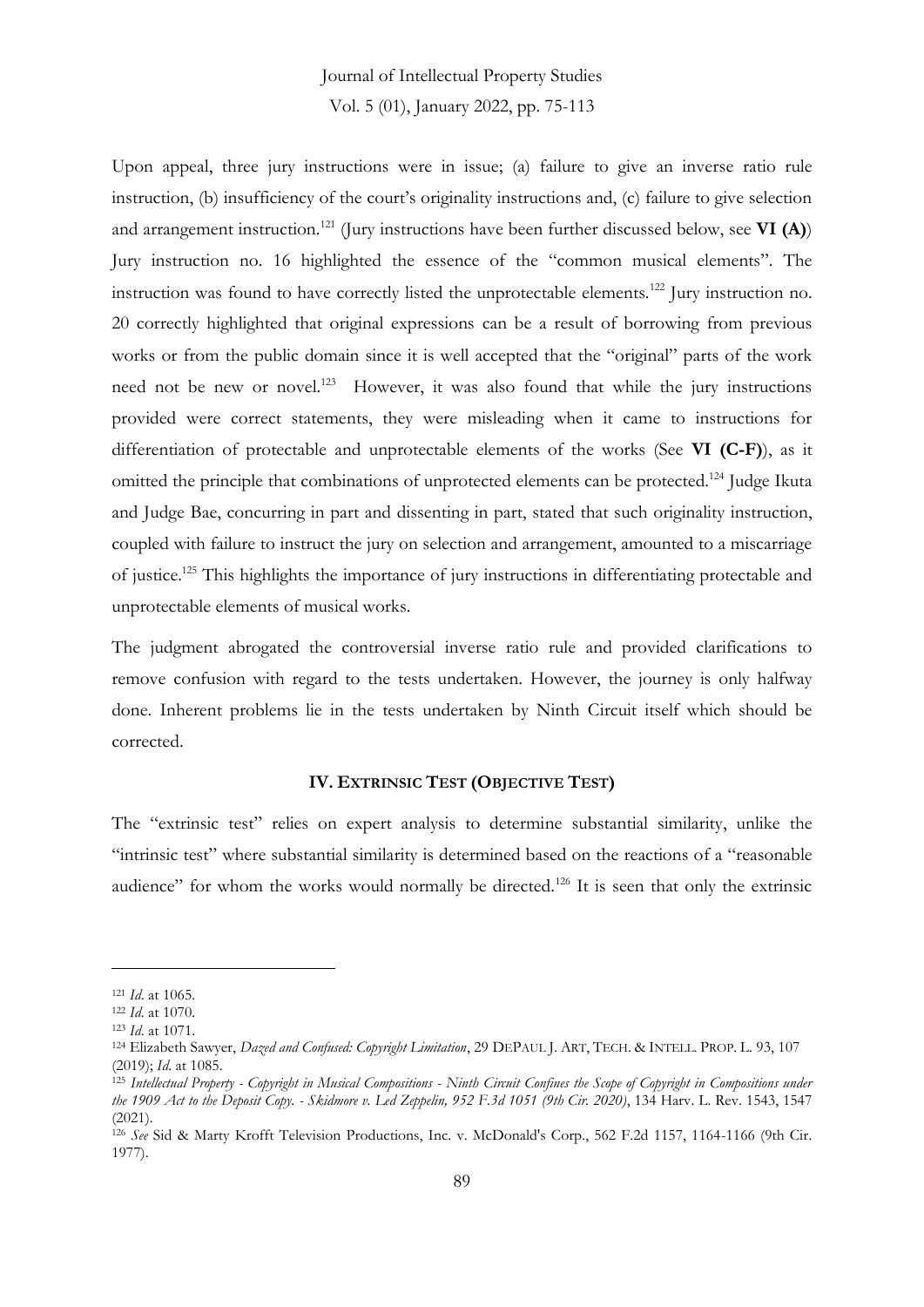test deals with the matter of law.<sup>127</sup> Under the extrinsic test, the works are dissected into their elements for the determination of protected elements and their comparison. The "extrinsic test" relies on expert analysis to determine substantial similarity, unlike the "intrinsic test" where substantial similarity is determined based on the reactions of a "reasonable audience" for whom the works would normally be directed.

#### **A. Dissection**

Plaintiffs must prove that the defendants copied the protected elements of the copyrighted work.<sup>128</sup> Here, courts would determine the protected subject matter by dissecting melody, rhythm, and accompaniment of the musical works. For instance, Judge Learned Hand conducted an analytical dissection of musical works with an almost note-by-note comparison of the two songs in dispute.<sup>129</sup> The Ninth Circuit provided criteria like plot, theme, dialogue, mood, setting, pace, sequence of events, and characters for the extrinsic test with regards to literary works.<sup>130</sup> However, it has failed to provide such elements for musical compositions,<sup>131</sup> which has made the extrinsic test face a difficult application in the courts, even if expert assistance is used.

#### **B. Experts**

Similarity is generally established through expert opinion after dissection of the disputed works. While some courts have recognised the need for experts, some courts (in some cases) had discounted them.<sup>132</sup> Courts have in the late nineteenth and early twentieth century, relied on their own musical knowledge<sup>133</sup> and did not use expert testimony, and thus the juries seemed absent.<sup>134</sup> In the case of musical works, experts have gotten greater importance since the technical aspects that musical works have, are unfamiliar to the judge and the jury.<sup>135</sup> Courts, very early on, had

<sup>127</sup> Rentmeester v. Nike, Inc*.*, 883 F.3d 1111, 1118 (9th Cir. 2018).

<sup>128</sup> Emily Miao & Nicole E. Grimm, *The Blurred Lines of What Constitutes Copyright Infringement of Music: Robin Thicke v. Marvin Gaye's Estate,* 20 WESTLAW J. INTELL. PROP. 1, 3-4 (2013).

<sup>129</sup> *See* Arnstein v. Edward B. Marks Music Corp., 82 F.2d 275, 277 (2d Cir. 1936); *see also* Fred Fisher, Inc. v. Dillingham, 298 F. 145, 148-150 (S.D.N.Y. 1924); *see also* Hein v. Harris, 175 F. 875, 876 (C.C.S.D.N.Y. 1910).

<sup>130</sup> Shaw v. Lindheim, 919 F.2d 1353, 1356-57 (9th Cir. 1990); Litchfield v. Spielberg, 736 F.2d 1352, 1356 (9th Cir. 1984).

<sup>131</sup> Swirsky v. Carey, 376 F.3d 841, 849 (9th Cir. 2004).

<sup>132</sup> *See* Overman v. Loesser, 205 F.2d 521, 524 (9th Cir. 1953); *see also* Supreme Records, Inc. v. Decca Records, Inc., 90 F. Supp. 904, 912 (S.D. Cal. 1950).

<sup>133</sup> *See* Haas v. Leo Feist, Inc., 234 F. 105, 107 (S.D.N.Y. 1916); *see also* Boosey v. Empire Music Co., 224 F. 646, 647 (S.D.N.Y. 1915).

<sup>134</sup> Livingston, *supra* note 13, at 256.

<sup>135</sup> *Id.* at 239.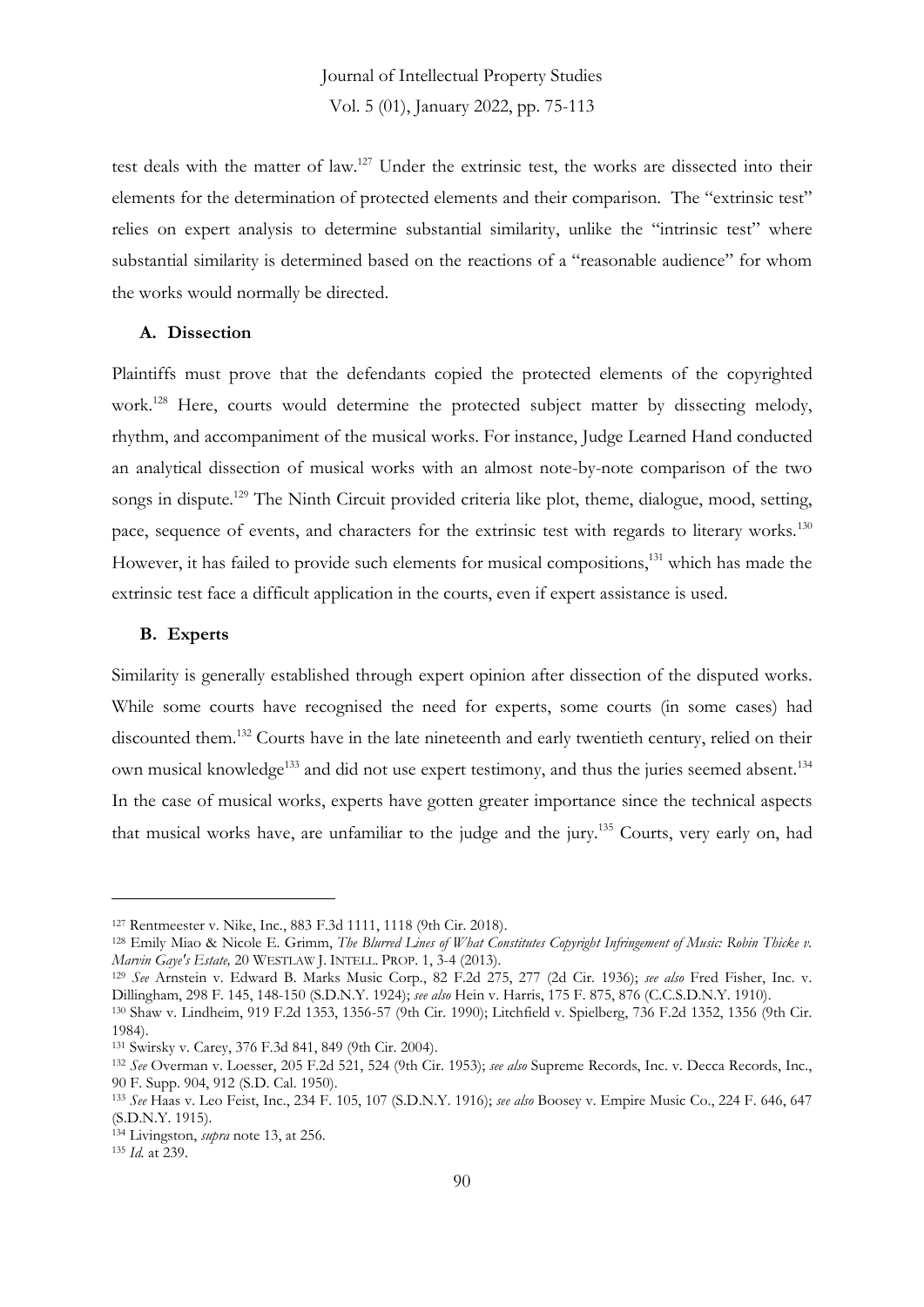addressed the need for expert opinion in cases of disputes regarding musical works.<sup>136</sup> However, it can be seen that before such a need was realised, judges took an egoistic step and relied upon their own musical knowledge to analyse the works.<sup>137</sup> Nevertheless, in the present, the requirement of an expert for the purpose of dissection of work, cannot be denied.

An expert can dissect musical works into its melody, harmony, rhythm, texture, and formal structure for comparison between the works.<sup>138</sup> However, even if there are several elements to musical construction, it is seen that similarities in melody have been the most probative of copying.<sup>139</sup> Further, while musicologists might have the required knowledge and database for search before composing a musical work, others do not. Therefore, the musicologists can sometimes establish similarities, despite the authors not being aware of it.<sup>140</sup> Additionally, there exists a problem of hyper-dissection wherein "overlooking the forest for the trees" takes place.<sup>141</sup> Such issues must be made aware to the experts.

Further, the very nature of popular music is the reason why many works share common elements. Musicians work within a limited boundary of musical elements to make a popular musical composition, as there are limited patterns of such musical elements that the consumers prefer (See, **VI (D)** and **VI (E)**). The requirement of familiar chord progression and lyrical themes are some of the reasons for common elements in music. Therefore, the experts should establish which elements used in the work of the plaintiff cannot be protected, taking these limitations into account. The music experts can analyse both the works and provide an opinion as to whether the patterns of notes and chords in the work are likely works of independent creation, works created from common public domain sources, or works created by copying the work of the plaintiff.<sup>142</sup> The experts can dissect the musical compositions and analyse if there is any similarity among the elements of melody, harmony, rhythm, etc. Further, they should also be able to look into the historical context and describe the music's public domain antecedents.<sup>143</sup>

<sup>136</sup> *See* Marks v. Leo Feist, Inc., 290 F. 959, 960 (2d Cir. 1923).

<sup>137</sup> *See* Livingston, *supra* note 13, at 271.

<sup>138</sup> *See* M. Fletcher Reynolds, *Selle v. Gibb and the Forensic Analysis of Plagiarism*, 32 C. MUSIC SYMP. 55 (1992).

<sup>139</sup> *See* Johnson v. Gordon, 409 F.3d 12, 21 (1st Cir. 2005); *see also* Swirsky v. Carey, 376 F.3d 841, 846-847 (9th Cir. 2004); *see also* Calhoun v. Lillenas Publ'g, 298 F.3d 1228, 1232-1233 (11th Cir. 2002).

<sup>140</sup> *See* Landau and Biederman, *supra* note 104, at 734.

<sup>141</sup> Johnson v. Gordon, 409 F.3d 12, 25 (1st Cir. 2005).

<sup>142</sup> *See* Repp v. Webber, 132 F.3d 882, 886-87 (2d Cir. 1997); *see also* Straughter v. Raymond, CV 08-2170 CAS (CWx) 23, (C.D. Cal. Aug. 19, 2011).

<sup>143</sup> Livingston, *supra* note 13, at 271.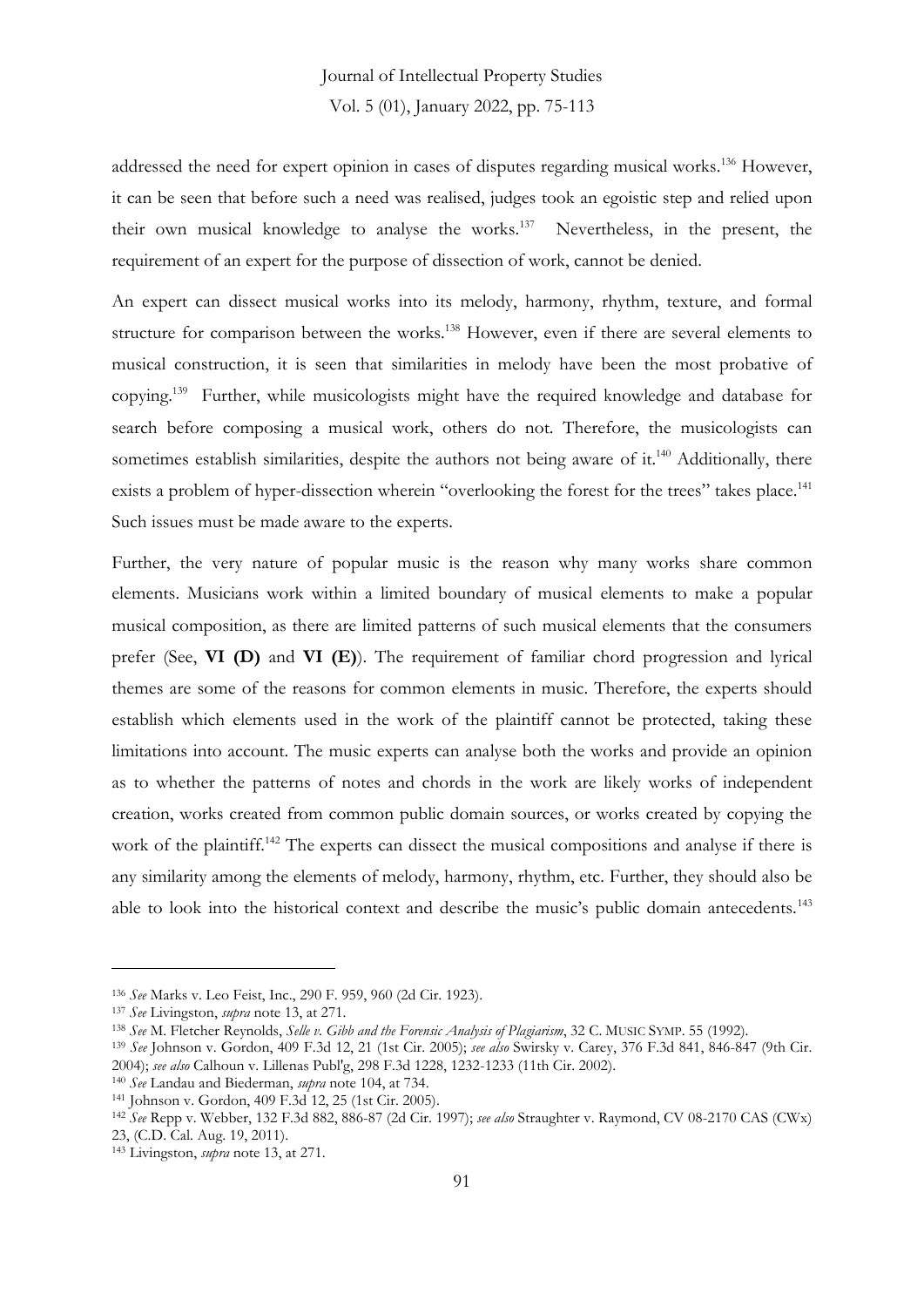Since musical works are largely based on the historical development and prior arts in the field, the greater the knowledge and understanding that one has, the greater the perception of what is original and what is not.<sup>144</sup>

It is also important to note that while expert evaluation is important, experts have reached faulty conclusions.<sup>145</sup> Experts often aggregate their objective findings to come to a subjective conclusion. Thus, while hyper-dissection should be prevented, an expert must also not cross the boundary of the extrinsic test to analyse the "total concept and feel" of the work, which is a part of the intrinsic analysis.<sup>146</sup>

Additionally, courts have also been of the opinion that a party can buy an expert opinion. Therefore, a doubtful functioning of experts can be seen.<sup>147</sup> Further, a musicologist, while may understand and analyse the composition based on music theory, might lack an understanding of the particular nuances of a genre.<sup>148</sup> Therefore, it is of the utmost importance to assure the independence of the experts and that the experts' expertise aligns with the subject matter (genre) of the work, while also making them aware of the boundaries of the extrinsic test. Such expert opinion should be given importance in infringement analyses, even during the intrinsic test. (See, **V (A) (2)**)

#### **V. INTRINSIC TEST (SUBJECTIVE TEST)**

Both the intrinsic and the extrinsic tests need to be fulfilled to establish substantial similarity.<sup>149</sup> The subjective intrinsic test is necessary because it helps in determining *"whether the ordinary, reasonable person would find the total concept and feel of the works to be substantially similar."*<sup>150</sup> Herein, it is seen if there are similarities in the "total concept and feel" of the works.<sup>151</sup> Accordingly, an analytical dissection and expert testimonies are said to be inappropriate in this test. In *Shaw,* the Ninth Circuit made it clear that in the intrinsic test, substantial similarity in expression is to be

<sup>144</sup> *Id.* at 241.

<sup>145</sup> *See id.* at 279.

<sup>146</sup> *See* Shaw v. Lindheim, 919 F.2d 1353, 1356 (9th Cir. 1990).

<sup>147</sup> *See* Baron v. Leo Feist, Inc., 78 F. Supp. 686, 686-87 (S.D.N.Y. 1948); Livingston, *supra* note 13, at 273.

<sup>148</sup> *See* Yvette Joy Liebesman, *Using Innovative Technologies to Analyze for Similarity Between Musical Works in Copyright Infringement Disputes,* 35 AIPLA Q. J. 331, 345 (2007) [hereinafter "Liebesman"].

<sup>149</sup> *See* Funky Films, Inc. v. Time Warner Entm't Co., 462 F.3d 1072, 1076-1077 (9th Cir. 2006).

<sup>150</sup> Three Boys Music Corp. v. Bolton, 212 F.3d 477, 485 (9th Cir. 2000).

<sup>151</sup> Cavalier v. Random House, Inc., 297 F.3d 815, 822 (9th Cir. 2002); Sid & Marty Krofft Television Productions., Inc. v. McDonald's Corp., 562 F.2d 1157, 1165 (9th. Cir. 1977); Roth Greeting Cards Co. v. United Card Co., 429 F.2d 1106, 1110 (9th Cir. 1970).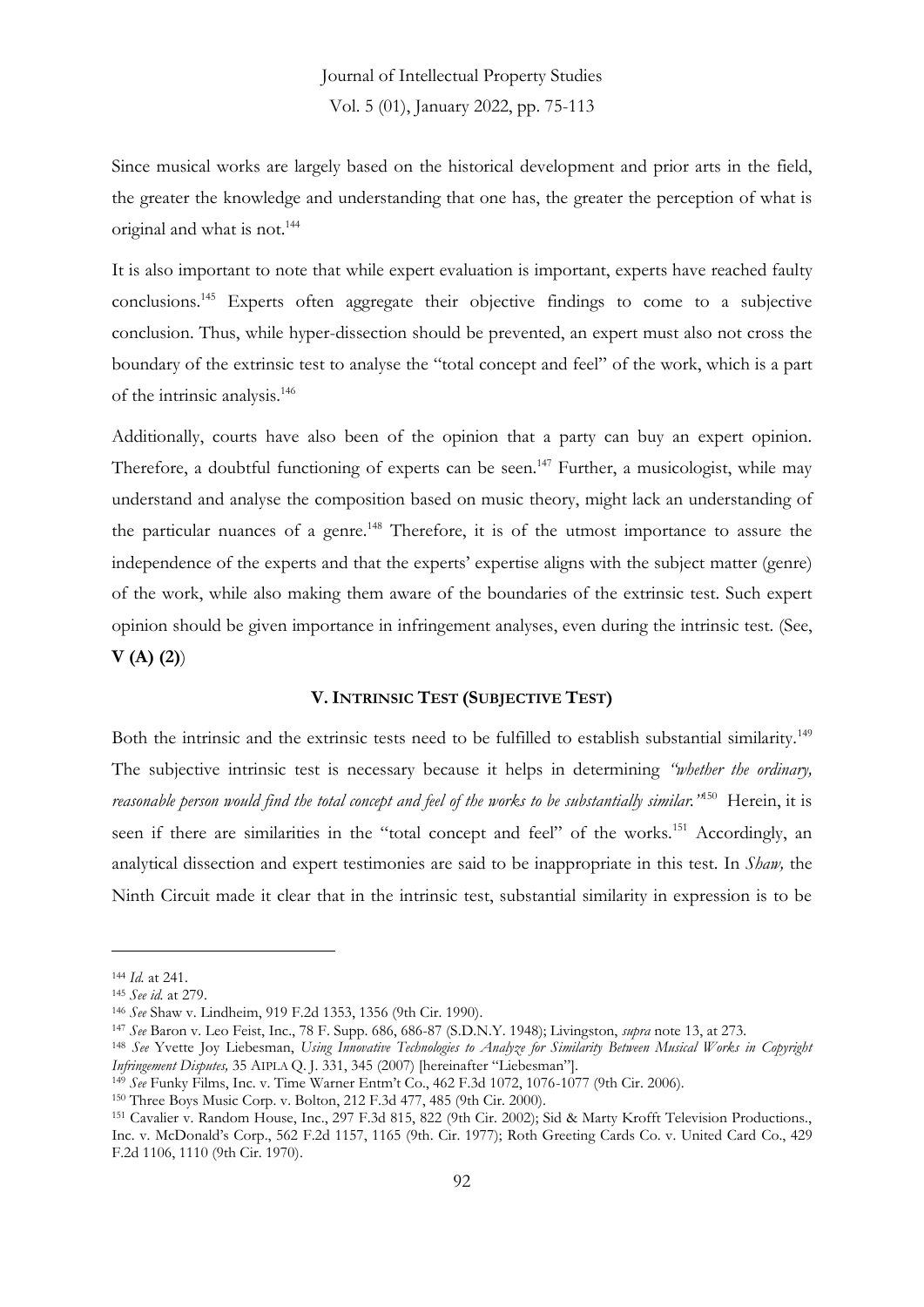determined depending on the response of an ordinary reasonable person. It does not depend on the type of external criteria and analysis which marks the extrinsic test.<sup>152</sup>

It is important to note that, as decided by the Second Circuit, *"… infringement analysis is not simply a matter of ascertaining similarity between components viewed in isolation."*<sup>153</sup> Similarly, the Ninth Circuit, in *Seth Swirsky v. Mariah Carey* provided that *"to pull these elements out of a song individually, without looking at them in combination, is to perform an incomplete and distorted musicological analysis."*<sup>154</sup> It was further stated that elements of a musical work might not be protected individually, but they may be protected when combined.<sup>155</sup> Thus, the extrinsic test is not enough. A musical work consists of elements like rhythm, harmony, and melody.<sup>156</sup> However, similarities between the songs are to be seen in overall sound, groove, and vibe rather than within melody, lyrics, or harmony.<sup>157</sup> For instance, in the case of *Three Boys¸* substantial similarity was found due to *"a combination of five unprotectable elements: (1) the title hook phrase (including the lyric, rhythm, and pitch); (2) the shifted cadence; (3) the instrumental figures; (4) verse/chorus relationship; (5) the fade ending."*<sup>158</sup>

However, in the case of *Williams v. Gaye*,<sup>159</sup> (See, **(VI) (G) (2)**) the jury found infringement simply because the groove of the two songs sounded similar, despite there being several compositional differences.<sup>160</sup> This decision has not considered the history of art and musical composition,<sup>161</sup> as the genre of the music has not been given much consideration. Even if a subjective test is being undertaken, similarities in feel or groove should not solely result in infringement, because such element of "groove" can be fundamental to a specific musical style (genre).<sup>162</sup> Thus, the judgment has been heavily criticised in the musical and the legal world.

<sup>152</sup> Shaw v. Lindheim, 919 F.2d 1353, 1356 (9th Cir. 1990).

<sup>153</sup> Tufenkian Import/Export Ventures, Inc. v. Moomjy, 338 F.3d 127, 134 (2d Cir. 2003).

<sup>154</sup> Swirsky v. Carey, 376 F.3d 841, 848 (9th Cir. 2004).

<sup>155</sup> *Id.* at 848; Satava v. Lowry, 323 F.3d 805, 811 (9th Cir. 2003).

<sup>156</sup> Bridgeport Music, Inc. v. UMG Recordings, Inc., 585 F.3d 267, 273 (6th Cir. 2009).

<sup>157</sup> *See* David Post, *Blurred Lines and Copyright Infringement,* WASHINGTON POST (Mar. 12, 2015), https://www.washingtonpost.com/news/volokh-conspiracy/wp/2015/03/12/blurred-lines-and-copyrightinfringement/.

<sup>158</sup> Three Boys Music Corp. v. Bolton, 212 F.3d 477, 485 (9th Cir. 2000).

<sup>159</sup> Williams v. Gaye, 885 F.3d 1150 (9th Cir. 2018).

<sup>160</sup> *See* John Quagliariello, *Blurring the Lines: The Impact of Williams v. Gaye on Music Composition,* 10 HARV. J. SPORTS & ENT. L. 133, 138 (2019).

<sup>161</sup> *See* Tim Wu, *Why the "Blurred Lines" Copyright Verdict Should Be Thrown Out*, NEW YORKER (Mar. 12, 2015), https://www.newyorker.com/culture/culture-desk/why-the-blurred-lines-copyright-verdict-should-be-thrown-out <sup>162</sup> Olivia Lattanza, *The Blurred Protection for the Feel or Groove of a Song under Copyright Law: Examining the Implications of Williams v. Gaye on Creativity in Music*, 35 TOURO L. REV. 723, 751 (2019) [hereinafter "Lattanza"].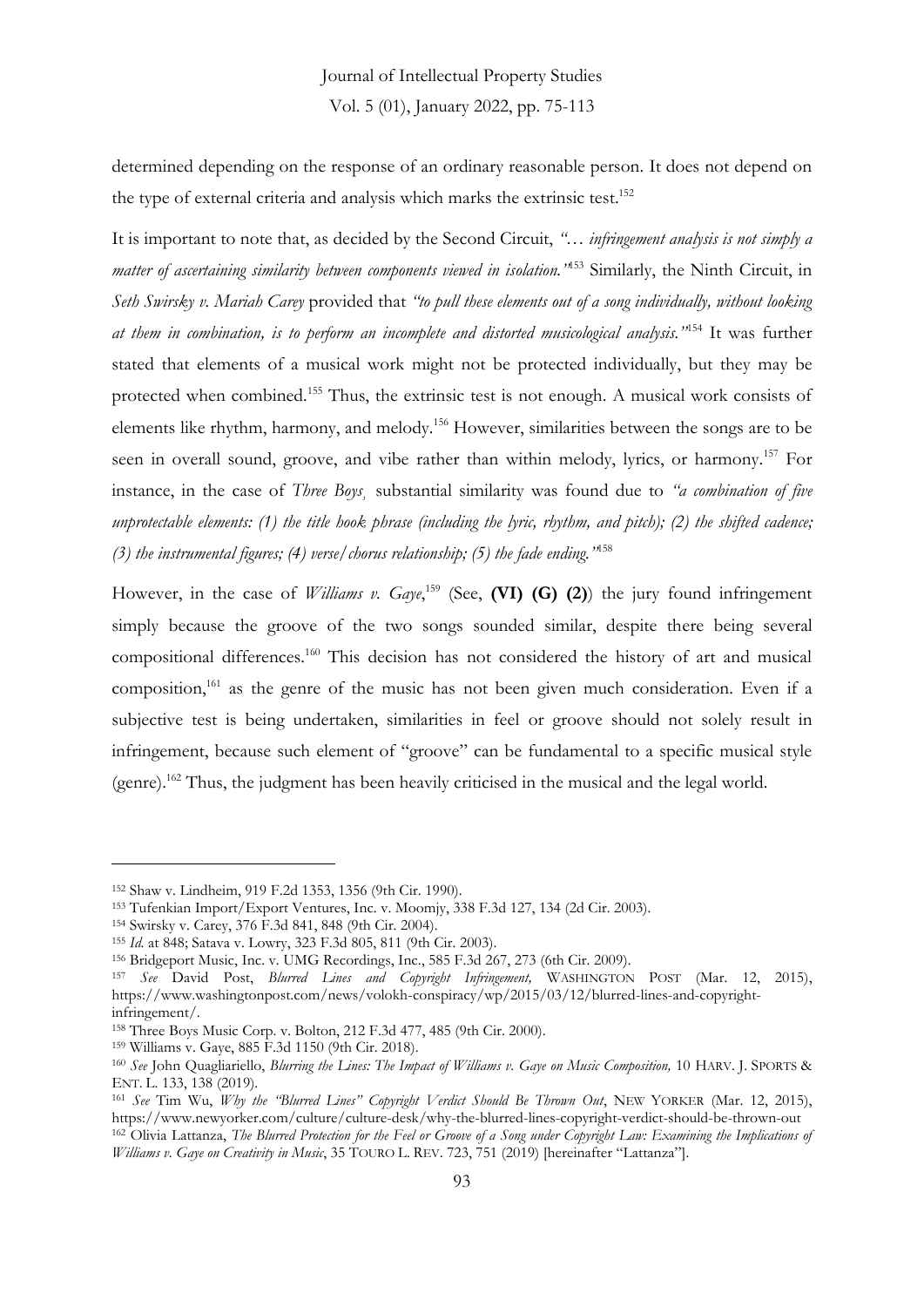Additionally, the intrinsic test is problematic because it requires the jury to analyse the musical work, by disregarding the expert opinion taken during the extrinsic test. It is difficult for a juror to forget what has been explained to him during the extrinsic test, and make a new analysis.<sup>163</sup> In the case of *Williams v. Gaye*, it has been said that the jurors were most likely influenced by Gaye's expert musicologist, while the best source for evaluation of similarity would have been the songs themselves.<sup>164</sup> This decision by the Ninth Circuit was said to definitely lessen outputs from artists.<sup>165</sup>

Further, the requirement to inquire about the "total concept and feel" of the works makes the matter worse. It requires the courts to look into "total concept", although "concepts" are not protected under Section-102 (b) of the Copyright Act.<sup>166</sup> Now, observation of an ordinary observer to determine substantial similarity is the least likely to respect such a boundary.<sup>167</sup> Further, the "feel" of a work can be a result of such elements of the work which are *scène à faire* (See, **VI (G)**), and are outside the scope of copyright protection. Thus, the dissection that takes place in the extrinsic test should not be entirely ignored, but should not be entirely relied upon either.

#### **A. SUBSTANTIAL SIMILARITY**

As already mentioned, to establish substantial similarity, both the intrinsic and the extrinsic test needs to be fulfilled. To prove substantial similarity, it should be shown that (a) the defendant copied from the plaintiff's work and (b) that the copying constituted improper appropriation.<sup>168</sup> While the work of the defendant once needed to be virtually similar to the work of the plaintiff,<sup>169</sup> the current view is that significant parts of the work are also protected by copyright.<sup>170</sup> Exact copying of the work is not required to establish infringement.<sup>171</sup>

*1. Qualitative, not Quantitative* 

<sup>163</sup> Lisa Field, *Copyright Infringement and Musical Expression: Creating Specific Jury Instructions for Comparing Music* 38 T. JEFFERSON L. REV. 152, 171 (2016) [hereinafter "Field"].

<sup>164</sup> Lattanza, *supra* note 162, at 725-726.

<sup>165</sup> *See* Randy Lewis, *More Than 200 Musicians Rally Behind Appeal of 'Blurred Lines' Verdict,* L.A. TIMES (Aug. 31, 2016), https://www.latimes.com/entertainment/music/la-et-ms-blurred-lines-appeal-musicians-20160831-snap-story.html. <sup>166</sup> Springman, *supra* note 26, at 580.

<sup>167</sup> *Id.* at 574.

<sup>168</sup> Stillman v. Leo Burnett Co., Inc., 720 F. Supp. 1353, 1357 (N.D. I11. 1989).

<sup>169</sup> Mark A. Lemley & Mark P. McKenna, *Is Pepsi Really a Substitute for Coke? Market Definition in Antitrust and IP*, 100 GEO. L. J. 2055, 2105 (2012).

<sup>170</sup> Jay Dalter, Jr., *Trademark Protection for Industrial Designs*, U. ILL. L. REV. 887, 912-913 (1988).

<sup>171</sup> *See* Arnstein v. Porter, 154 F.2d 464, 469 (2d Cir. 1946).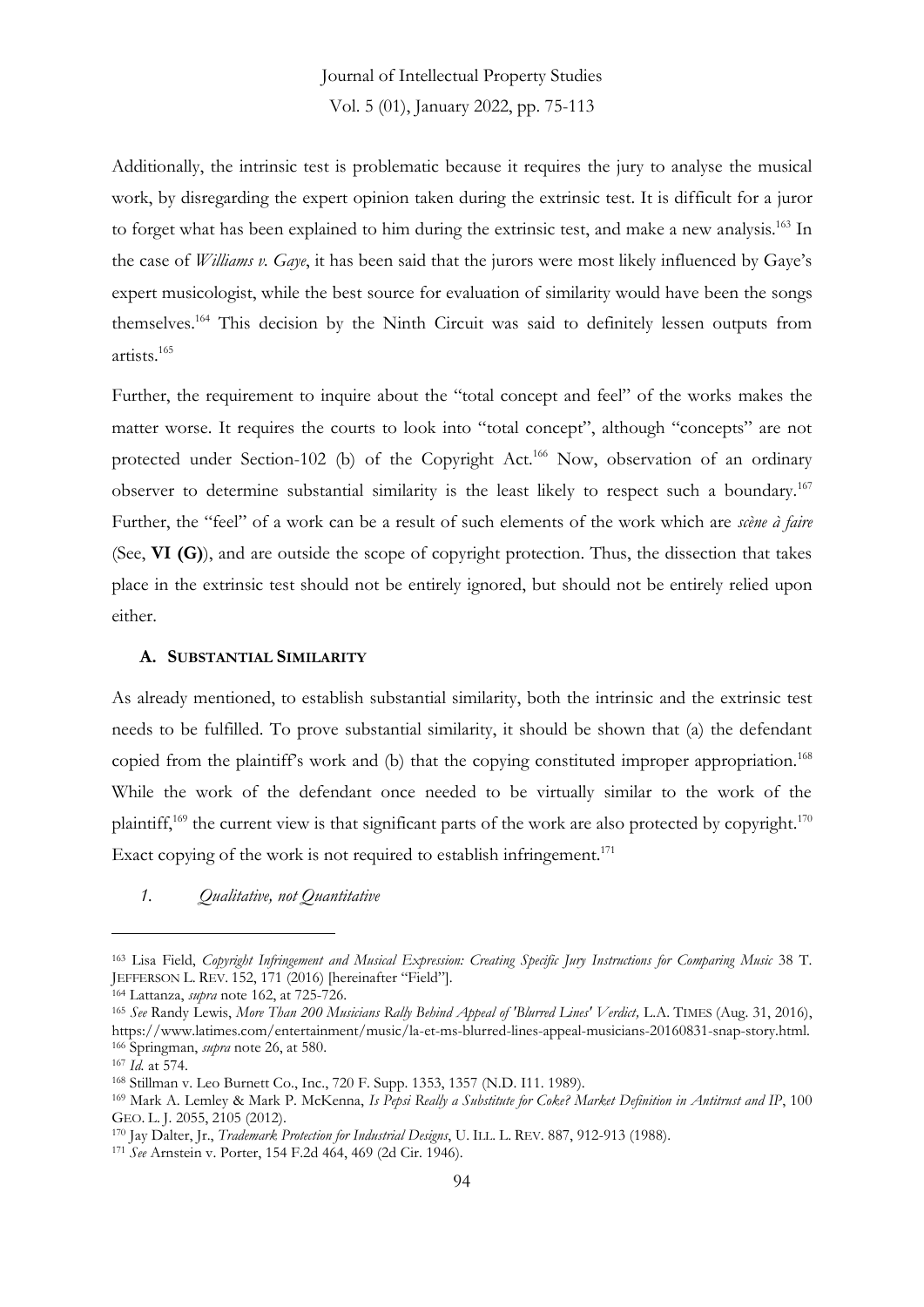### Journal of Intellectual Property Studies

Vol. 5 (01), January 2022, pp. 75-113

Substantial similarity is based on the qualitative aspect of copying, as has been affirmed by courts of various jurisdictions within the US. The question is not "how much" has been copied but rather "what" has been copied.<sup>172</sup> As Judge Learned Hand has rightly remarked, *"no plagiarist can excuse the wrong by showing how much of his work he did not pirate."*<sup>173</sup> In the case of *Universal Pictures Co. v. Harold Lloyd Corp*, <sup>174</sup> it was decided that copyright infringement need not arise due to copying of the entire work or even a large portion of the work, in form or substance. However, it is important to note that there have been attempts by other Courts to set a quantitative ground to determine copying.<sup>175</sup> In the case of *Marks v. Leo Feist, Inc.*<sup>176</sup> (the case is responsible for the "sixbar rule") number of bars that were copied was looked upon by the Second Circuit and it was decided that taking of six bars is not actionable per se. However, courts have moved away from this finding as lesser copying of bars were also found to be actionable.<sup>177</sup> Copying of six-note chorus with similar melodies has been held to infringe copyright protection since the chorus formed the heart of the composition.<sup>178</sup> Copying of "the meritorious part of a song" can amount to infringement.<sup>179</sup> Some portion of musical works can contribute to or showcase the success of the work, and such substantial components, if copied, can easily amount to infringement.<sup>180</sup>

Similarly, in *Newton v. Diamond*, the Ninth Circuit found that a three-note segment melody was not quantitatively or qualitatively significant to give rise to an infringement.<sup>181</sup> Substantial taking includes qualitative substantial taking, as can be seen in the case of *Harper & Row Publishers, Inc. v.* Nation Enterprises,<sup>182</sup> wherein the Supreme Court found that copying 300 words of a 20,000 words article amounts to substantial taking as it was considered as the "heart of the matter". Qualitative analysis is favoured because signature-type sounds can have large commercial value. As largely observed in the Second Circuit, it is important to note that a "demands test" has been

<sup>178</sup> *See* Boosey v. Empire Music, 224 F. 646 (S.D.N.Y. 1915).

<sup>172</sup> *See* Maura Giannini, *The Substantial Similarity Test and Its Use in Determining Copyright Infringement through Digital Sampling,* 16 RUTGERS COMPUTER & TECH. L.J. 509, 520 (1990).

<sup>173</sup> Sheldon v. Metro-Goldwyn Pictures Corp., 81 F.2d 49, 56 (2d Cir. 1936).

<sup>174</sup> Universal Pictures Co. v. Harold Lloyd Corporation, 162 F.2d 354, 361 (9th Cir. 1947).

<sup>175</sup> *See* Molly McGraw, *Sound Sampling Protection and Infringement in Today's Music industry*, 4 HIGH TECH. L. J. 147, 163 (1989).

<sup>176</sup> Marks v. Leo Feist, Inc., 290 F. 959 (2d Cir. 1923).

<sup>177</sup> *See* Northern Music Corp. v. King Record Distributing Co., 105 F. Supp. 393, 399 (S.D.N.Y. 1952); *see also* Robertson v. Batten, Barton, Durstine & Osborn, Inc., 146 F. Supp. 795, 798 (S.D. Cal. 1956).

<sup>179</sup> Northern Music Corp. v. King Record Distributing. Co., 105 F. Supp. 393, 397 (S.D.N.Y. 1952).

<sup>180</sup> *See* Fred Fisher, Inc. v. Dillingham, 298 F. 145, 147 (S.D.N.Y. 1924).

<sup>181</sup> Newton v. Diamond, 388 F.3d 1189, 1194-96 (9th Cir. 2004).

<sup>182</sup> Harper & Row v. Nation Enterprises, 471 U.S. 539, 565 (1985).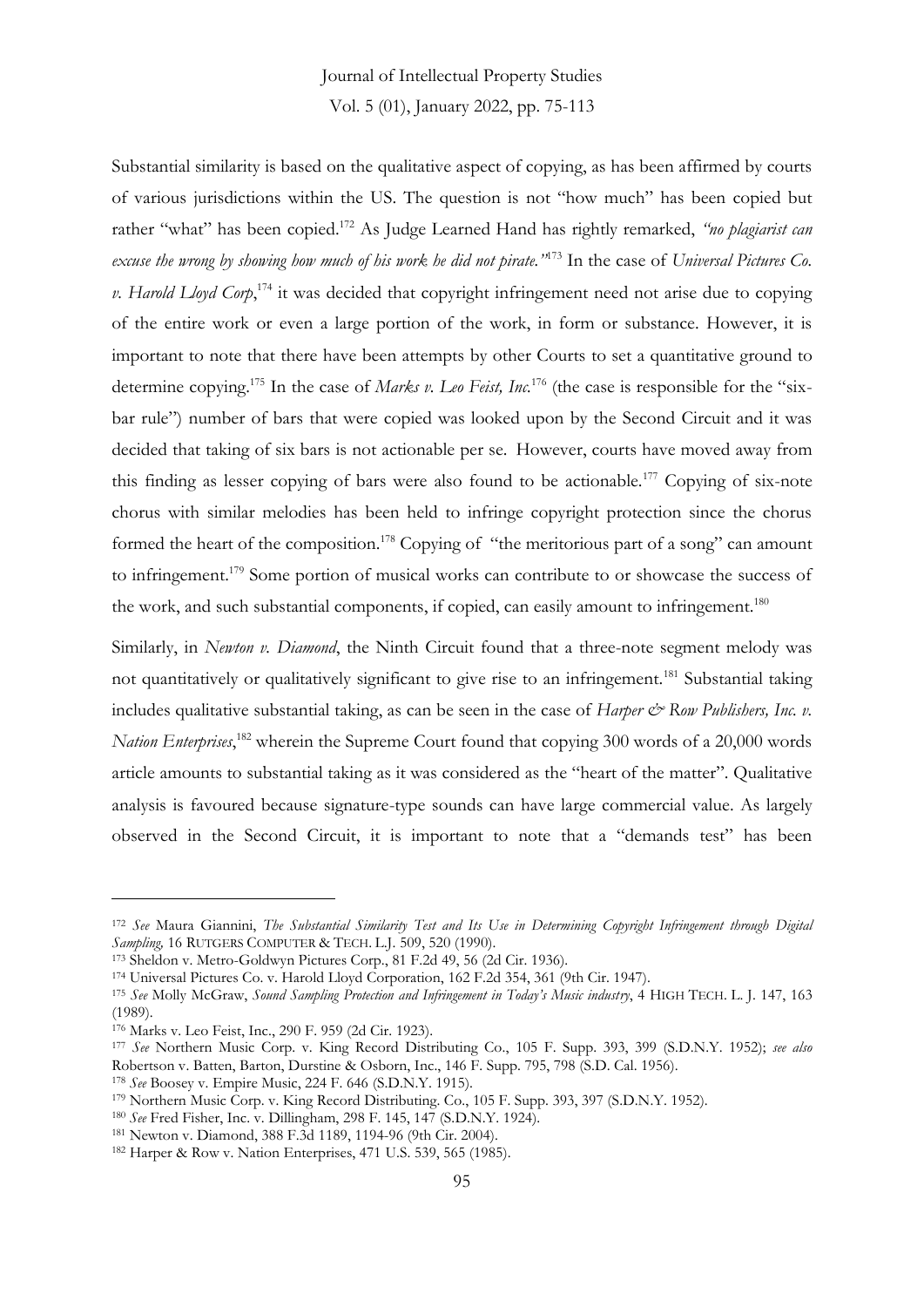propounded. It sees if the copied work will lead to a decrease in demand of the plaintiff's work.<sup>183</sup> This highlights that the test is a qualitative test.

However, commentators have criticised the court's reliance upon outdated notions of melody, harmony, and rhythm, which are not reflective of the contemporary musical expression.<sup>184</sup> Further, it has been criticised that, application of the tests have arisen the problem of subjective and inconsistent results.<sup>185</sup> Therefore courts should see what "actually is" of qualitative significance rather than "what they think actually is" of qualitative significance. Now, to determine which part of the work has qualitative significance, the court must have some musical knowledge and should not completely ignore the extrinsic test.

*2. Ordinary Observer Test* 

While dealing with the ordinary observer test, the Seventh Circuit provided that the test is to find out if the works are so similar that a lay observer can conclude that the defendant appropriated the protectable aspects of the plaintiff's work by taking that material of substance and value.<sup>186</sup> As provided by the Second Circuit, the test is used to determine *"whether defendant took from the plaintiff's work, so much of what is pleasing to the ears of lay listeners, who comprise the audience for whom such popular music is composed, that defendant wrongfully appropriated something which belongs to the plaintiff."*<sup>187</sup> Similarity is determined based on whether an ordinary person can recognize copying of the plaintiff's work in the defendant's work.<sup>188</sup> For instance, the audience test (or the ordinary observer test)<sup>189</sup> was undertaken by the Ninth Circuit to determine if a film infringed a novel.<sup>190</sup> However, such a test remains in use across all circuits while analysing different kinds of work.<sup>191</sup>

The ordinary observer test identifies which work of infringement may act as a market substitute to the copyrighted work, thus taking profits away from the owner of the copyrighted work.<sup>192</sup> In

<sup>183</sup> Rosemont Enters., Inc. v. Random House, Inc., 366 F.2d 303, 307 (2d Cir. 1966).

<sup>184</sup> *See* Alan Korn, *Issues Facing Legal Practitioners in Measuring Substantiality of Contemporary Musical Expression,* 6 J. MARSHALL REV. INTELL. PROP. L. 489, 489-91 (2007).

<sup>185</sup> *See* Liebesman, *supra* note 148, at 333-35.

<sup>186</sup> Atari, Inc. v. North American Philips Consumer Electronics Corp., 672 F.2d 607, 614 (7th Cir. 1982).

<sup>187</sup> Arnstein v. Porter, 154 F.2d 464, 473 (2d Cir. 1946).

<sup>188</sup> *See* Warner Bros. Inc. v. American Broadcasting Cos., 654 F.2d 204, 208 (2d Cir. 1981).

<sup>189</sup> Carl Sundholm, *Computer Copyright Infringement: Beyond the Limits of the Iterative Test*, 3 SANTA CLARA HIGH TECH. L.J. 369, 373 (2012).

<sup>190</sup> *See* Harold Lloyd Corp. v. Witwer, 65 F.2d 1, 19 (9th Cir. 1933).

<sup>191</sup> *See* Dalton, *supra* note 33 at 27.

<sup>192</sup> Jeanne C. Fromer & Mark A. Lemley, *The Audience in Intellectual Property Infringement*, 112 MICH. L. REV. 1251, 1254-1255 (2014).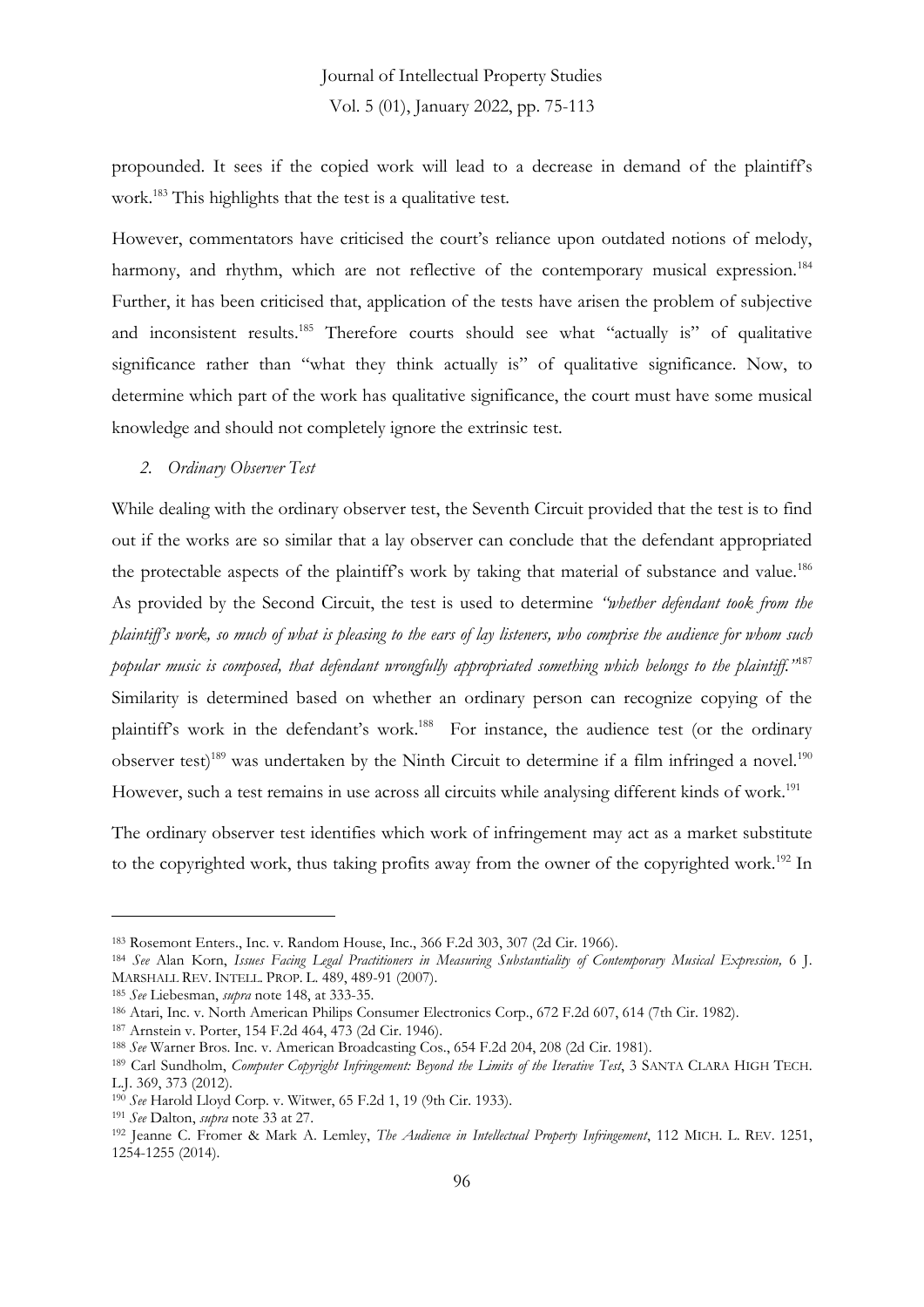infringement of musical works, the test becomes an ordinary listener test.<sup>193</sup> However, articulation of a listener's experience after listening to the musical work is difficult due to the abstractness that aural perception holds.<sup>194</sup> This demands for a side-by-side comparison of the competing works.<sup>195</sup>

The ordinary observer test has caused confusion and prejudice amongst the jury.<sup>196</sup> Courts play sound recordings to jurors, for them to assess if there is any substantial similarity.<sup>197</sup> Judges can be both over-inclusive and under-inclusive in the assessment of infringement.<sup>198</sup> Judges and jury may find similarities in musical works merely because there exist similarities in performance and basic characteristics of the genre. Further, performances might cover up the similarity that lies in the protected musical components, thus easily fooling a judge.<sup>199</sup>

If a listener does not belong to the audience of the musical work, the listener is less likely to remember and recognize the presence or absence of key original elements.<sup>200</sup> Therefore, jurors are not able to recognize the elements since the songs may not be directed to their usual taste which they are familiar with. Where a listener is not able to draw elements of musical works into familiar structures, the listener's musical memory declines and the person is unable to recognize the expressive content of the composition to determine similarity.<sup>201</sup> In the case of *Dawson v. Hinshaw Music Inc.,* the Fourth Circuit stated that *"only a reckless indifference to common sense would lead a court to embrace a doctrine that requires a copyright case to turn on the opinion of someone who is ignorant of the relevant differences and similarities between the two works."*<sup>202</sup> Therefore, it is important to determine the narrow-audience for whom the music is made i.e. the "intended audience", rather than simply going with a "lay observer" test.<sup>203</sup>

<sup>193</sup> *See* Springman, *supra* note 26, at 574.

<sup>194</sup> *See* W. JAY DOWLING, PERCEPTION OF MUSIC, BLACKWELL HANDBOOK OF PERCEPTION 470-71 (E. Bruce Goldstein ed.) (2001).

<sup>195</sup> Gherman, *supra* note 36, at 504.

<sup>196</sup> *See* Lund, *supra* note 34, at 140.

<sup>197</sup> *Id.* at 147.

<sup>198</sup> Alice J. Kim, *Expert Testimony and Substantial Similarity: Facing the Music in (Music) Copyright Infringement Cases,* 19 COLUM.-VLA J.L. & ARTS 109, 128 (1994).

<sup>199</sup> *See* Livingston, *supra* note 13, at 274.

<sup>200</sup> JANE O'DEA, VIRTUE OR VIRTUOSITY? EXPLORATION IN THE ETHICS OF MUSICAL PERFORMANCE 4-17 (2000).

<sup>201</sup> Gherman, *supra* note 36, at 513.

<sup>202</sup> Dawson v. Hinshaw Music Inc., 905 F.2d. 731, 735 (4th Cir. 1990).

<sup>203</sup> *See* Arnstein v. Porter, 154 F.2d 464, 473 (2d Cir. 1946).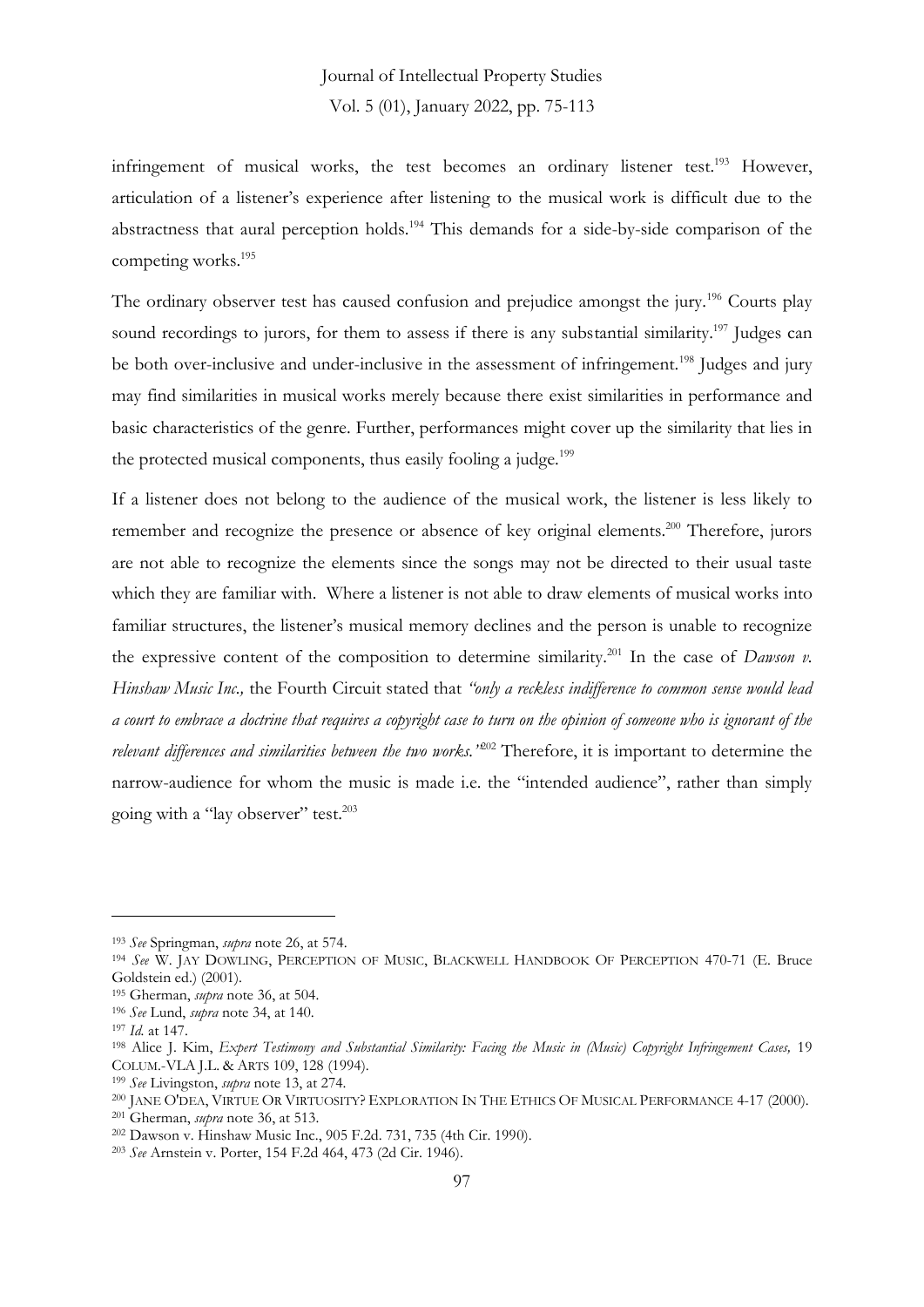# Journal of Intellectual Property Studies

Vol. 5 (01), January 2022, pp. 75-113

It is important to note that a lay listener cannot be given so much power that *scène à faire* (See, **VI (G)**) becomes a copyrightable element, as can be seen in the case of *Kroft* where there was subconscious inclusion of *scène à faire* as a copyrightable element. Thus, expert testimony is required so that lay listeners can conduct their subjective test with full knowledge and context.<sup>204</sup> Since the ordinary observer test was not able to differentiate the unprotected elements of the work, the Second Circuit came up with the "more discerning ordinary observer test".<sup>205</sup> Further, successive filtering test has been suggested as an addition to the doctrines used by the circuits, during which, elements of the works are determined and further, it is determined if such elements are protected by the copyright laws.<sup>206</sup> However, when it comes to the Ninth Circuit, it might appear that such an additional step is not required as filtration of unprotected elements would already have been done in the extrinsic test, by an expert. Nevertheless, while undertaking the intrinsic test, only subjective analysis is undertaken and the extrinsic test is ignored. Therefore, the possibility of an unprotected element being protected can be observed, like in the case of *Williams v. Gaye.*<sup>207</sup> However, in *Williams v. Gaye*, the problem was with over-reliance upon the extrinsic test. Therefore, while undertaking the intrinsic test, the court should not entirely ignore the findings made in the extrinsic test. However, the court should also not completely depend on the findings of the extrinsic test. Such a situation arises because unprotected elements, together, can form a protectable work<sup>208</sup> and further because, similarity in "feel" of the work alone, while ignoring compositional differences, *scène à faire*, etc., cannot amount to infringement. <sup>209</sup>

#### **VI. ADDITIONAL ISSUES**

Additional issues which are general in nature and (mostly) not specific to the Ninth Circuit have also plagued the infringement analysis. For example, even if the tests have been satisfied on the face of it, there might exist justified grounds for copying which the court must also examine. Similarly, there exist issues with jury instructions and summary judgments, which are specific to the Ninth Circuit. Such issues add to the above-mentioned shortcomings within the tests undertaken by the Ninth Circuit.

<sup>204</sup> Torrean Edwards, *Scène à faire in Music: How an Old Defense Is Maturing, and How It Be Improved,* 23 MARQ. INTELL. PROP. L. REV. 105, 110 (2019) [hereinafter "Edwards"].

<sup>205</sup> Laureyssens v. Idea Group, Inc., 964 F.2d 131, 141 (2d Cir. 1992).

<sup>206</sup> *See* David Nimmer, Richard L. Brenacchi & Gary N. Frischling, *A Structured Approach to Analyzing the Substantial Similarity of Computer Software in Copyright Infringement Cases*, 20 ARIZ. ST. L.J. 625, 651 (1988). <sup>207</sup> Williams v. Gaye, 885 F.3d 1150 (9th Cir. 2018).

<sup>208</sup> *See* Swirsky v. Carey, 376 F.3d 841, 848 (9th Cir. 2004); *see also* Satava v. Lowry, 323 F.3d 805, 811 (9th Cir. 2003). <sup>209</sup> *See* Lattanza, *supra* note 162, at 750-751.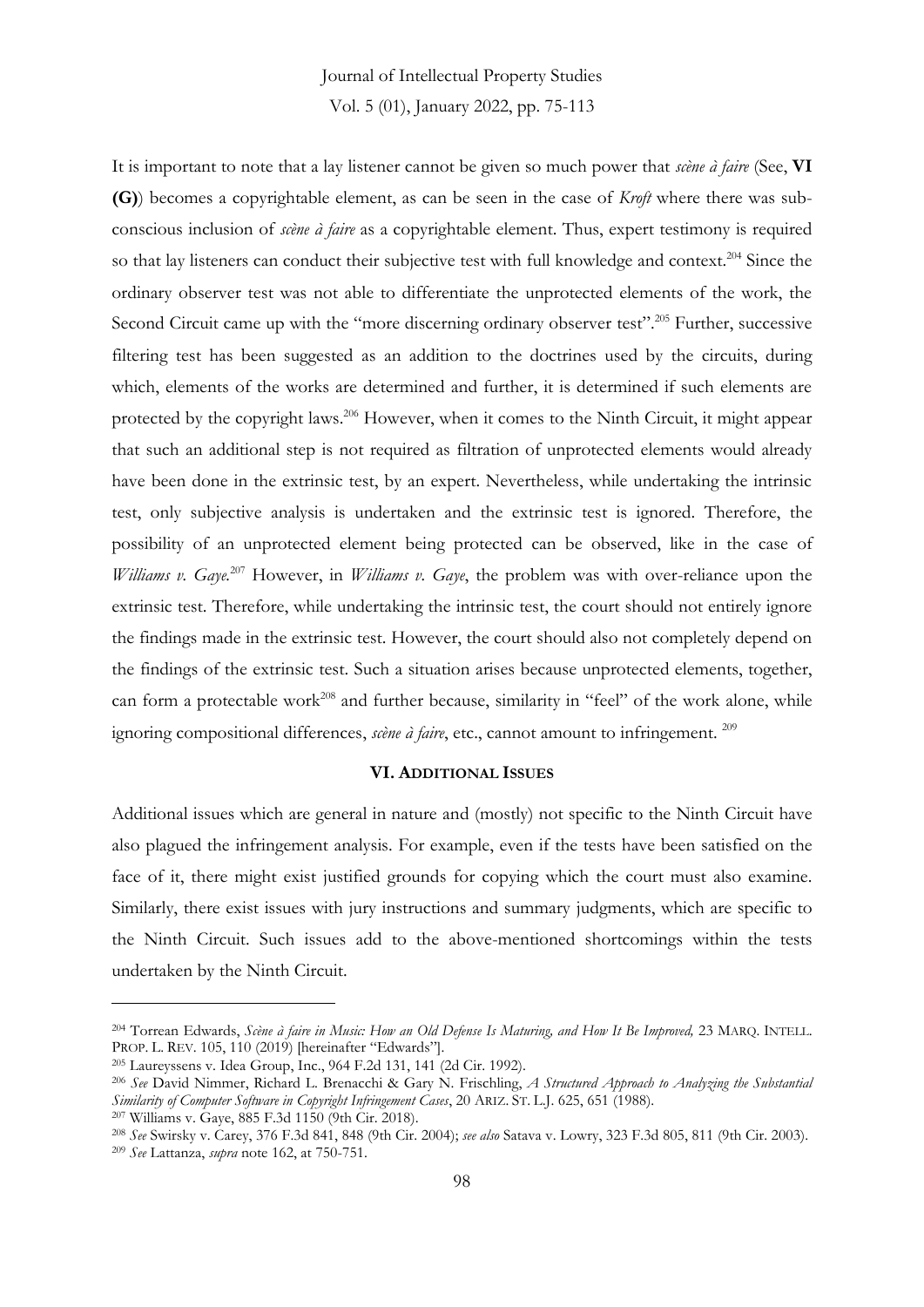#### **A. Jury Instructions**

As discussed above, the case of *Skidmore v. Led Zeppelin* (See **III**) highlighted the importance of jury instructions. Jury instructions provide guidance regarding the protected elements of a work. However, this is not the case in the Ninth Circuit when it comes to cases concerning musical infringement, because of the lack of a set of specific jury instructions with regards to musical infringement. This lacking leaves the test in the Ninth Circuit open to interpretation by jurors and courts, which results in confusion and chaos. Therefore, a model jury instruction needs to be added, which instructs the jury on the test, identification of protectable musical elements, etc.<sup>210</sup> Typical jury instructions as provided in the Ninth Circuit, in cases of alleged infringement, has disadvantaged the jurors due to the exclusion of specificity with regard to musical elements which forms the basis for their analysis.<sup>211</sup>

#### **B. Issues with Summary Judgments**

Plea for summary judgment can be observed in a lot of copyright disputes. A summary judgment can be provided in favour of both the defendants or the plaintiffs. It must be noted that to grant a summary judgment, only the extrinsic test is important as the subjective test is left to the jury*.* 212 Summary judgement is granted to the plaintiff where the works are overwhelmingly similar. It is granted to the defendant when the works are so dissimilar that an infringement claim would be without merit.<sup>213</sup> A summary judgment can be allowed in favour of the defendant where the defendant has copied mere ideas. Also, where copying of *scène à faire*, copying of mere facts, or the expressions which are obviously dissimilar have occurred, summary judgment can be provided in favour of the defendant.<sup>214</sup> In the case of *Narell v. Freeman*,<sup>215</sup> it was decided that *"…summary judgment is appropriate [in favour of the non-moving party (defendant)] if…no reasonable juror could find substantial similarity of ideas and expression."* Summary judgment should only be provided (in favour of the plaintiff) only in cases where the similarities are too obvious.<sup>216</sup> Here again, the problems observed in the case of extrinsic test comes into play. Further, courts should be careful

<sup>210</sup> Field, *supra* note 163, at 168-169.

<sup>211</sup> *Id.* at 175.

<sup>212</sup> Seth Swirsky v. Mariah Carey*,* 376 F.3d 841, 845 (9th Cir. 2004); *see also* Brown Bag Software v. Symantec Corp., 960 F.2d 1465, 1477 (9th Cir. 1992).

<sup>213</sup> Twentieth Century-Fox Film Corp. v. MCA, Inc., 715 F.2d 1327, 1330 (9th Cir. 1983).

<sup>214</sup> Frankel, *supra* note 24, at 441.

<sup>215</sup> Narell v. Freeman, 872 F. 2d. 907, 909 (9th Cir. 1989).

<sup>216</sup> *See* Peter Pan Fabrics, Inc. v. Dan River Mills, Inc., 295 F. Supp. 1366, 1369 (S.D.N.Y. 1969); Shonack, *supra* note 67, at 307.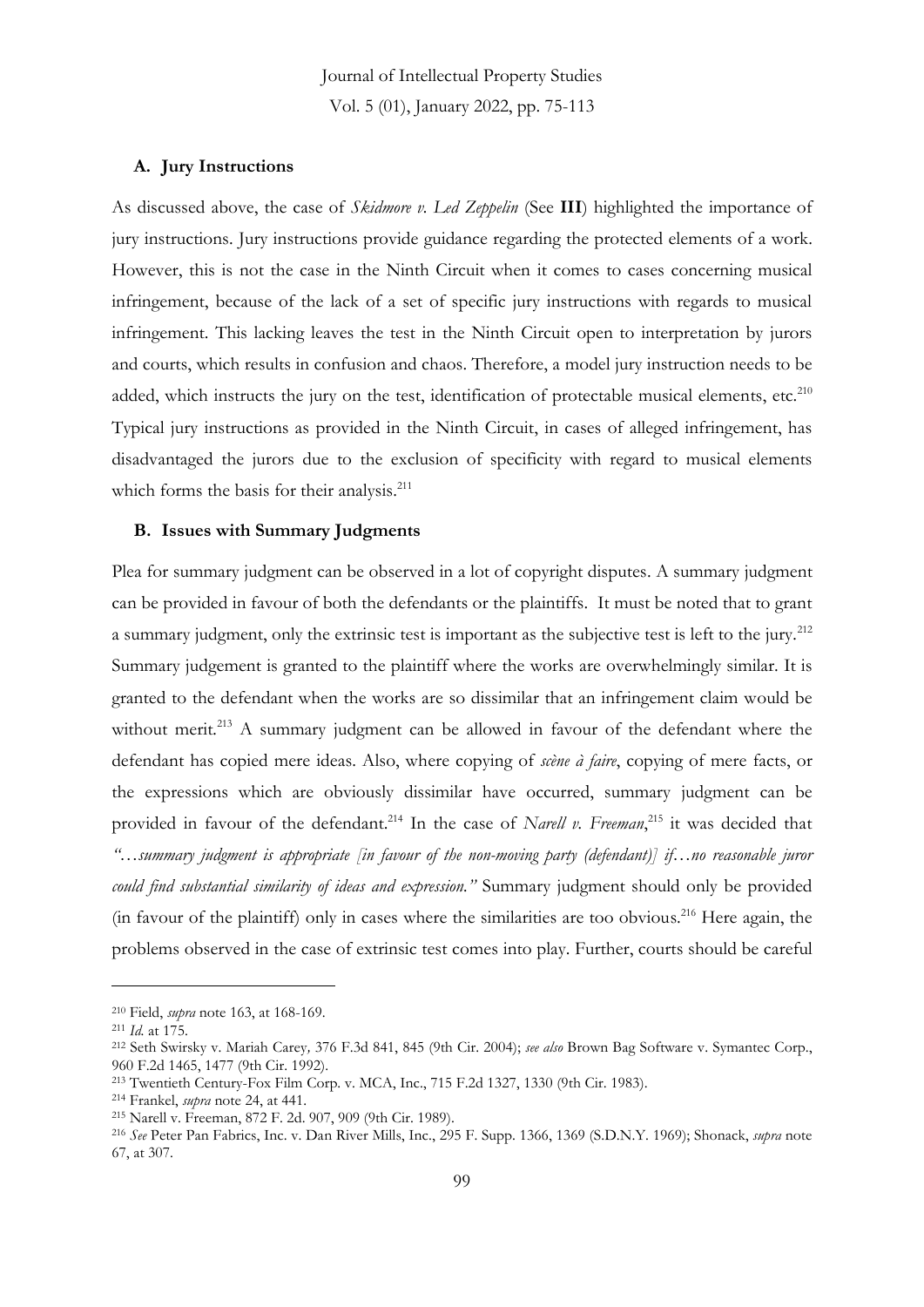not to look into subjective determination of similarity or dissimilarity. <sup>217</sup> However, courts have dealt with the findings of a reasonable juror as a ground to grant or dismiss summary judgment. 218

However, summary judgment on the issue of substantial similarity is said to be unusual.<sup>219</sup> It is not favoured while dealing with substantial similarity issue.<sup>220</sup> Summary judgment has been frowned upon since the examination of substantial similarity is a question of fact.<sup>221</sup> But, the extrinsic test is largely a legal test rather than factual. The fact-based nature of the issue of substantial similarity, makes summary judgments rare.<sup>222</sup> Despite this, summary judgments in cases of substantial similarity have been pleaded substantially.

Defending a copyright action has become more expensive as cases which could have once ended in summary judgment itself, goes on to trial and appeal.<sup>223</sup> Thus summary judgment holds importance. On practical grounds, rather than disfavouring summary judgments completely, courts should provide such judgments in cases where there is absolute obviousness or nonobviousness of similarity or non-similarity, based on both legal and factual analysis. Such judgments should however, be rare.

#### **C. Subconscious/Unconscious Copying**

The terms "subconscious copying" and "unconscious copying" have been used synonymously in infringement cases.<sup>224</sup> Musicians and people are exposed to a large number of music every day, which gets stored in their memory consciously and subconsciously.<sup>225</sup> Further, contemporary music is consciously or subconsciously influenced by the previous generation of composers.<sup>226</sup> Subconscious copying occurs when a musician makes use of a combination of sounds that would be pleasing to the listeners because *"his subconscious [mind] knew that [such combination] had already* 

<sup>217</sup> *See* Kouf v. Walt Disney Pictures & Television, 16 F.3d. 1042, 1045 (9th Cir. 1994).

<sup>218</sup> Narell v. Freeman, 872 F. 2d. 907, 910 (9th Cir. 1989); *Id.*

<sup>219</sup> T-Peg, Inc. v. Vermont Timber Works, Inc., 459 F.3d 97, 112 (1st Cir. 2006).

<sup>220</sup> Berkic v. Crichton, 761 F.2d 1289, 1292 (9th Cir. 1985); *see also* Shaw v. Lindheim, 919 F.2d 1353, 1355 (9th Cir. 1990).

<sup>221</sup> Hoehling v. Universal City Studios, Inc., 618 F.2d 972, 977 (2d Cir. 1980).

<sup>222</sup> Axelrod Cherveny Architects v. Winmar Homes, 2:05-cv-711-ENV-ETB, 14 (E.D.N.Y. Mar. 6, 2007).

<sup>223</sup> Landau and Biederman, *supra* note 104, at 725-726.

<sup>224</sup> Christopher Brett Jaeger, *Does That Sound Familiar: Creators' Liability for Unconscious Copyright Infringement,* 61 VAND. L. REV. 1903, 1905 n.9 (2008) [hereinafter "Jaeger"].

<sup>225</sup> Livingston, *supra* note 13, at 269-70.

<sup>226</sup> Livingston, *supra* note 13, at 290.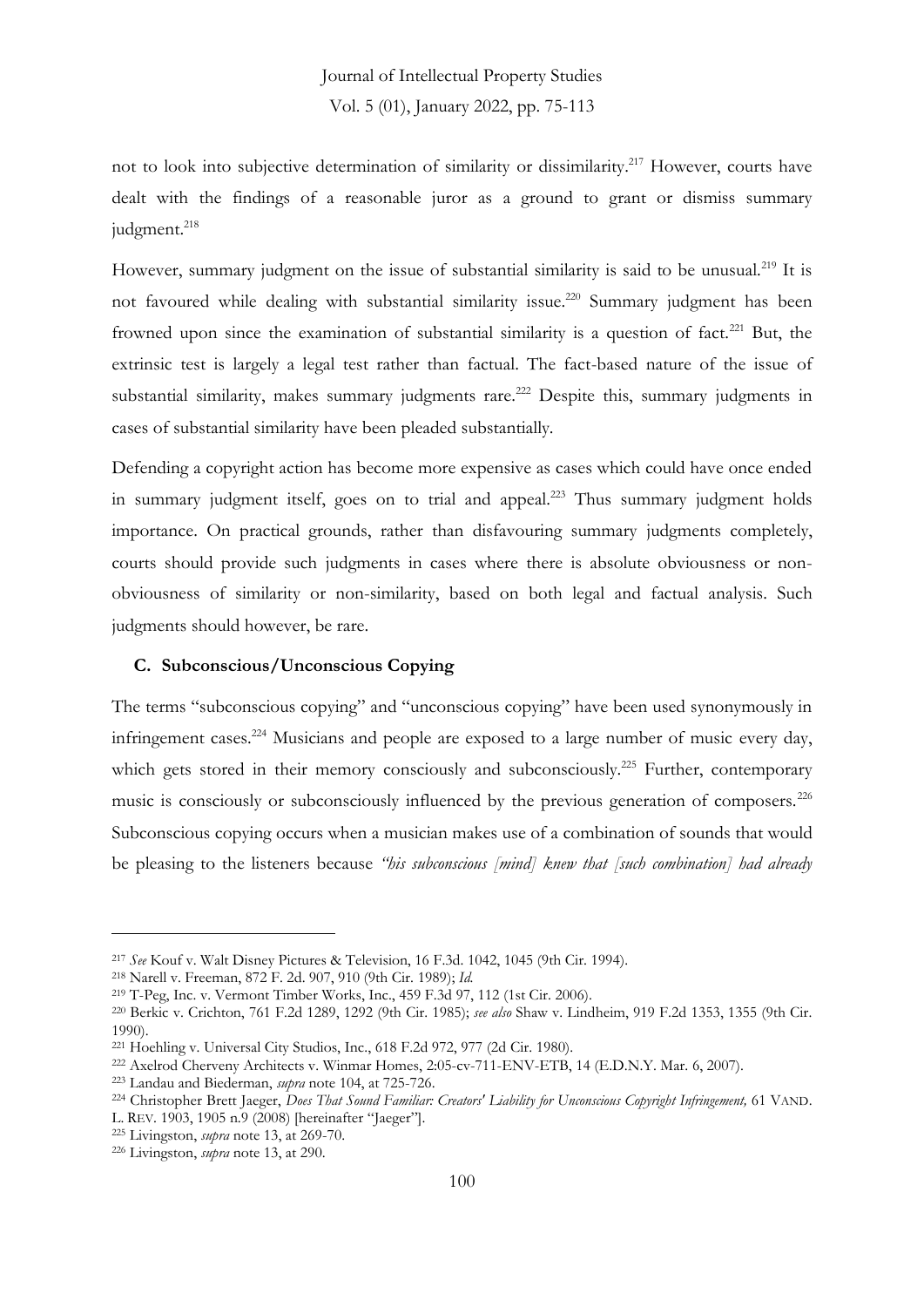*worked in a song his conscious mind did not remember."*<sup>227</sup> However, such copying would not escape infringement liability.<sup>228</sup> The doctrine of unconscious copying provides that if one produces from memory, a thing that his mind has been familiar with, it amounts to infringement. It is not relevant if the defendant unconsciously followed the plaintiff's work.<sup>229</sup>

While independent creation is a complete defence against copyright infringement,<sup>230</sup> subconscious copying is not.<sup>231</sup> Now, herein, it is important to note that the theory of subconscious copying is largely seen in musical works.<sup>232</sup> Relative simplicity, commonality within the genre, rich shared musical heritage and daily exposure to music, can lead to the creation of two similar works.<sup>233</sup>

Implicit memories, which are a part of the "unconscious", can affect behaviours even though the person is not aware of their influence.<sup>234</sup> However, subconscious copying being put on the same pedestal as deliberate copying is wrong. Courts treat unconscious copying as deliberate copying, making the unconscious copier liable for infringement.<sup>235</sup> Further, lack of awareness of copying is immaterial while determining infringement.<sup>236</sup> Such practices will negatively affect creative expressions and moral fairness.<sup>237</sup>

#### *1. Plaintiff-Centric-Rule*

The doctrine of sub-conscious copying might lead to a denial of the fact that copying does not always amount to infringement in the contemporary world.<sup>238</sup> The doctrine puts a substantial burden on the defendants.<sup>239</sup> For instance, in *Fred Fisher, Inc. v. Dillingham* in the US Court for the

<sup>239</sup> *See* Landau and Biederman, *supra* note 104, at 733 n.74.

<sup>227</sup> Bright Tunes Music Corp. v. Harrisongs Music, Ltd., 420 F. Supp. 177, 180 (S.D.N.Y 1976).

<sup>228</sup> *Id.* at 180-181; Fred Fisher, Inc. v. Dillingham, 298 F. 145, 148 (S. D.N.Y. 1942).

<sup>229</sup> Edwards & Deutsch Lithographing Co. v. Boorman, 15 F.2d 35, 37 (7th Cir. 1926); Fred Fisher, Inc. v. Dillingham, 298 F. 145, 148 (S.D.N.Y. 1924).

<sup>230</sup> *See* Nichols v. Universal Pictures Corp., 45 F.2d 119, 122 (2d Cir. 1930).

<sup>231</sup> ABKCO Music, Inc. v. Harrisongs Music, Ltd., 722 F.2d 988, 998 (2d Cir. 1983).

<sup>232</sup> *See* Rebecca Tushnet, *Worth A Thousand Words: The Image of Copyright*, 125 HARV. L. REV. 683, 729 n.209 (2012).

<sup>233</sup> Livingston, *supra* note 13, at 282.

<sup>234</sup> *See* Howard Shevrin & Scott Dickman, *The Psychological Unconscious: A Necessary Assumption for All Psychological Theory?,* 35 AM. PSYCHOLOGIST 421, 423 (1980).

<sup>235</sup> *See* Olufunmilayo B. Arewa, *The Freedom to Copy: Copyright, Creation, and Context,* 41 U.C. DAVIS L. REV. 477, 479- 81 (2007).

<sup>236</sup> *See* Fred Fisher, Inc. v. Dillingham, 298 F. 145, 148 (S.D.N.Y. 1942).

<sup>237</sup> Jaeger, *supra* note 224, at 1927; *see also* Kimberly Shane, *The Unconscious Erosion of Copyright Legitimacy by the Unconscious Copying Doctrine,* 13 U. DENV. SPORTS & ENT. L.J. 53, 67 (2012) [hereinafter "Shane"].

<sup>238</sup> Jonathan Lethem, *The Ecstasy of Influence: A Plagiarism*, HARPER'S MAGAZINE (Feb. 2007), https://harpers.org/archive/2007/02/the-ecstasy-of-influence/.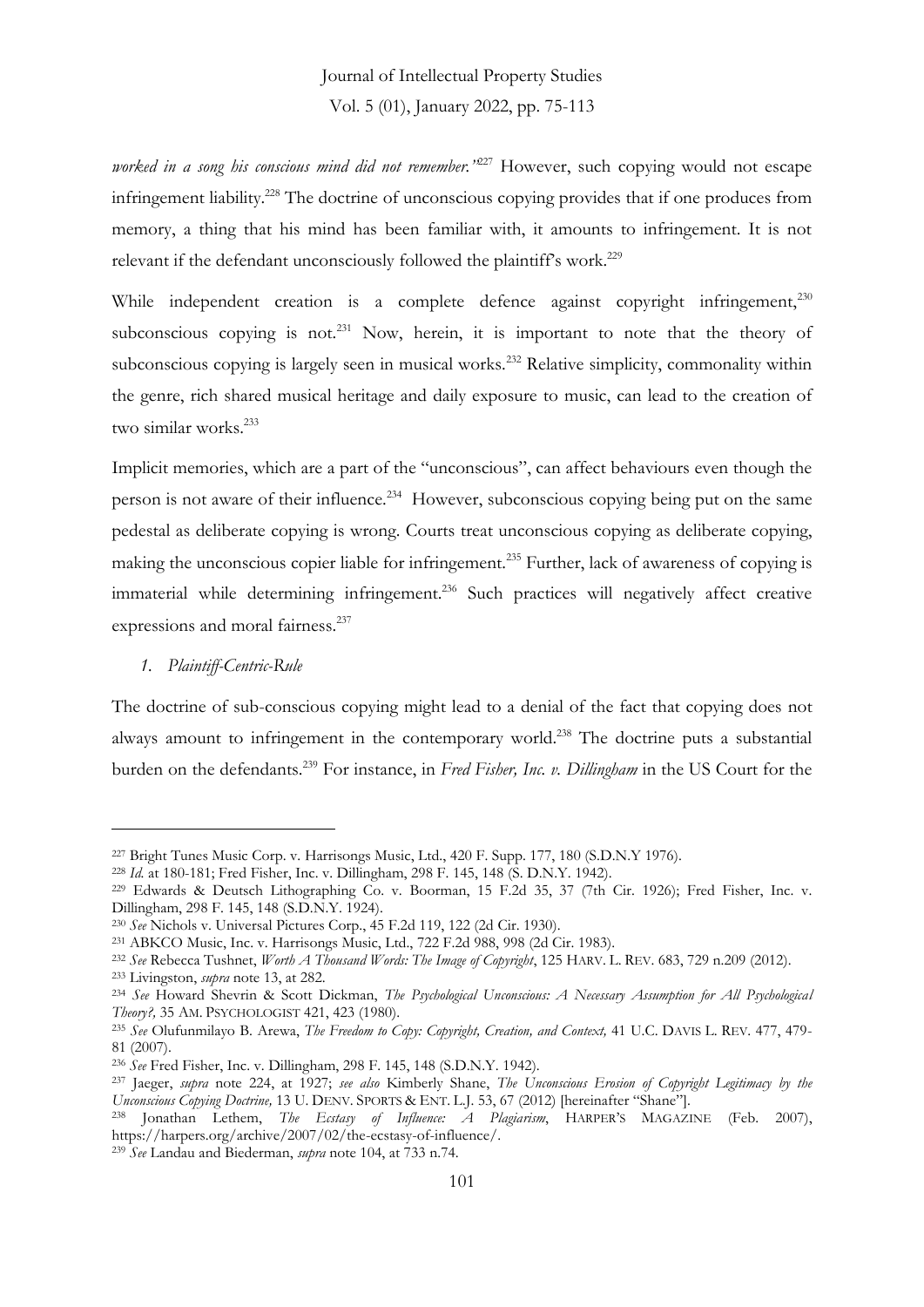Southern District of New York, Judge Hand agreed with the defendant's argument of not having copied the work consciously but the court was constrained to find infringement due to the virtual identity of the works and lack of a common prior source.<sup>240</sup> Additionally, despite long gaps of time between access and subconscious copying, courts have held the defendant liable.<sup>241</sup>

In *ABKCO*, where sub-conscious copying was established by the Second Circuit, it was held that *"the similarity was so striking and where access was found, the remoteness of that access provides no basis for reversal [of the finding of subconscious copying]"* <sup>242</sup> Similarly, in *Three Boys Music*, it was decided that the defendants must have subconsciously copied the plaintiff's work, even if there was a weak case of access.<sup>243</sup> The court held the defendant liable for infringement. The jury's finding of access was based on the defendant's admitted admiration of the plaintiff's music, and radio and television airplay in the mid-1960s. The defendant's exposure to the plaintiff's song was twentyfive years before his own song was written. Further, the defendant had no recollection of having heard the song, unlike in the case of *ABKCO Music*. 244

Subconscious copiers might raise the argument of independent creation as a defence, as they believe that they have created the work independently.<sup>245</sup> Subconscious copying is difficult to be distinguished from the defence of independent creation.<sup>246</sup> Further, evidence of widespread dissemination may also support the theory of subconscious copying.<sup>247</sup> Therefore, the doctrine weakens even the defence of independent creation that is available to the defendant. Further, since wide dissemination can be easily done in the present, subconscious copying can be easily established as well.

Currently, subconscious copying can merely lessen the damages liability of the defendant.<sup>248</sup> Courts should allow subconscious copying as a defence, and should allow a rebuttable presumption that all copying is conscious. It has been argued that such defence should either be an entirely separate defence or a sub-set defence to the defence of independent creation.<sup>249</sup> Such

<sup>240</sup> *See* Fred Fisher, Inc. v. Dillingham, 298 F. 145, 152 (S.D.N.Y. 1924).

<sup>241</sup> *See* Three Boys Music Corp. v. Bolton, 212 F.3d 477, 483 (9th Cir. 2000).

<sup>242</sup> ABKCO Music, Inc v. Harrisongs Music, Ltd., 722 F.2d 988, 998 (2d Cir. 1983).

<sup>243</sup> *See* Three Boys Music Corp. v. Bolton, 212 F.3d 477, 484-486 (9th Cir. 2000).

<sup>244</sup> *See* ABKCO Music, Inc. v. Harrisongs Music, Ltd., 722 F.2d 988, 998-999 (2d Cir. 1983).

<sup>245</sup> Jaeger, *supra* note 224, at 1912-1913.

<sup>246</sup> *See* Jessica Litman, *The Public Domain,* 39 EMORY L.J. 965, 1008-12 (1990).

<sup>247</sup> Three Boys Music Corp. v. Bolton, 212 F.3d 477, 482 (9th Cir. 2000).

<sup>248</sup> Livingston, *supra* note 13, at 268.

<sup>249</sup> Jaeger, *supra* note 224, at 1925.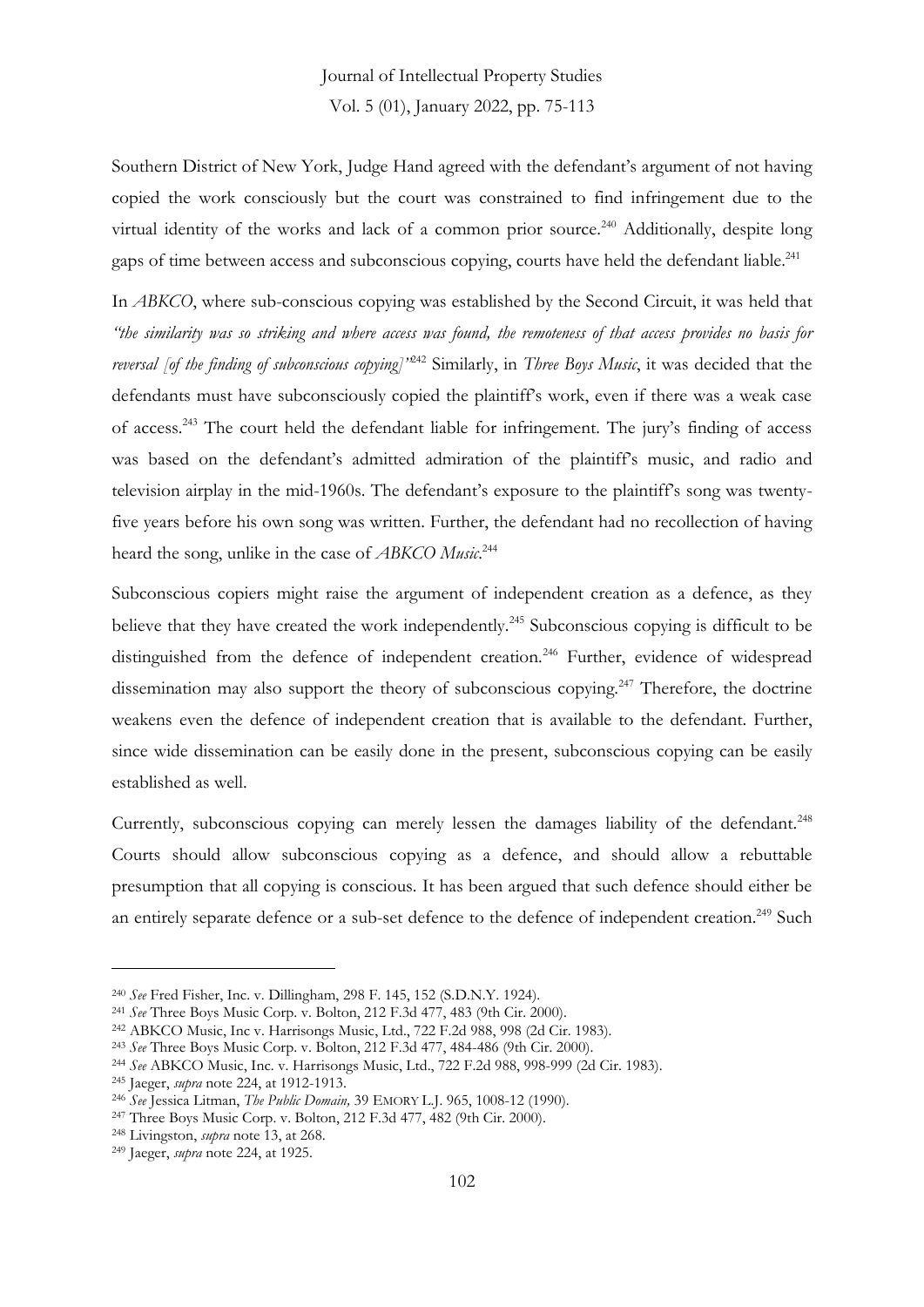defence should be allowed because it is unreasonable for courts to punish some artists, while blindly accepting that the artists who have been awarded the copyright (plaintiffs) have created their works independent of any borrowing, influence, and their sub-consciousness.<sup>250</sup> Additionally, subconscious copying, if taken as a defence, serves the economic and moral aims of the copyright law itself.<sup>251</sup> However, "defence" as referred in this paragraph means "absolute defence from punishment" and not that the subconscious copier should be provided with copyright as well, because intention is irrelevant while determining if infringement has taken place. Again, however, it must be noted that the defence of subconscious copying should also be rare. Else, every defendant would take the defence of subconscious copying and intentional copying would go unpunished.

#### **D. Limited Scope of Originality**

While dealing with elements of musical work like rhythms and tempos, it has been observed that *"…these appear to have been long since exhausted; originality of rhythm is a rarity, if not an impossibility."*<sup>252</sup> Therefore, such limitations decrease the likelihood that similarities alone can prove copying, as common prior source can justify the similarity among the two works.<sup>253</sup> The tonality to the western music limits composition to finite boundaries and thus, similarity is inevitable. Further, although independent creation negates plagiarism, there exists an inevitable possibility of similarity among music based on the same genre.<sup>254</sup> Musical styles like country-western, hip hop, rock, blues, etc. have certain rhythms and musical motives. Therefore, a musical work is limited to some compositional choices, so as to comply with the expectations and requirements of the genre that the music intends to be based on.<sup>255</sup> This issue can be observed in the *Williams v. Gaye* judgment (See, **VI (G) (2)**). The Ninth Circuit as well has used this idea of "limited-ness" in the case of *Ets-Hokin v. Skyy Spirits*, wherein it decided that there are limited ways to photograph a vodka bottle and thus no copyright infringement can be made.<sup>256</sup>

<sup>250</sup> Shane, *supra* note 237, at 66.

<sup>251</sup> Jaeger, *supra* note 224, at 1928.

<sup>252</sup> Northern Music Corp. v. King Record Distributing Co., 105 F. Supp. 393, 400 (S.D.N.Y. 1952).

<sup>253</sup> *See* Strachborneo v. Arc Music Corp., 357 F. Supp. 1393, 1403 (S.D.N.Y. 1973).

<sup>254</sup> Livingston, *supra* note 13, at 227.

<sup>255</sup> *Id.* at 262.

<sup>256</sup> *See* Ets-Hokin v. Skyy Spirits, Inc., 255 F.3d 1068, 1082 (9th Cir. 2000).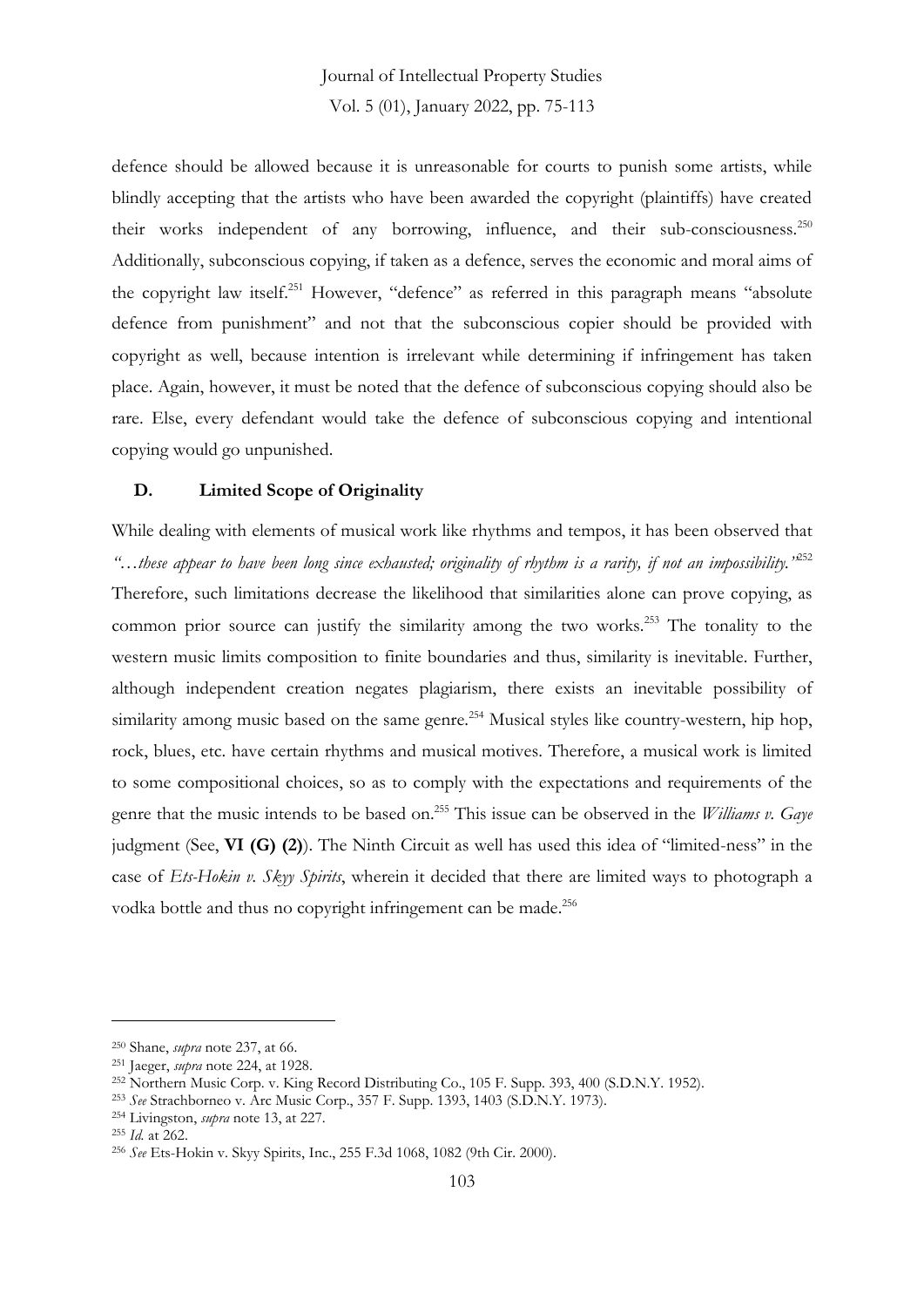Every artist is a finite source.<sup>257</sup> While considering the highly controversial issue of selfplagiarism, it has been argued that there exists only limited ways in which a single personality expresses himself. Therefore, repetition within his works is inevitable.<sup>258</sup> Thus, an artist is largely limited due to the limited elements available for composition of a music and by his own abilities. This further validates an artist being inspired by the works of other musicians. Thus, courts must recognise the limited scope of originality that exists for musical works.

#### **E. Pleasing to the Ear**

Judge Learned Hand once famously observed that *"it must be remembered that while there are an enormous number of possible permutations of the musical notes of the scale, only a few are pleasing; and much fewer still suit the infantile demands of the popular ear. Recurrence is not therefore an inevitable badge of plagiarism."*<sup>259</sup> There is an inherent limitation to the combination of notes that will sound pleasing or acceptable to a listener due to the conventional tonal practices in western musical works. It is universal human nature to prefer certain sounds, which again limits the scope of the combination of notes.<sup>260</sup> The restriction on the key signatures in music exists because they are what is pleasing to the ear.<sup>261</sup> Since musical compositions are based on common vocabulary and must be pleasing to one's sense of hearing, subconscious copying might exist in almost all works.<sup>262</sup> Further, popular music follows well-worn grooves, which again limits invention and variety in musical works.<sup>263</sup>

In copyright cases, one can observe that while the protection provided is broad, there are only a limited number of ways in which ideas can be expressed. <sup>264</sup> Only a limited number of chords and notes are available for the composition of musical works.<sup>265</sup> The Second Circuit, in the case of *Marks v. Leo Feist*, shows how the inherent limitations in musical components and the need for compliance with the consumer's preference (and their ability to sing and perform the song) can

<sup>265</sup> Gaste v. Kaiserman, 863 F.2d 1061, 1068 (2d Cir. 1988).

<sup>257</sup> *See* Esquire v. Varga Enters. Inc., 81 F. Supp. 306, 307-08 (N.D. I11. 1948).

<sup>258</sup> *See* Laurie Stearns, *Copy Wrong: Plagiarism, Process, Property, and the Law,* 80 CAL. L. REV. 513, 543-44 (1992).

<sup>259</sup> *Darrell v. Joe Morris Music Co.,* 113 F. 2d 80 (2d Cir. 1940)*.*

<sup>260</sup> *See* Edward Lee, *Fair Use Avoidance in Music Cases,* 59 B.C. L. REV. 1873, 1895-96 (2018).

<sup>261</sup> *See* Grant Beiner, *Copyright in Music in U.S. Interpretation: The Case for Moving away from Easy and Nonsensical Findings of Copyright Infringement*, 60 S. TEX. L. REV. 459, 493 (2019) [hereinafter "Beiner"].

<sup>262</sup> Livingston, *supra* note 13, at 270.

<sup>263</sup> David W. Melville, *An Author's Right to Return to a Theme: Protecting Artistic Freedom in Visual, Musical and Literary Works*, 14 LOY. L.A. ENT. L. J. 427, 454 (1993-1994).

<sup>264</sup> *See* Emily Ranger-Murdock, *"Blurred Lines" to "Stairway to Heaven": Applicability of Selection and Arrangement Infringement Actions in Musical Compositions*, 67 UCLA L. REV. 1066, 1099 (2020).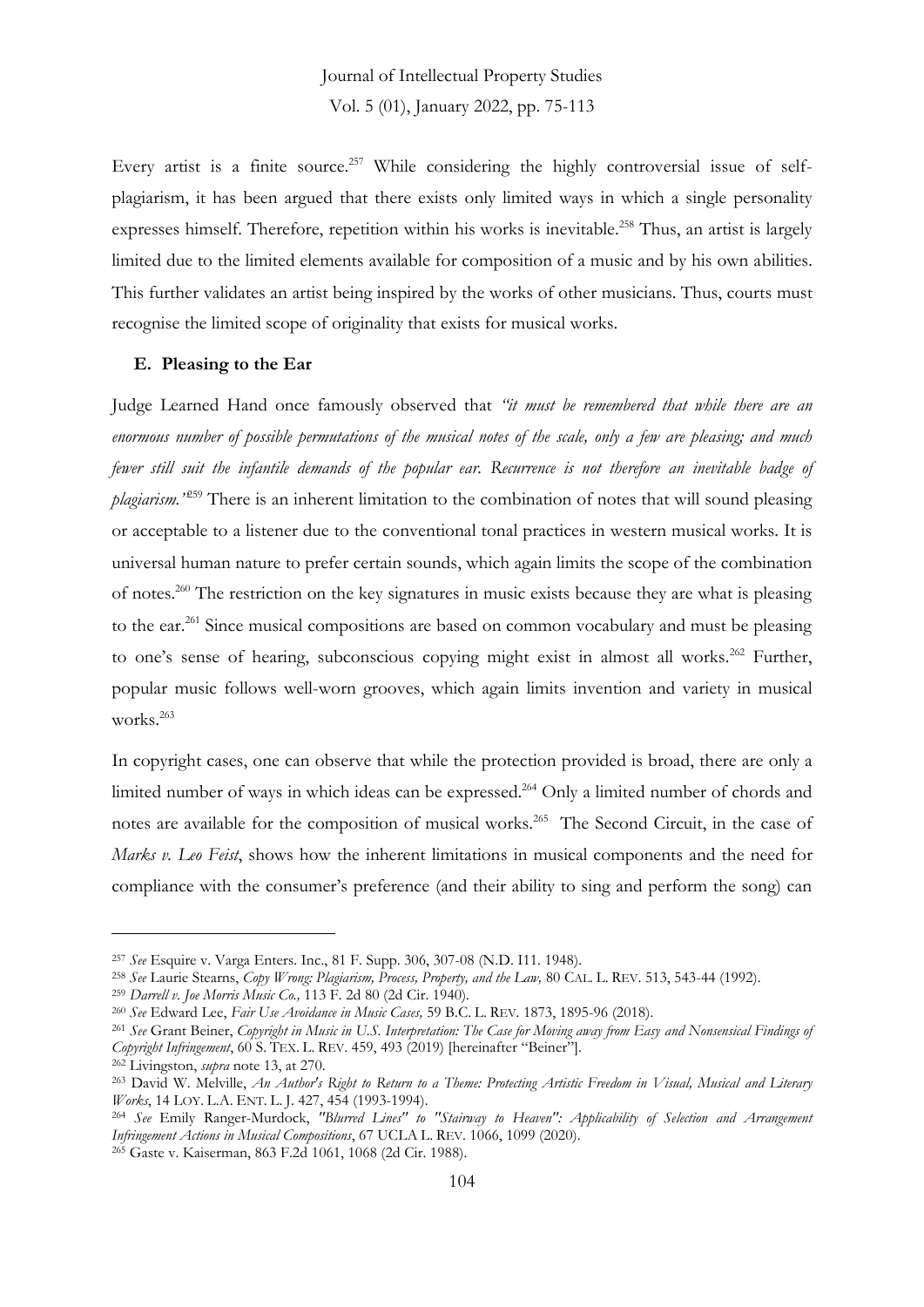create similarity among musical works. It was decided that *"To be successful, it must be a combination of tones that can be played as well as sung by almost anyone. Within these limits, there will be some similarity of tone succession.*"<sup>266</sup> When it comes to pop songs, the public seeks simple tonal-functional harmony, and the number of possible variations to the system is scarce.<sup>267</sup> Therefore, even for compliance with the consumer's need, repetition is inevitable.

#### **F. Looking into the Past**

It is important to note that earlier works inevitably influence an artist. Today, songs are inspired in parts by some musical genre, or artists, or even previous songs.<sup>268</sup> Composers from the US were, by the end of the 19<sup>th</sup> century, generating their musical works based on the European models.<sup>269</sup> Different pitch organisations, whether melodic, harmonic, or contrapuntal, and corresponding rhythms, beats, accents, and formal structure, are based on organisation of eight notes on or around one principle of tone (tonality).<sup>270</sup> In the 20<sup>th</sup> Century, the predominant style of contemporary music like country, folk, jazz, etc. followed the tenets of traditional tonality.<sup>271</sup> Therefore, historically, musical elements have been borrowed and composed within a narrow boundary of tonality.

Borrowing from past works is necessary in the music industry, $272$  as it is a pervasive part of producing music.<sup>273</sup> Given the narrow field for the composition of musical works, musicians step on each other's toes for "creative necessity"<sup>274</sup> and borrow from other works of music.<sup>275</sup> Therefore, courts should acknowledge that borrowing from past musical works should be allowed to some reasonable extent especially given the fact that historically, music has developed through part-borrowings. Such argument is even more true considering the inherent limitation of

<sup>266</sup> Marks v. Leo Feist, Inc., 290 F. 959, 960 (2d Cir. 1923).

<sup>267</sup> Gherman, *supra* note 36, at 497-98.

<sup>268</sup> Taylor Turville, *Emulating vs. Infringement: The "Blurred Lines" of Copyright Law,* 38 WHITTIER L. REV. 199, 218 (2018).

<sup>269</sup> RICHARD CRAWFORD, AMERICA'S MUSICAL LIFE 372-82 (2001).

<sup>270</sup> Livingston, *supra* note 13, at 239-240.

<sup>271</sup> *Id.* at 250.

<sup>272</sup> Carys J. Craig & Guillaume Laroche, *Out of Tune: Why Copyright Law Needs Music Lessons*, 10 OSGOODE LEGAL STUDIES RESEARCH PAPER SERIES 43, 48 (2014).

<sup>273</sup> Olufunmilayo B. Arewa, *From J.C. Bach to Hip Hop: Musical Borrowing, Copyright and Cultural Context,* 84 N.C. L. REV. 547, 571-72 (2006).

<sup>274</sup> *See* Robert Rogoyski, *The Melody Machine: How to Kill Copyright, and Other Problems with Protecting Discrete Musical Elements,* 88 J. PAT. & TRADEMARK OFF. SOC'Y 347, 409 (2006).

<sup>275</sup> *See* J. Michael Keyes, *Musical Musings: The Case for Rethinking Music Copyright Protection,* 10 MICH. TELECOMM. & TECH. L. REV. 407, 429 (2004).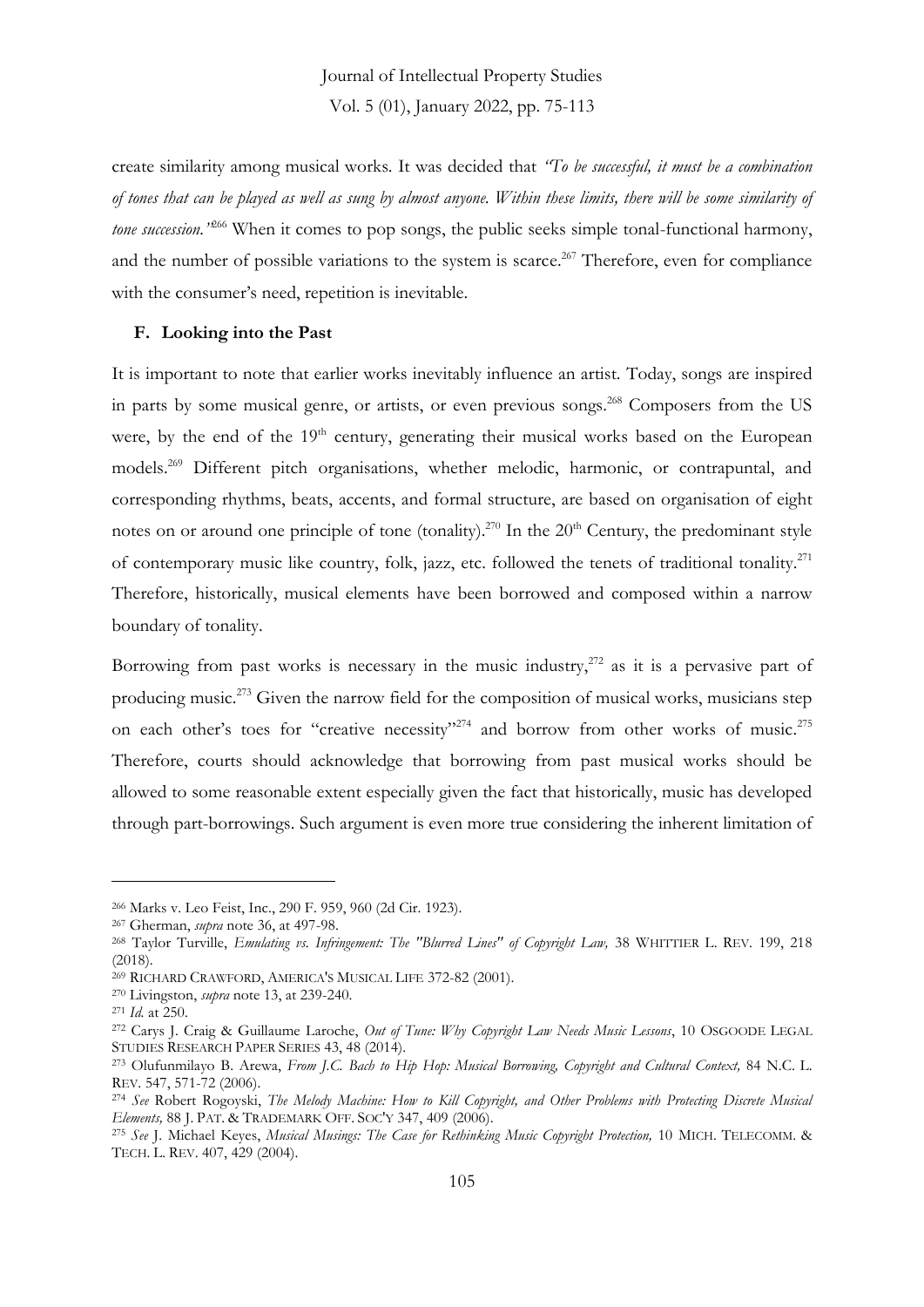elements faced when composing a musical work. However, such observations were not made in the highly criticised case of *Williams v. Gaye.* (See, **VI (G) (2)**)

#### **G. Scène à faire**

Not all copying amounts to copyright infringement, $276$  as not all elements of musical work can be copyright protected.<sup>277</sup> "*The mere fact that a work is copyrighted does not mean that every element of the work may be protected.*<sup>1278</sup> Elements of musical works like a key, meter, tempo, common song structures, common chord progressions, common melodies and, common percussive rhythms should be unprotected.<sup>279</sup>

*Scène à faire*, is a French expression that literally means "scene which 'must' be done".<sup>280</sup> Judge Yankwich introduced the doctrine of *scène à faire* to the US copyright law in 1942.<sup>281</sup> It is a theatre term which means *"the most important scenes in a play or opera, made inevitable by the action which leads up to it."*<sup>282</sup> However, courts struggle to determine which elements form *scène à faire*. 283

*Scène à faire* can be a defence even in the presence of substantial similarity.<sup>284</sup> In the case of *Cain v*. Universal Pictures Co.,<sup>285</sup> it was decided that no infringement can be made out because the thematic commonality of the "scenes" was "common faire". In the legal world, it signifies that new works can come from a common idea which is germane to the genre.<sup>286</sup> *Scène à faire* flows from the theme itself and not from minds. Thus, they should not be copyright protected.<sup>287</sup> However, for instance, it is again important to note that the larger genre of "hip-hop" cannot be said to be a *scène à faire*. <sup>288</sup> *Scène à faire* prevents ownership of such elements of work that must not be owned.<sup>289</sup> Works under Section 102 (b) of the Copyright Act and *scène à faire* are placed outside

<sup>276</sup> *See* Feist Publ'n, Inc. v. Rural Tel. Serv. Co., Inc., 499 U.S. 340, 361 (1991).

<sup>277</sup> *See* Jeffrey Cadwell, *Expert Testimony, Scenes a Faire, and Tonal Music: A (Not So) New Test for Infringement,* 46 SANTA CLARA L. REV. 137, 166-67 (2005).

<sup>278</sup> Feist Publ'n, Inc. v. Rural Tel. Serv. Co., Inc., 499 U.S. 340, 348 (1991).

<sup>279</sup> Griffin v. Sheeran*,* 351 F. Supp. 3d 492, 497 (S.D.N.Y. 2019).

<sup>280</sup> Schwarz v. Universal Pictures Co., 85 F. Supp. 270, 275 (S.D. Cal. 1945).

<sup>281</sup> Leslie A. Kurtz, *Copyright: The Scenes a faire Doctrine,* 41 FLA. L. REV. 79, 80 (1989).

<sup>282</sup> Edwards, *supra* note 204, at 108; *see also* Bucklew v. Hawkins, Ash, Baptie & Co., 329 F.3d 923, 929 (7th Cir. 2003).

<sup>283</sup> *See* Edwards, *supra* note 204, at 110.

<sup>284</sup> *See id.* at 106.

<sup>285</sup> *See* Cain v. Universal Pictures Co., 47 F. Supp. 1013, 1017 (S.D. Cal. 1942).

<sup>286</sup> *See* ETS-Hokin v. Skyy Spirits, Inc., 255 F.3d 1068, 1082 (9th Cir. 2000).

<sup>287</sup> MyWebGrocer, LLC v. Hometown Info, Inc., 375 F.3d 190, 194 (2d Cir. 2004).

<sup>288</sup> Swirsky v. Carey, 376 F.3d 841, 850 (9th Cir. 2004).

<sup>289</sup> *See* Patrick Metzger, *The Millennial Whoop: The Simple Melodic Sequence That's Showing Up All Over Contemporary Pop*, Brow Beat Slate's Culture Blog, (Aug. 29, 2016, 09:45 AM), : https://slate.com/culture/2016/08/the-millennial-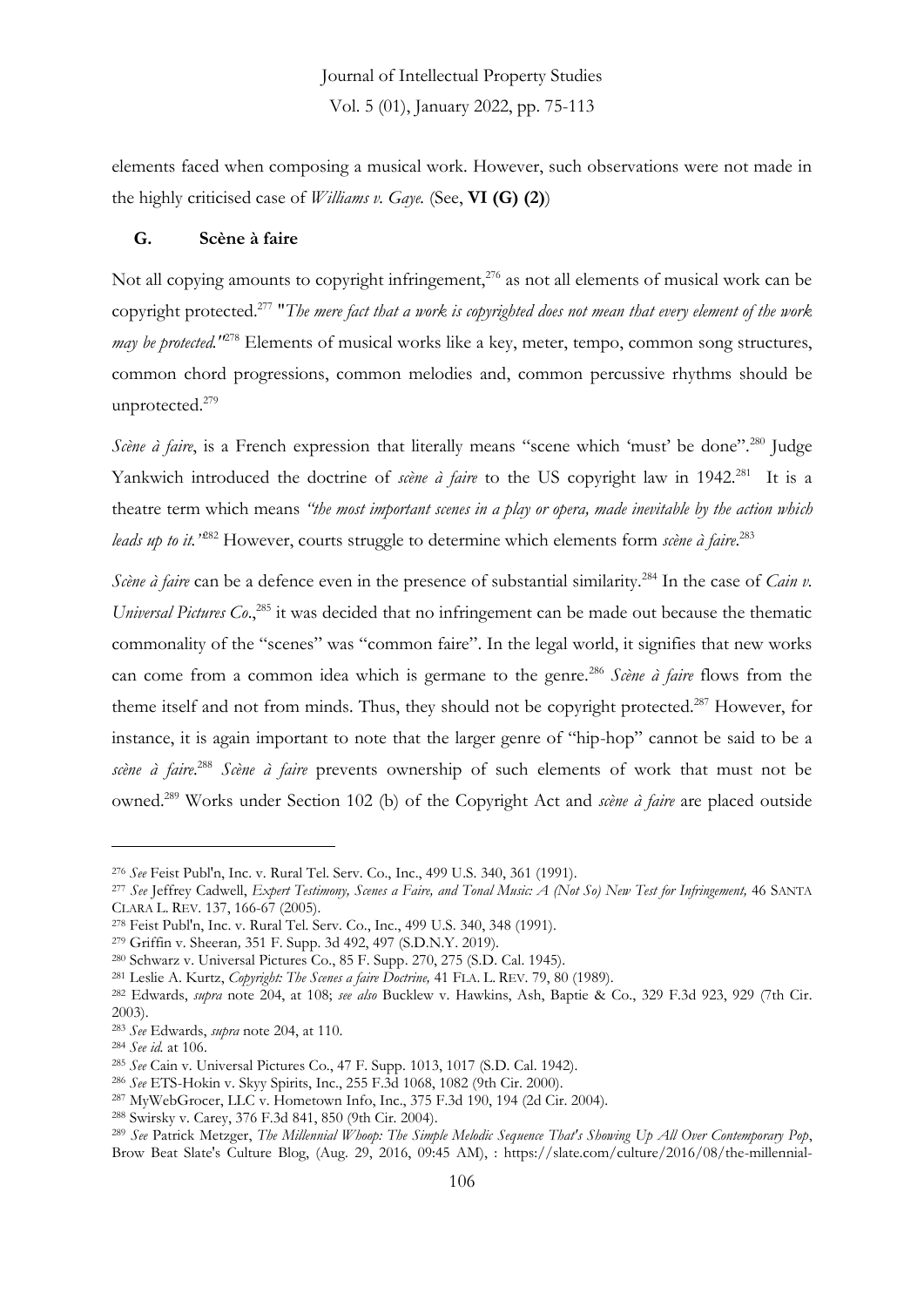the scope of copyright protection.<sup>290</sup> Since, infringement can arise only if there are similarities in protected elements of the works,<sup>291</sup> similarity of *scène à faire* among two works, does not amount to infringement. Further, Adorno's theory provides that the two essential elements of popular music are standardization and pseudo-individualization.<sup>292</sup> Therefore, protecting essential material of any composition would hinder the ability of the other composer.

Contemporary musical works are similar to each other, particularly when both are in the same genre.<sup>293</sup> Taking the example of the blues genre, the "walking" bass line might as well be a *scène à faire.* Further, the genre is based on the same " $1/4/5$ " chord structure.<sup>294</sup> Now, for the jurors to accept such similarity, they must hold some musical knowledge.<sup>295</sup> Based on the similarities observed in a genre, it has been observed that, in some way, "feel" and "groove" are analogous to the *scène à faire* in a musical work.<sup>296</sup> This poses a large difficulty because, while dealing with alleged infringement cases, courts undertake a subjective test, wherein such elements are analysed. Specifically talking about the Ninth Circuit, the court considers the "feel" of the work in its intrinsic test, and has also found infringement based on similarity of the "groove" of the musical work. Judges must hold knowledge regarding such issues to correctly analyse infringement cases.

Courts have used the "useful article doctrine" and separated useful features from aesthetic features, in the context of copyright. Using this doctrine, courts provide protection to aesthetic features that are separable from the subject matter's useful application. However, such doctrine has largely been limitedly used for pictorial, graphical, and sculptural works.<sup>297</sup>

whoop-the-simple-wa-oh-ing-melodic-sequence-showing-up-all-over-pop.html; *see also* Walker v. Time Life Films, Inc., 784 F.2d 44, 50 (2d Cir. 1986); *see also* Gates Rubber Co. v. Bando Chemical Indus., Ltd., 9 F.3d 823, 838 (10th Cir. 1993).

<sup>290</sup> Springman, *supra* note 26, at 572-573.

<sup>291</sup> *See* Gates Rubber Co. v. Bando Chemical Indus., Ltd., 9 F.3d 823, 834 (10th Cir. 1993).

<sup>292</sup> *See* RICHARD MIDDLETON, STUDYING POPULAR MUSIC 34-63 (1990).

<sup>293</sup> Moore v. Columbia Pictures Industries, Inc., 972 F.2d 939, 946 (8th Cir. 1992).

<sup>294</sup> *See How to Play the Blues: Chords, Patterns and Fills for Major and Minor Blues*, Guitar Player (April 14, 2020), https://www.guitarplayer.com/lessons/how-to-play-the-blues-chords-patterns-and-fills-for-major-and-minor-blues. <sup>295</sup> *See* Springman, *supra* note 26, at 590.

<sup>296</sup> Lattanza, *supra* note 162, at 750.

<sup>297</sup> Gherman, *supra* note 36, at 500-501.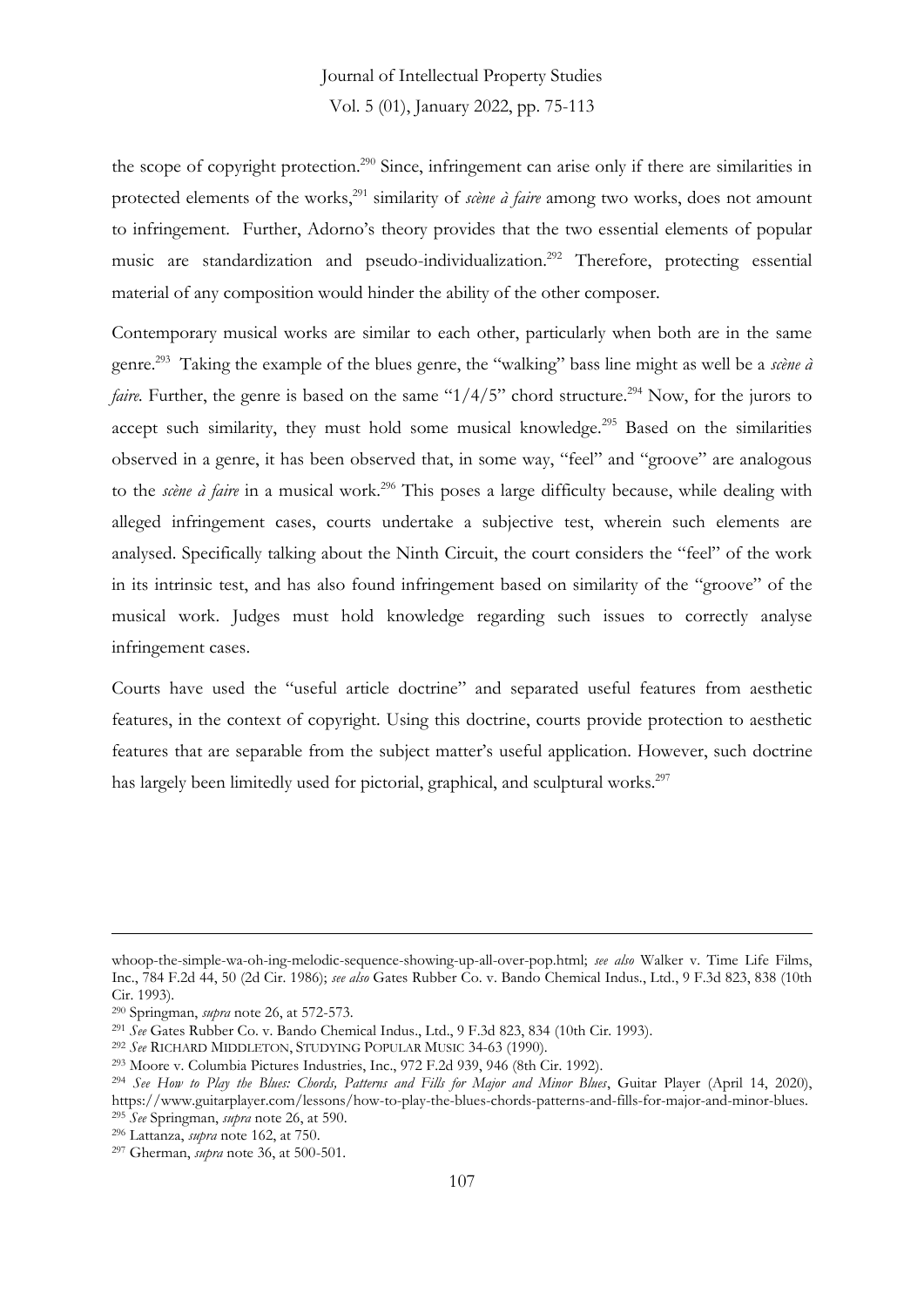#### *1. Smith v. Micheal Jackson*

Micheal Jackson as well had to defend himself in an alleged copyright infringement case (*Smith v. Jackson*).<sup>298</sup> In an appeal to the Ninth Circuit by the plaintiffs, the court applied the extrinsicintrinsic test to determine substantial similarity. In this case, the plaintiff forwarded the argument that there is a "presumption of originality" established by the certificate of copyright registration, even in case of a question as to whether certain motives constitute *scène à faire.* The lower court had held that "motives" from the song were unprotected *scène à faire* since they were so common. The court, during appeal, referred to the case of *Apple Computer, Inc*., <sup>299</sup> wherein, the originality inquiry and *scène à faire* inquiry were dealt with separately. Thus, the Ninth Circuit, in the appeal, stated that the presumption of originality as accorded by a registration certificate cannot determine if some elements are copyrightable or not. It only validates the ownership of copyrightable work. The court in *Smith v. Micheal* also noted that proof of access is irrelevant for determining whether the similarity is due to unprotected *scène à faire*. 300

#### *2. Williams v. Gaye*

The case of *Williams v. Gaye*<sup>301</sup> was unique because the two-musical works in dispute did not have similar melodies. The songs did not even share the same melodic phrase. The songs did not have any sequence of chords (not even two), played in the same order, for the same duration. The songs had differences in song structures and had no common lyrics.<sup>302</sup> The Ninth Circuit in the case improperly expanded the scope of copyright protection to the groove or feel of the song. To say that something "sounds like" the other, does not amount to copyright infringement.<sup>303</sup> The judgment in *Gaye* has essentially has protected ideas, which clearly goes against the intent of copyright protection, as provided in Section 102(b) of the Copyright Act.<sup>304</sup> The phrases with six consecutive eight notes in "Blurred Lines" (a song by William and others) and "Got to Give it up" (a song by Marvin Gaye) should have been considered as *scène à faire*, as such notes can also

<sup>298</sup> Smith v. Jackson, 84 F.3d 1213 (9th Cir. 1996).

<sup>299</sup> *See* Apple Computer, Inc. v. Microsoft Corp., 35 F.3d 1435, 1444-45.

<sup>300</sup> Smith v. Jackson, 84 F.3d 1213, 1220 (9th Cir. 1996).

<sup>301</sup> Williams v. Gaye, 895 F.3d 1106 (9th Cir. 2018).

<sup>302</sup> Edwin F. McPherson, *Crushing Creativity: The Blurred Lines Case and Its Aftermath*, 92 S. CAL. L. REV. 67, 67-68 (2018) [hereinafter "McPherson"].

<sup>303</sup> Tim Wu, *Why the "Blurred Lines" Copyright Verdict Should Be Thrown Out*, NEW YORKER (Mar. 12, 2015), https://www.newyorker.com/culture/culture-desk/why-the-blurred-lines-copyright-verdict-should-be-thrown-out. <sup>304</sup> Copyright Act of 1976, 17 U.S.C. § 102(b); McPherson, *supra* note 302, at 68.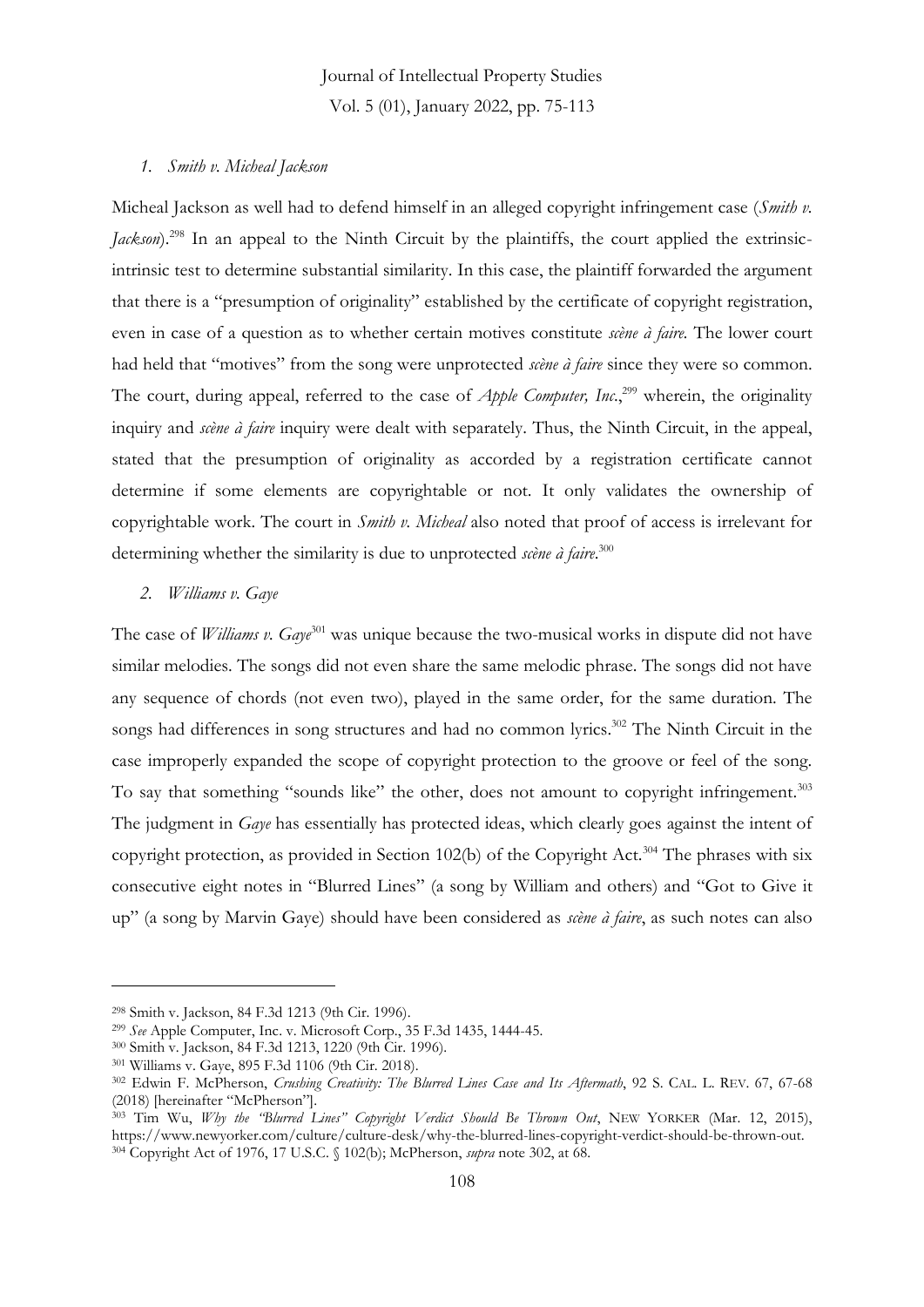be found, for example, in the song "Thrift Shop" by Macklemore, Fetty Wap's "Trap Queen", Selena Gomez's "Bad Liar" and Ariana Grande's "breathin".<sup>305</sup>

In this case, Pharrell Williams, Robin Thicke, and others were sued by the family of Marvin Gaye for appropriation of a melody present in one of the Marvin Gaye's songs. Infringement was established based on groove and melody of the songs. However, the court was unable to distinguish between what is protected and what is not under the *scène à faire* doctrine. Attorneys of Thicke stated that the jury blurred the lines between what is protected and what is not, and that the musical style (genre) and the groove in Marvin Gaye's song were unprotected. The parties had accepted that their musical work was inspired by Marvin Gaye. However, such acceptance should not have influenced the court's decision because, as has been mentioned above, there is a large difference between "being inspired" and "infringement". Further, it is said that Gaye's song "Got to Give it Up" was itself inspired by Johnnie Taylor's "Disco Lady".<sup>306</sup> Therefore, the judgment is largely faulty. The protection provided to the groove of the song was inappropriate as protectable elements like melody and lyrics were completely different.<sup>307</sup> Lack of proper instruction, or understanding of *scène à faire*, perhaps lead to an improper holding of infringement.<sup>308</sup> However, *Skidmore v. Zeppelin*, is thought to mark an end to the curse of "Blurred Lines".<sup>309</sup>

#### **H. Functional Feature, Creativity and, Originality Requirement**

Individual elements such as notes or scales should not be protected by copyright.<sup>310</sup> Basic musical harmonies are too unoriginal to provide them with copyright protection.<sup>311</sup> A twelve-bar blues harmonic progression should be unprotectable because of the functional feature that it lacks.<sup>312</sup> It has been argued that the doctrine of functionality, as can be seen in trademark laws, are to be

<sup>305</sup> Paymaneh Parhami, *Williams v. Gaye: Blurring the Lines of Copyright Infringement in Music*, 34 BERKELEY TECH. L.J. 1113, 1141 (2019).

<sup>306</sup> McPherson, *supra* note 302, at 74-76.

<sup>307</sup> David Post, *Blurred Lines and Copyright Infringement,* WASHINGTON POST (Mar. 12, 2015), https://www.washingtonpost.com/news/volokh-conspiracy/wp/2015/03/12/blurred-lines-and-copyrightinfringement/.

<sup>308</sup> *See* Edwards, *supra* note 204, at 112.

<sup>309</sup> *See* Ben Sisario, *The 'Blurred Lines' Case Scared Songwriters. But Its Time May Be Up.,* N.Y. TIMES (Mar. 24, 2020), https://www.nytimes.com/2020/03/24/arts/music/blurred-lines-led-zeppelin-copyright.html.

<sup>310</sup> Skidmore v. Zeppelin, 905 F.3d 1116, 1126 (9th Cir. 2018).

<sup>311</sup> Gherman, *supra* note 36, at 489.

<sup>312</sup> *Id.* at 484.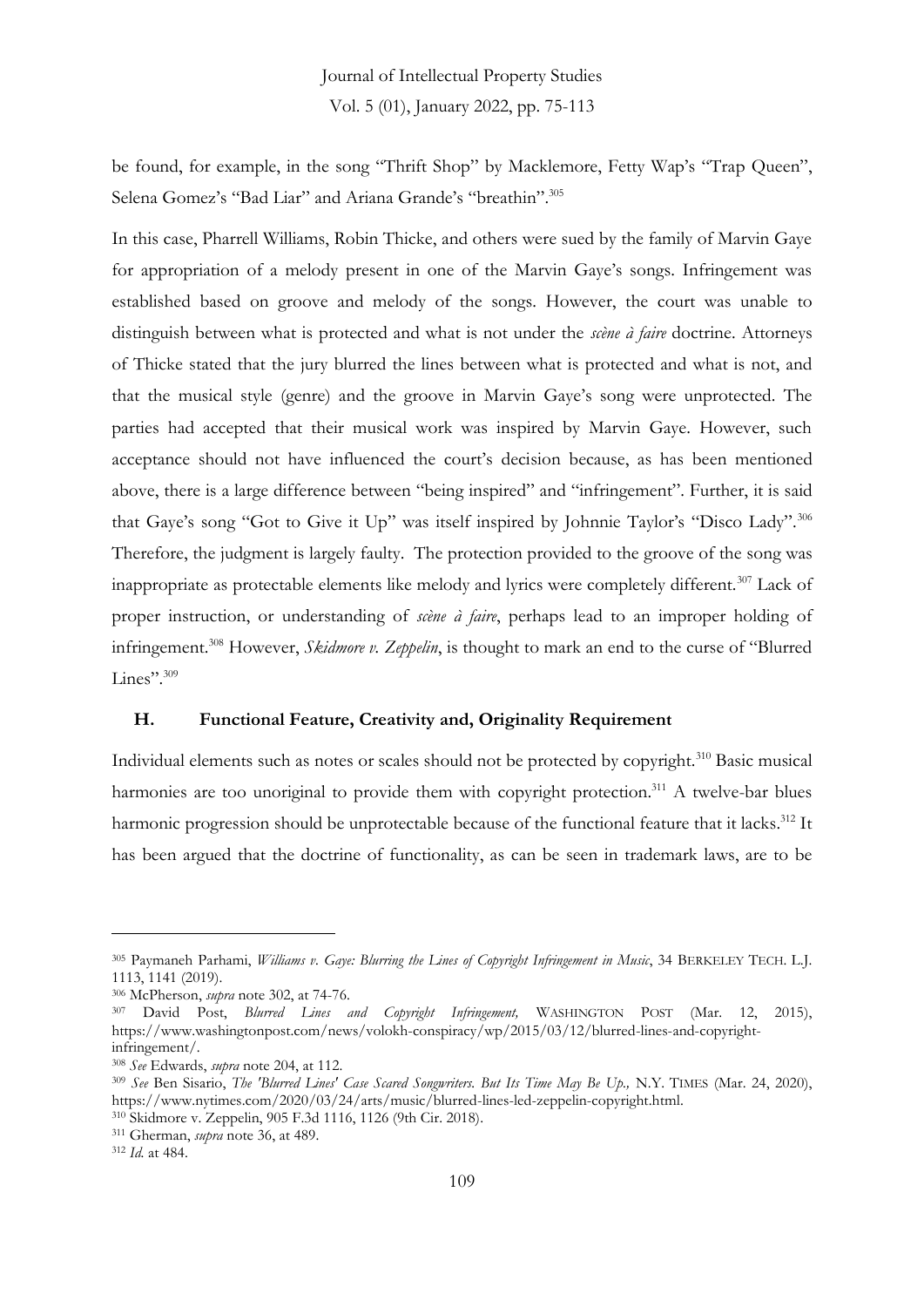applied so as to determine if protection to basic harmonic progression is to be provided or  $not.<sup>313</sup>$ 

Unlike in cases of infringement of melodies, cases on infringement of lyrics are not confusing. In the case of *Hall v. Swift*, the chorus of Taylor Swift's Song "Shake It Off" was alleged to have infringed the song "Playas Gon' Play". The case concerned allegation of infringement based on the chorus which uses two three-word phrases i.e., "haters gonna hate" and "players gonna play". However, the district court found that the short phrases were unprotected as they were not sufficiently creative. It was further decided that while the amount of creative input required to be paid is low, it is not negligible. However, upon appeal to the Ninth Circuit, the decision of the district court was reversed and remanded. Nevertheless, what needs to be noted is that the Ninth Circuit did not state that there was a copyright infringement. It merely stated that *"because the absence of originality is not established either on the face of the complaint or through the judicially noticed matters, we reverse the district court's dismissal."* Currently (after the remand), the case can go to trial, because Taylor's request for a summary judgement has been denied.<sup>314</sup> Similarly, it has been decided in another case that the use of the phrase "party and bullshit" is not enough to amount to infringement.<sup>315</sup>

Musical composition consists of musical notes, chord progression, lyrics, melodies, and anything with a spark of creativity and originality.<sup>316</sup> In the case of *Newton v. Diamond*,<sup>317</sup> the Ninth Circuit decided that *"C-D[b]--C, over a held C note…, lacked sufficient originality to merit copyright protection."*  However, where a sequence of notes becomes protectable cannot be pinpointed. Further, the court's analysis of originality while dealing with melodies appears to lack formal guidelines.<sup>318</sup> Therefore, due to the very nature of musical compositions, there is difficulty in drawing the line from where "creativity" begins and with it, copyright protection. Thus, experts and judges should inquire together.

<sup>313</sup> *Id.* at 489.

<sup>314</sup> Hall v. Swift, No. 18-55426, 2-3 (9th Cir. 2019); Amanda Holpuch, *Taylor Swift Copyright Lawsuit May Go to Trial, Judge Rules,* N.Y. Times (December 10, 2021), https://www.nytimes.com/2021/12/10/arts/music/taylor-swiftlawsuit-shake-it-off.html

<sup>315</sup> Oyewole v. Ora*,* 291 F. Supp. 3d 422, 436 (S.D.N.Y. 2018).

<sup>316</sup> Coe W. Ramsey & Amanda M. Whorton, *Music Law 101: What Does Copyright Law Protect?,* Reverbnation Blog (April 25, 2018), https://blog.reverbnation.com/2018/04/25/music-law-101-what-does-copyright-law-protect. <sup>317</sup> Newton v. Diamond, 349 F.3d 591, 592 (9th Cir. 2003).

<sup>318</sup> Johannes Hoffman, *Breaking up Melodic Monopolies: A New Approach to Originality, Substantial Similarity, and Fair Use for Melodies in Pop Music,* 28 J.L. & POL'Y 762, 780 (2020).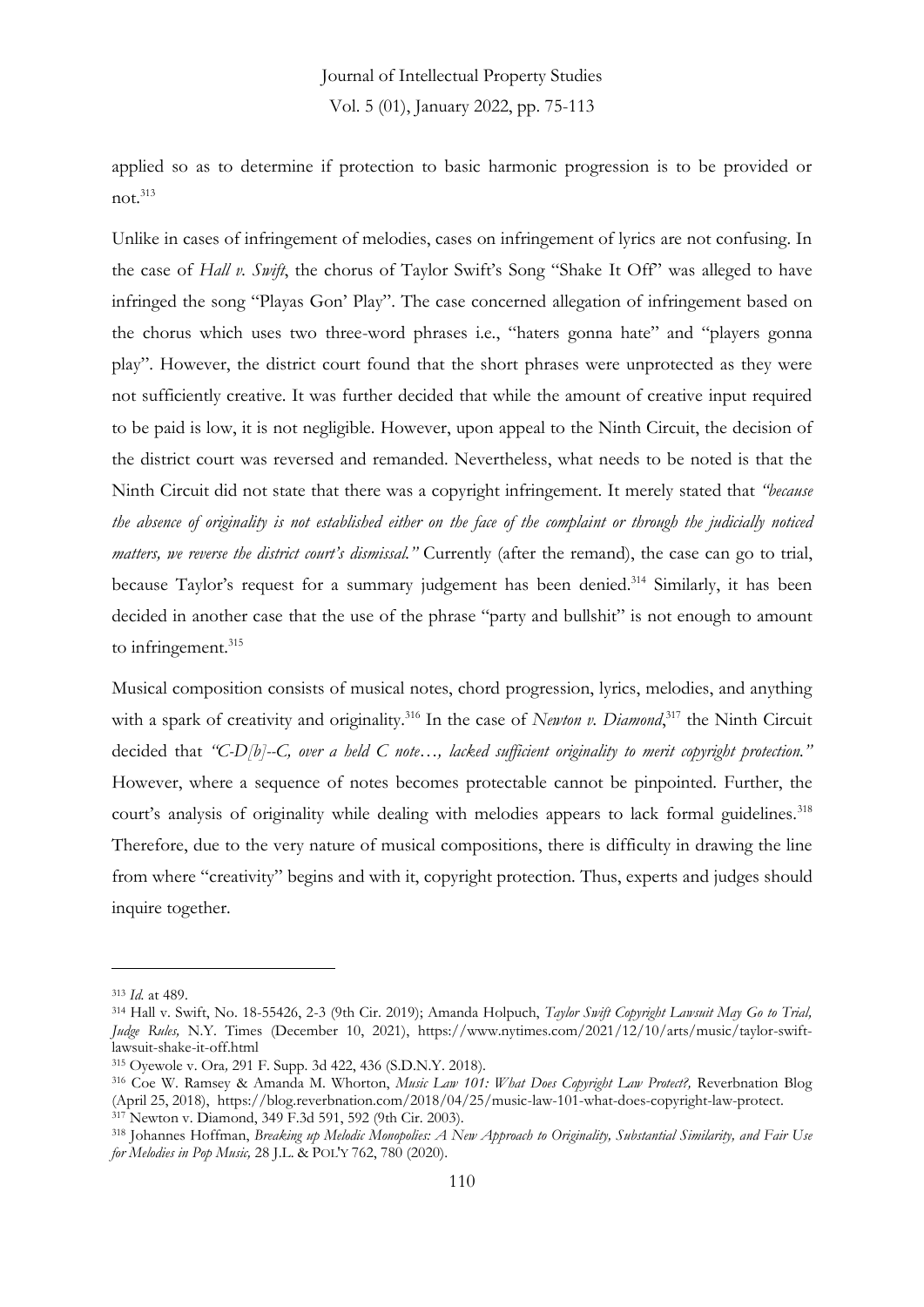#### **VII. SUGGESTIONS AND CONCLUSION**

Led Zeppelin has faced many infringement allegations.<sup>319</sup> It can be observed that artists like Michael Jackson and Lionel Richie (Prince) were sued for copyright infringement half a dozen times or more, per year. Most of them were based on an outlandish accusation of access. Further, given the monetary stake at hand, copyright disputes are brought to court against popular music which creates the problem of "hits bring writs". However, the accusations, however far-fetched, consume the defendant's time and money. In the English Legal System, there are far fewer copyright infringement cases than in the US. This might be because of the requirement on the losing party to pay the other party's court costs and attorney's fees.<sup>320</sup> In the US as well, it has been decided in a case concerning infringement of musical work, that *"blatant*  disregard for the law warrants an award of cost and attorney's fee.<sup>3521</sup> If such an approach can be a practise, it can help in reducing frivolous litigations in the first place.

A consolidated test was developed by the Second Circuit<sup>322</sup> and has been adopted by many other circuits as well. This approach combines the extrinsic-intrinsic approach to one single inquiry. While the lay observer test is similar to that of the Ninth Circuit, one distinct advantage of the consolidated approach is that there is no loss of information as can be observed while moving from the extrinsic test to the intrinsic test.<sup>323</sup> Such a system can be adopted by the Ninth Circuit to deal with the issue of information flow between extrinsic and intrinsic tests. While the intrinsic test is said to be independent of the extrinsic test, there remains a need to communicate some findings from the extrinsic test to the next stage of intrinsic test. Similarly, there remains an issue with the court's analysis being entirely clouded by the extrinsic test. A simple consolidated approach can help resolve such issues. Further, a logical end-all solution to the problems explained above might be to consolidate extrinsic-intrinsic test to a single inquiry such that the judges and the experts can work together.

While the latest decision on the *Skidmore v. Zeppelin* has helped the Ninth Circuit to come halfway on the "stairway to better copyright protection", we can observe from the above texts that there

<sup>319</sup> *See* Skidmore v. Zeppelin, Plaintiff's Complaint, (U.S. Dist. Court, Eastern Dist. of PA), http://business.cch.com/ipld/zeppelincomplaint.pdf

<sup>320</sup> Landau and Biederman, *supra* note 104, at 729-731.

<sup>321</sup> Tempo Music, Inc. v. Christenson Food & Mercantile Co*.,* 806 F. Supp. 816, 821 (D. Minn. 1992).

<sup>322</sup> Arnstein v. Porter, 154 F.2d 464, 468 (2d Cir. 1946).

<sup>323</sup> Springman, *supra* note 26, at 581.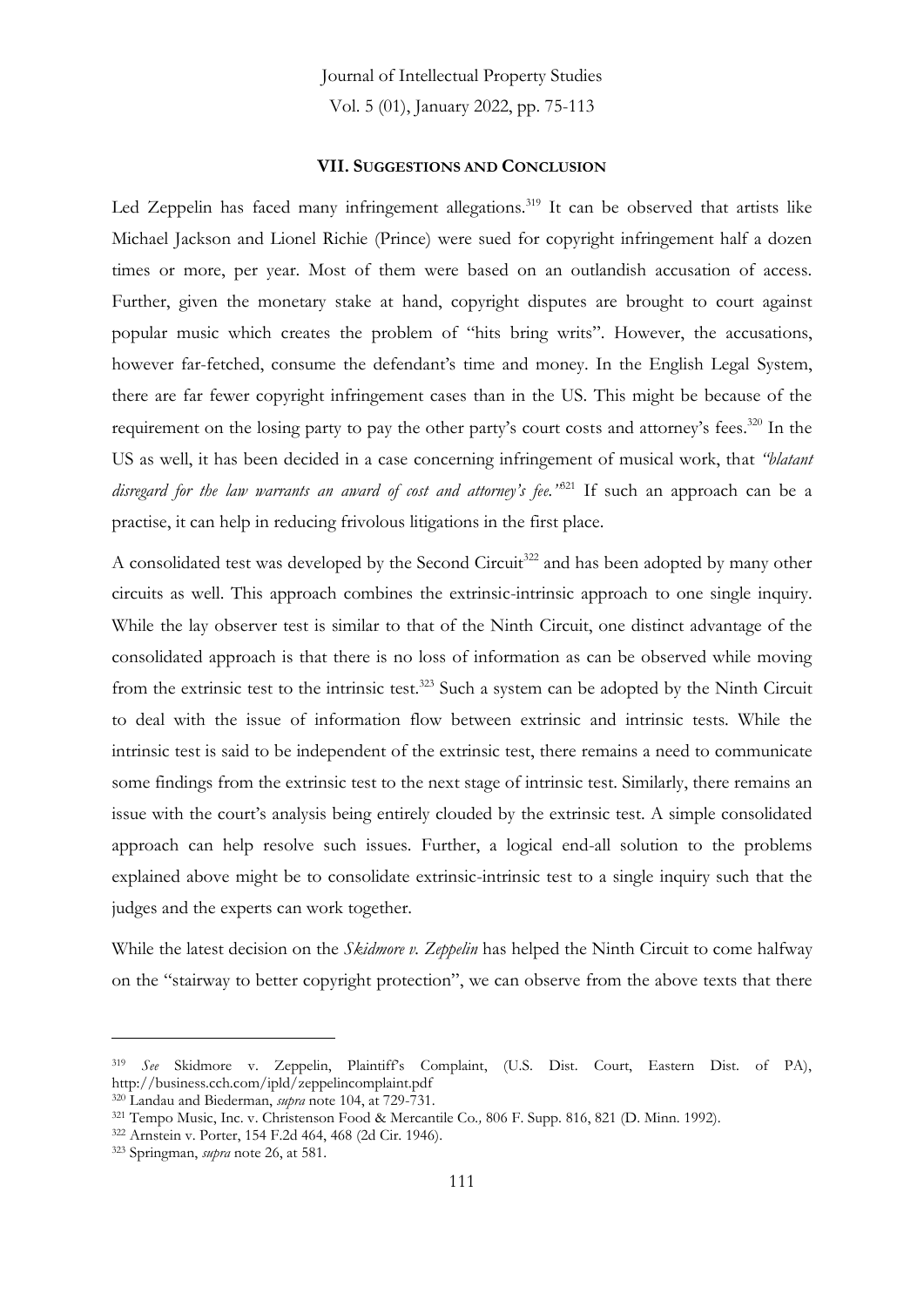### Journal of Intellectual Property Studies

Vol. 5 (01), January 2022, pp. 75-113

are other shortcomings as well. Lack of court's experience and familiarity with musical copyright issues, along with unpredictability and biases of juries<sup>324</sup> has led to contradictory and confusing results at the district court level. Judge Learned Hand had mentioned (although in relation to patent dispute) that *"I cannot stop without calling attention to the extraordinary condition of the law which makes it possible for a man without any knowledge of even the rudiments of chemistry to pass upon such questions as these."*<sup>325</sup> A similar situation can be seen in musical works, where juries and judges, unfamiliar with musical elements, have the authority to make decisions regarding their originality. Nearly all jurors face difficulty in separating and identifying protected and unprotected elements in a musical work's melody, harmony, genre, rhythm, chord structure, progression, etc.<sup>326</sup> Therefore, the requirement of musical knowledge among judges and juries is important to decide on a copyright case. For example, in England, such cases were routinely put before Mr. Justice Whitford, who was an experienced musician, with knowledge both in law and music.<sup>327</sup> Thus, education of music to a juror is a solution.<sup>328</sup> In line with this suggestion, it can be said that the jury should be replaced with a panel of musicologists and music theorists.<sup>329</sup> In addition, the "more discerning ordinary observer test" and consolidated approach can be introduced in the Ninth Circuit.

Establishing a uniform approach throughout the nation, for the determination of infringement of musical works is a logical solution.<sup>330</sup> This further prevents the issue of forum shopping among the circuits.<sup>331</sup> The paramount goal of copyright law is to enhance predictability and certainty of copyright ownership,<sup>332</sup> and such uniformity can help towards this goal. The outcome of a copyright dispute was said to be difficult to predict when the inverse ratio rule and the idea-expression dichotomy came into play.<sup>333</sup> Overruling such confusing judge-made law (i.e., the inverse ratio rule) has been welcomed. Even the Sixth Circuit has recently questioned the

<sup>333</sup> Anway, *supra* note 102, at 465 n.129.

<sup>324</sup> Landau and Biederman, *supra* note 104, at 737.

<sup>325</sup> ParkeDavis & Co. v. H.K. Mulford Co., 189 F.95, 115 (S.D.N.Y. 1911).

<sup>326</sup> Springman, *supra* note 26, at 575.

<sup>327</sup> Landau and Biederman, *supra* note 104, at 731.

<sup>328</sup> *See* Maureen Baker, *La[w]: A Note to Follow So: Have We Forgotten the Federal Rules of Evidence in Music Plagiarism Cases?,* 65 S. CAL. L. REV. 1583, 1619 (1992).

<sup>329</sup> Beiner, *supra* note 261, at 495.

<sup>330</sup> Jamie Walsh, No Justice for Johnson? A Proposal for Determining Substantial Similarity in Pop Music, 16 DEPAUL-LCA J. ART & ENT. L. 261, 306 (2006).

<sup>331</sup> Nicole K. Roodhuyzen, *Do We Even Need a Test? A Reevaluation of Assessing Substantial Similarity in a Copyright Infringement Case*, 15 J.L. & POL'Y 1375, 1418 (2007).

<sup>&</sup>lt;sup>332</sup> Community for Creative Non-Violence v. Reid, 490 U.S. 730, 749 (1989).